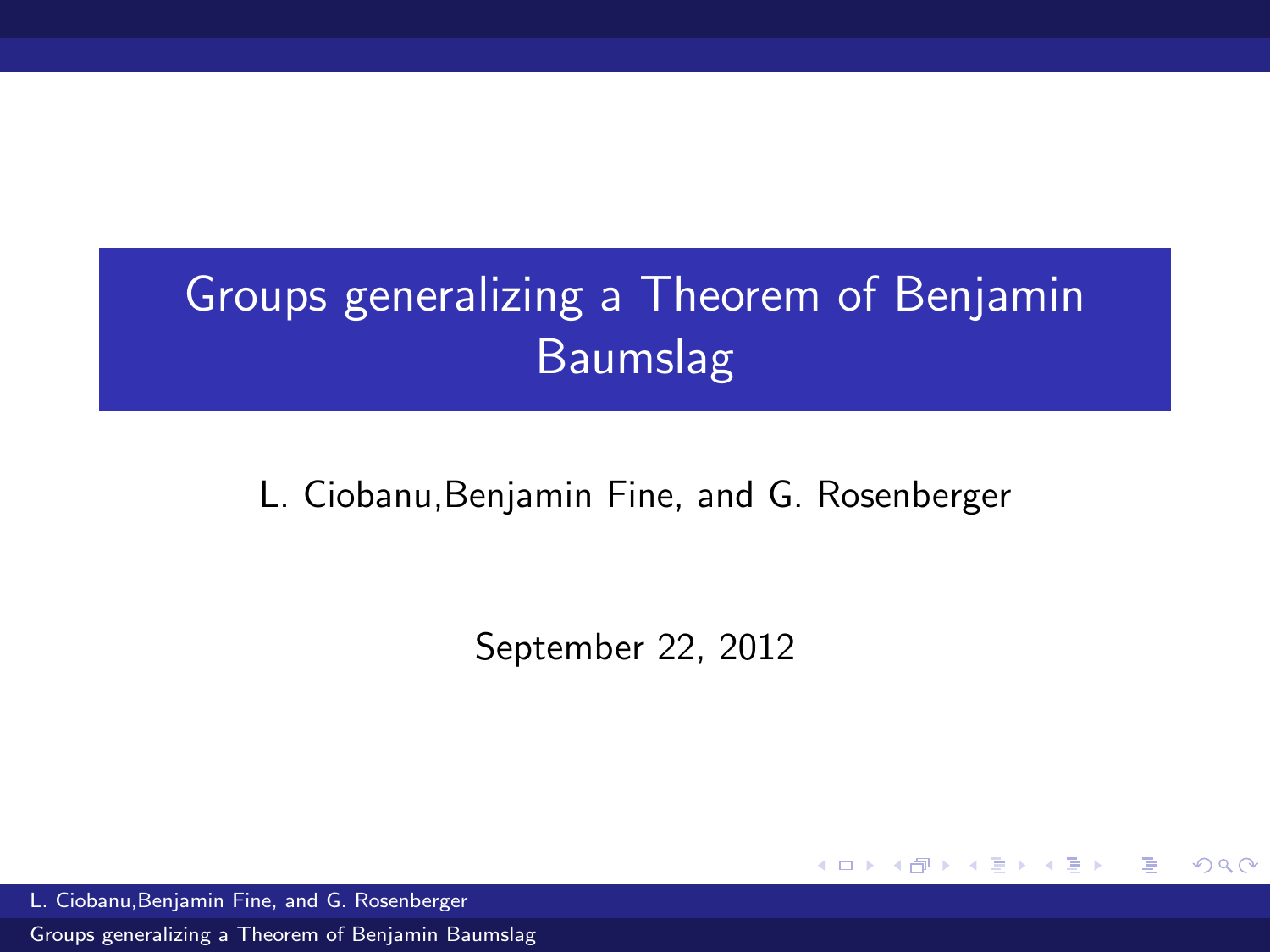### **n** Introduction

メロメ メ都 メメ きょ メ きょ ミー  $299$ 

L. Ciobanu,Benjamin Fine, and G. Rosenberger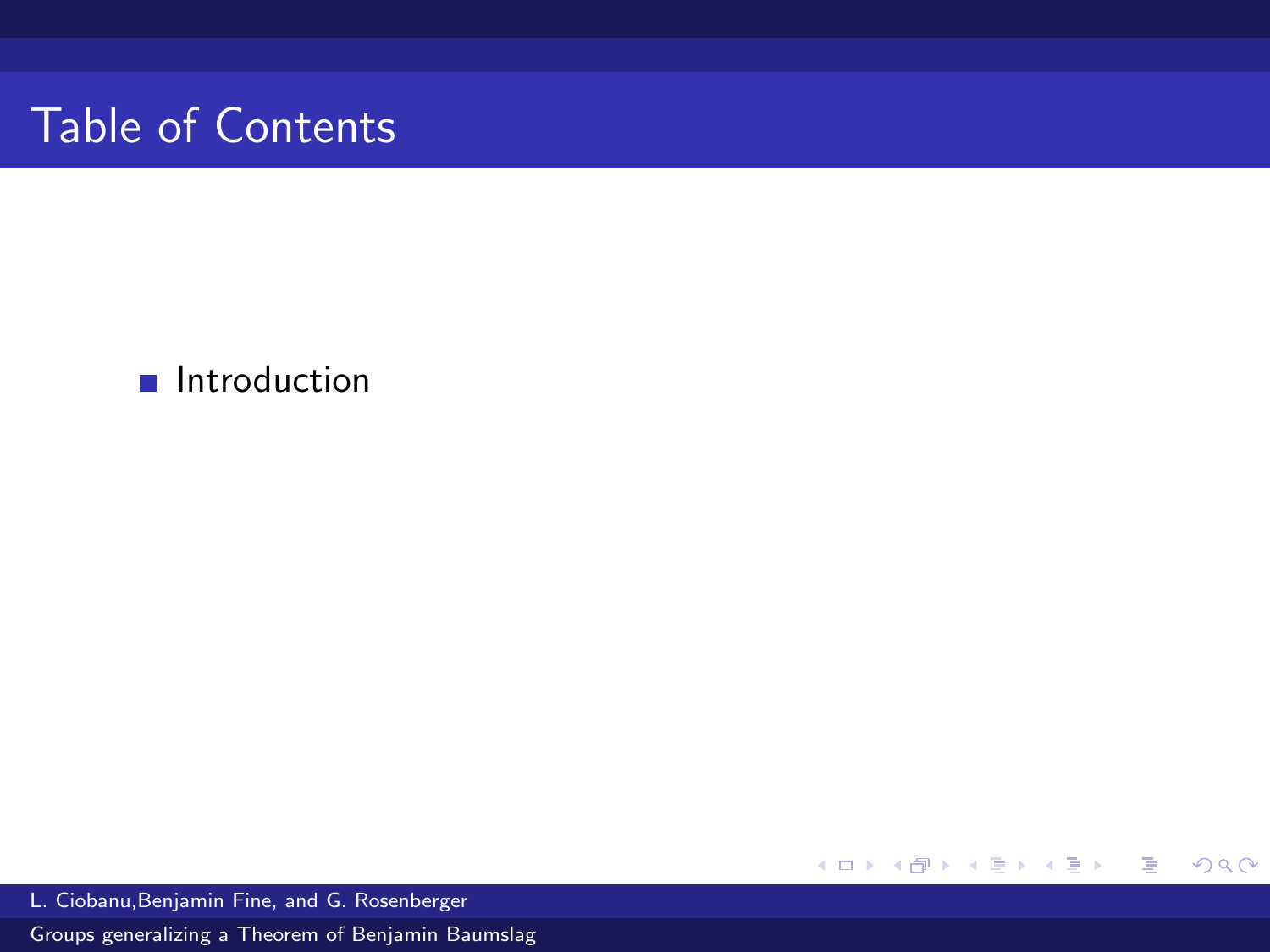### **Introduction**

**Background Material and Property**  $B\mathcal{X}$ 

重き 重

メロト メ団 トメ ミトメ

 $299$ 

L. Ciobanu,Benjamin Fine, and G. Rosenberger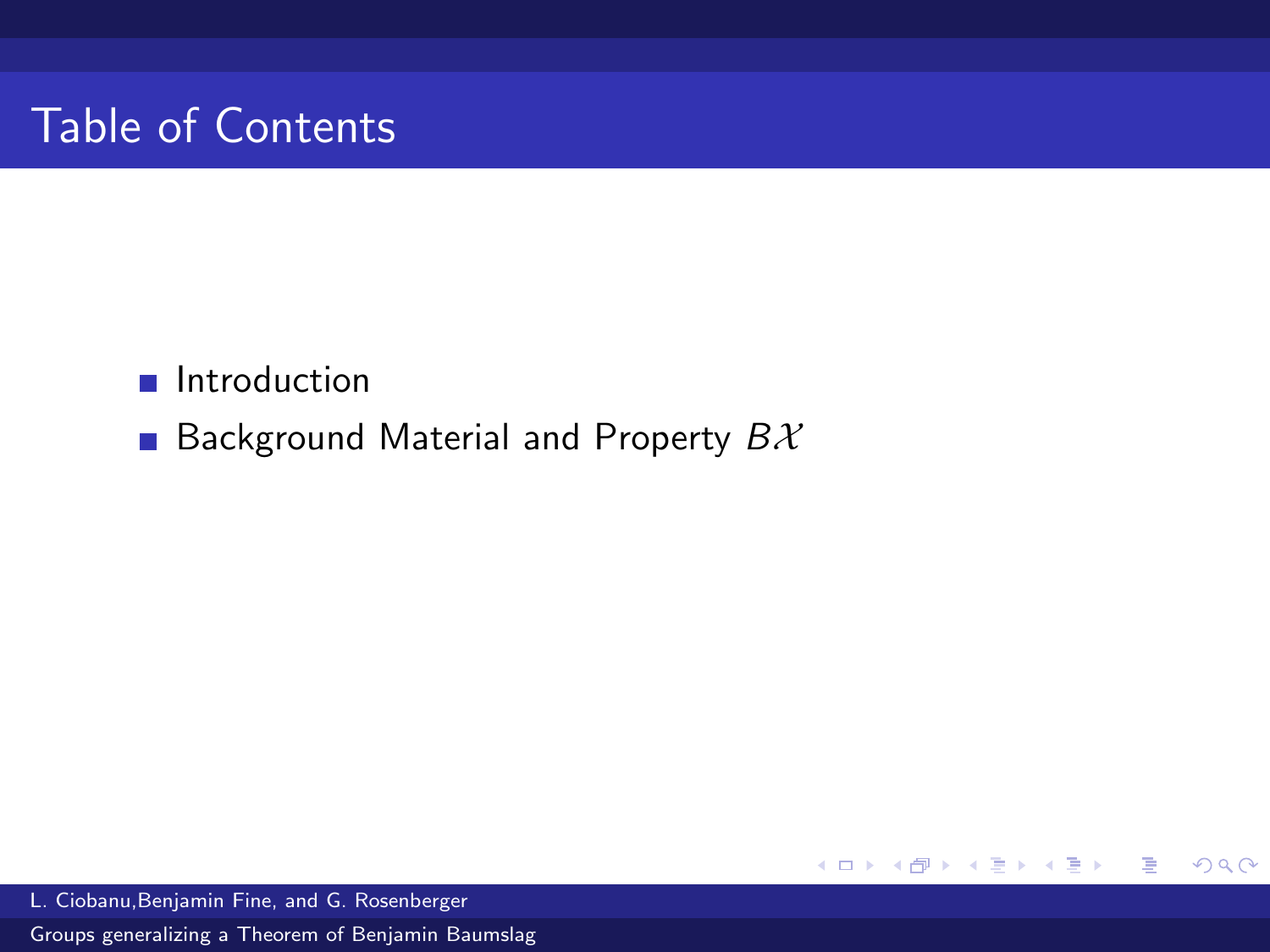### Introduction

**Background Material and Property**  $B\mathcal{X}$ 

4 0 8

→ 何 →

活

 $QQ$ 

Classes of groups  $\mathcal X$  Satisfying  $B\mathcal X$ 

L. Ciobanu,Benjamin Fine, and G. Rosenberger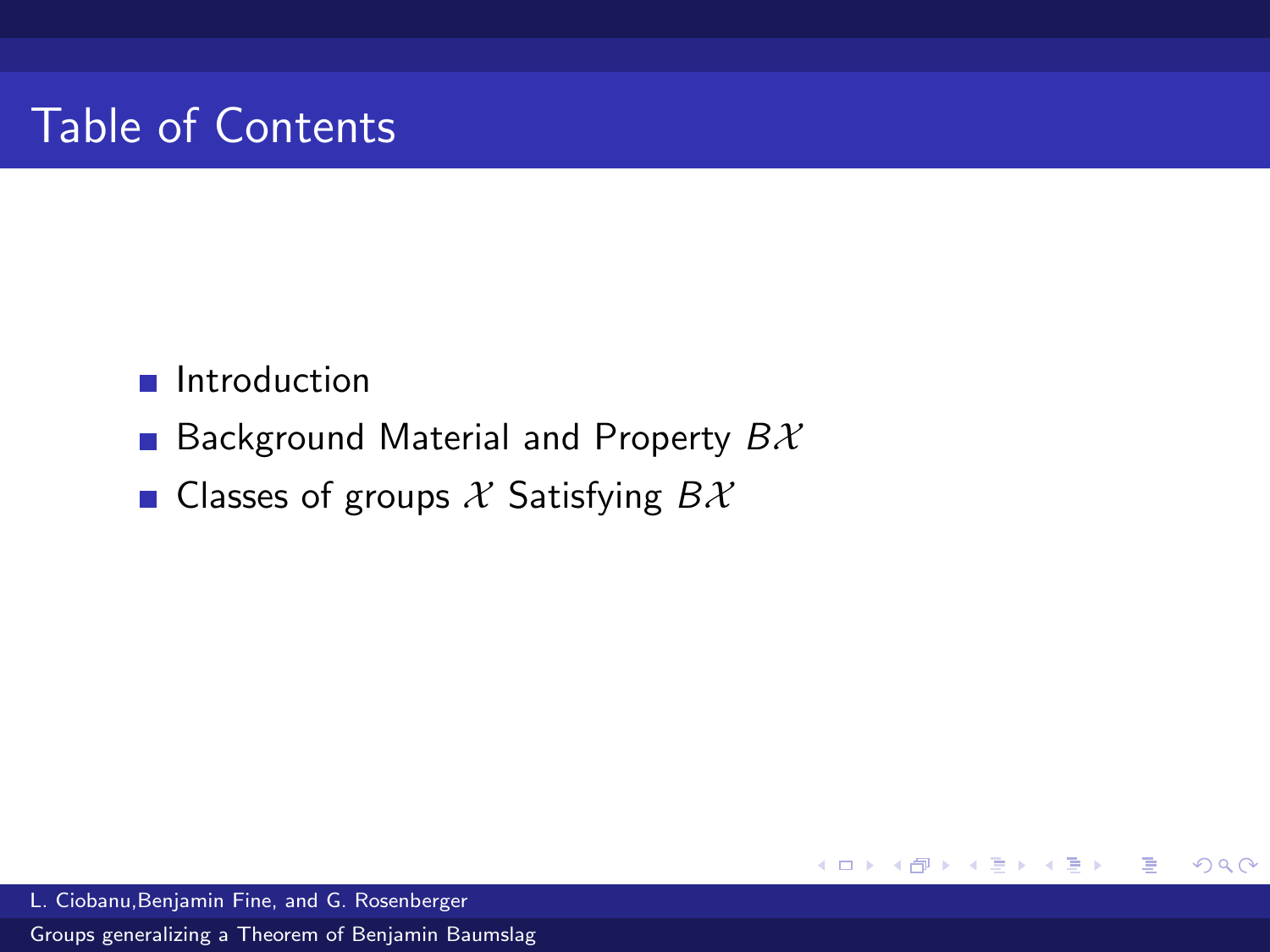### Introduction

**Background Material and Property**  $B\mathcal{X}$ 

**K ロ ▶ K 何 ▶** 

Ε

 $QQ$ 

- Classes of groups  $\mathcal X$  Satisfying  $B\mathcal X$
- Some Results on Closure

L. Ciobanu,Benjamin Fine, and G. Rosenberger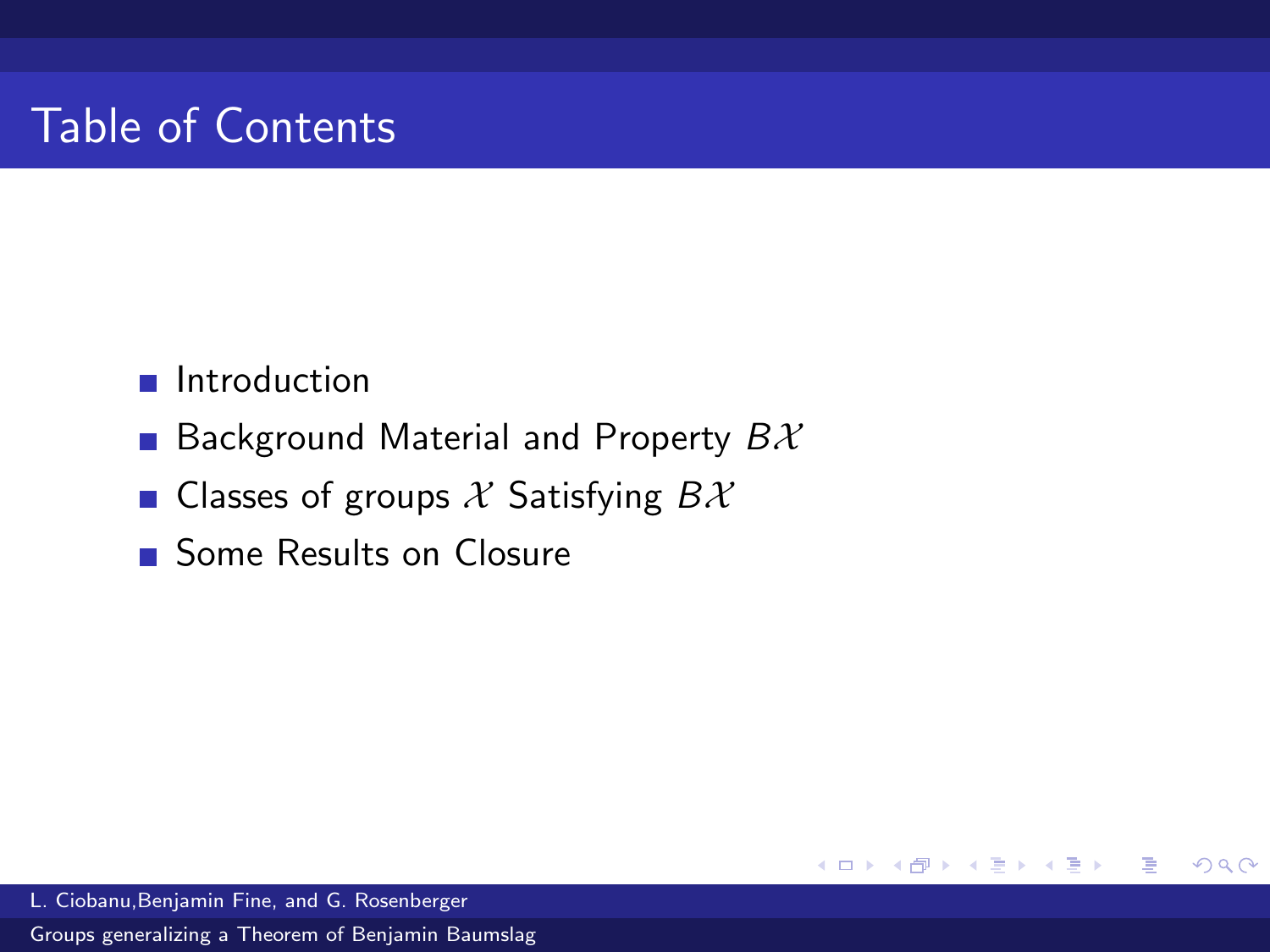### **n** Introduction

- **Background Material and Property**  $B\mathcal{X}$
- **Classes of groups X** Satisfying  $BX$
- Some Results on Closure
- **u** Universally  $\mathcal{X}$ -groups and the Big Powers Condition

**K ロ ▶ K 何 ▶ K** 

ヨ ト

Ε

 $\Omega$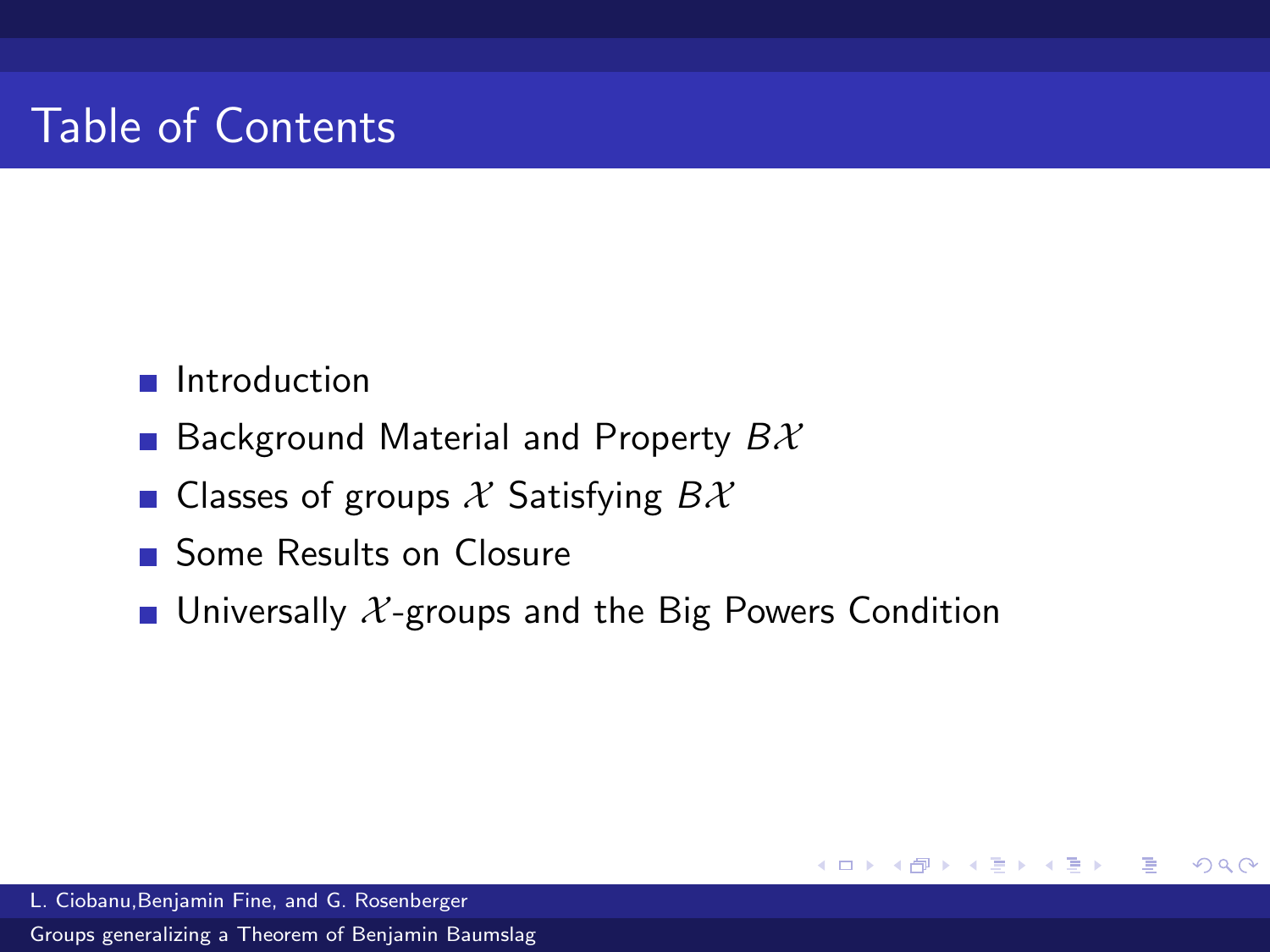# Introduction

## **RESIDUAL PROPERTIES**

L. Ciobanu,Benjamin Fine, and G. Rosenberger

[Groups generalizing a Theorem of Benjamin Baumslag](#page-0-0)

メロト メ都 トメ ミトメ ミト

 $E = \Omega Q$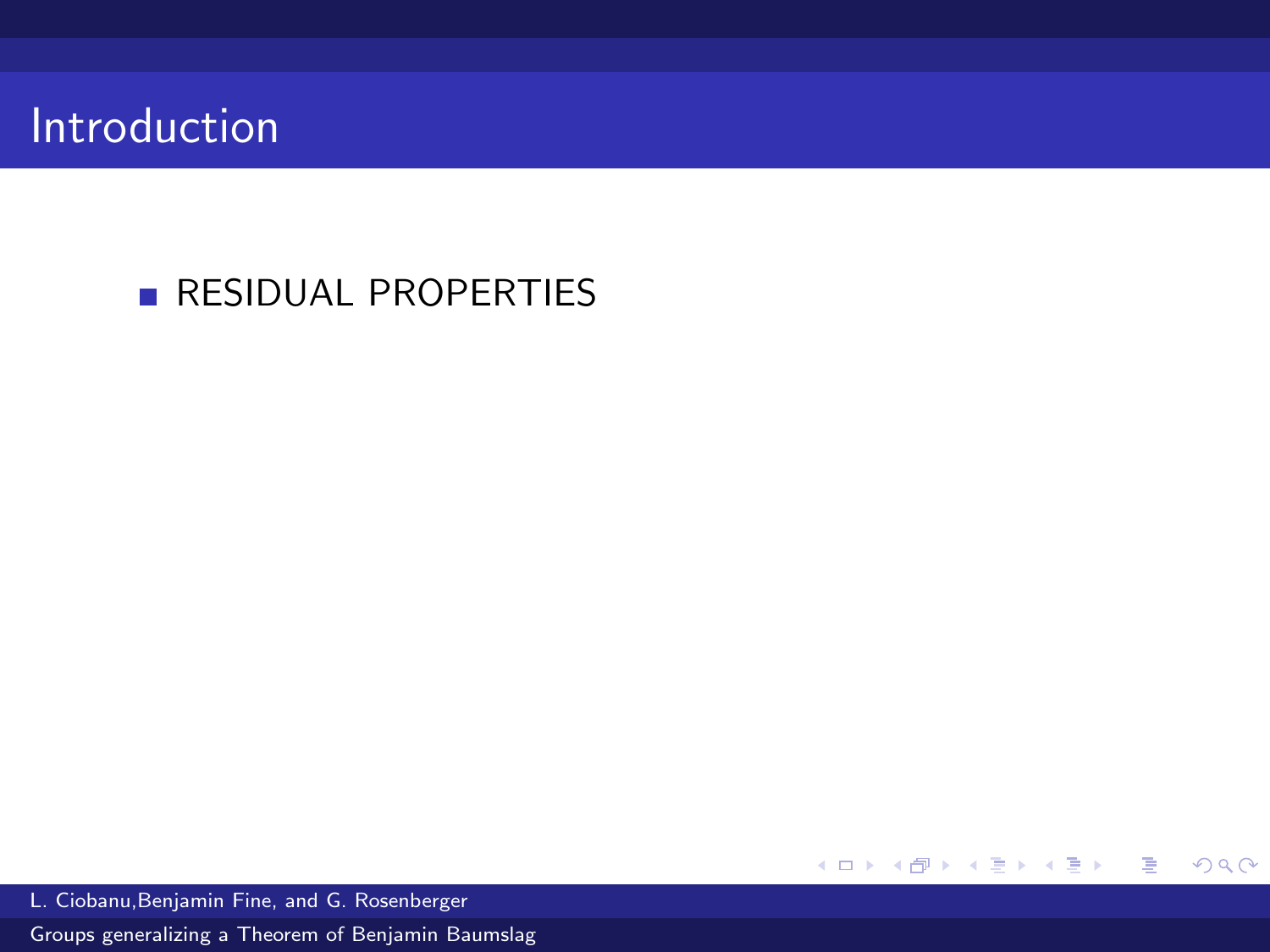# Introduction

### **RESIDUAL PROPERTIES**

**Let X** be a class of groups. Then a group G is residually X if given any nontrivial element  $g \in G$  there is a homomorphism  $\phi : G \to H$  where H is a group in X such that  $\phi(g) \neq 1$ . A group G is fully residually X if given finitely many nontrivial elements  $g_1, ..., g_n$  in G there is a homomorphism  $\phi : G \to H$ , where H is a group in X, such that  $\phi(g_i) \neq 1$  for all  $i = 1, ..., n$ .

メロメ メ都 メメモ メルモト

Ε

 $\Omega$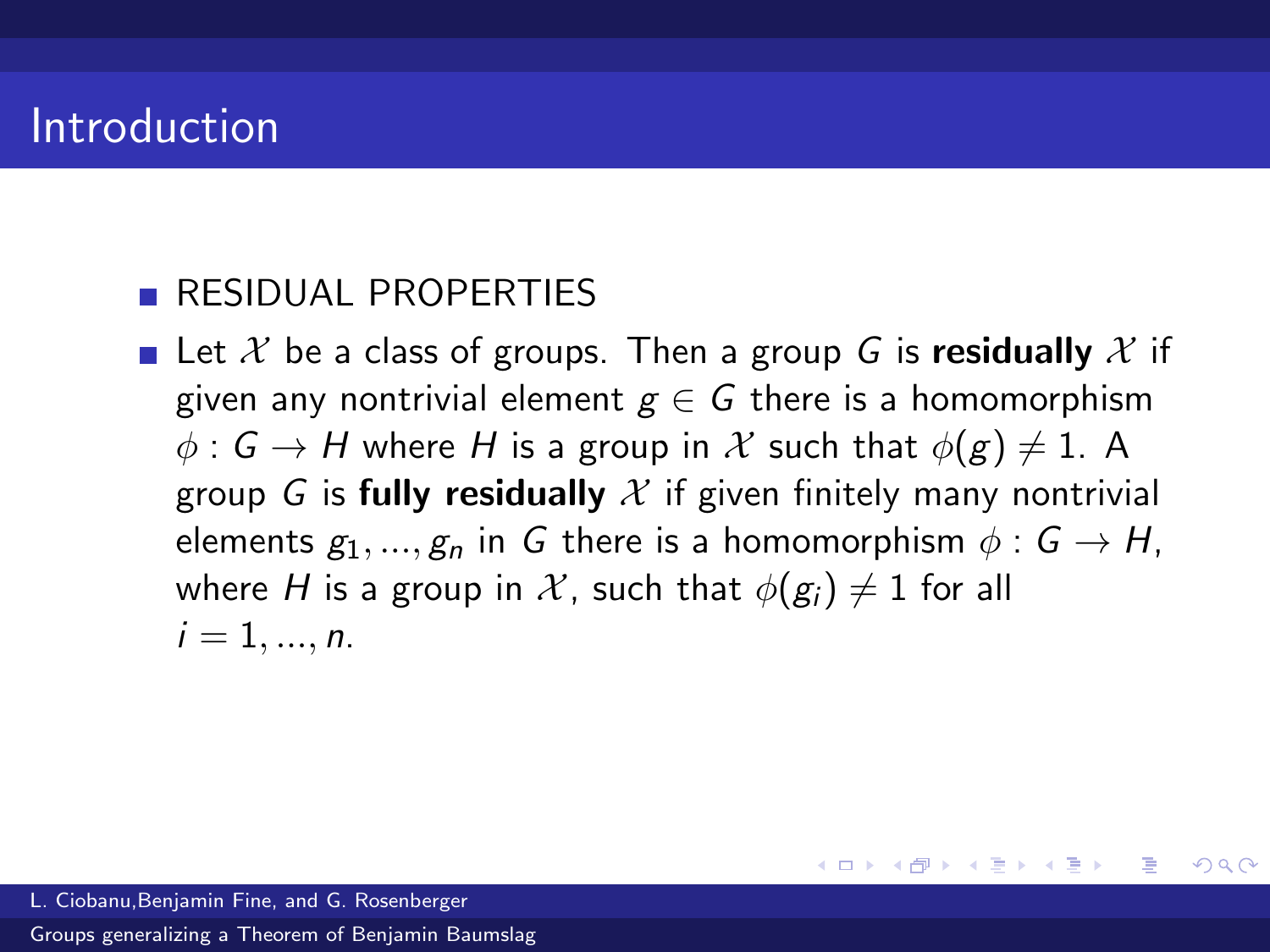# Introduction

### **RESIDUAL PROPERTIES**

- **Let X** be a class of groups. Then a group G is residually X if given any nontrivial element  $g \in G$  there is a homomorphism  $\phi : G \to H$  where H is a group in X such that  $\phi(g) \neq 1$ . A group G is fully residually X if given finitely many nontrivial elements  $g_1, ..., g_n$  in G there is a homomorphism  $\phi : G \to H$ , where H is a group in X, such that  $\phi(g_i) \neq 1$  for all  $i = 1, ..., n$ .
- If X is the class of nonabelian free groups then we have residually free and fully residually free respectively.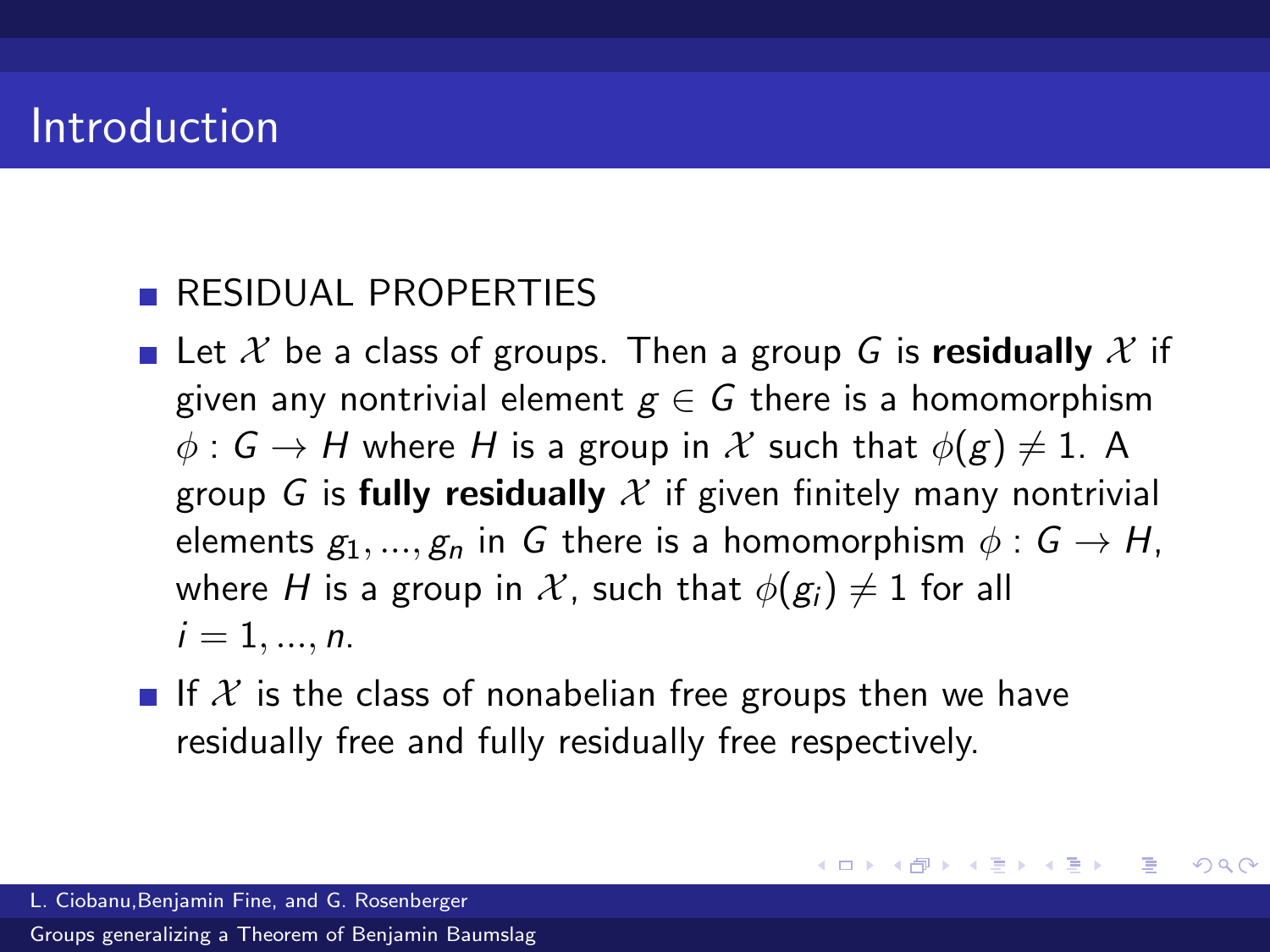# Benjamin Baumslag's Theorem

 $\blacksquare$  In 1962 Gilbert Baumslag proved the following theorem

メロト メ団 トメ ミトメ

Ε

 $\Omega$ 

#### Theorem

A surface group of genus  $g \geq 2$  is residually free.

L. Ciobanu,Benjamin Fine, and G. Rosenberger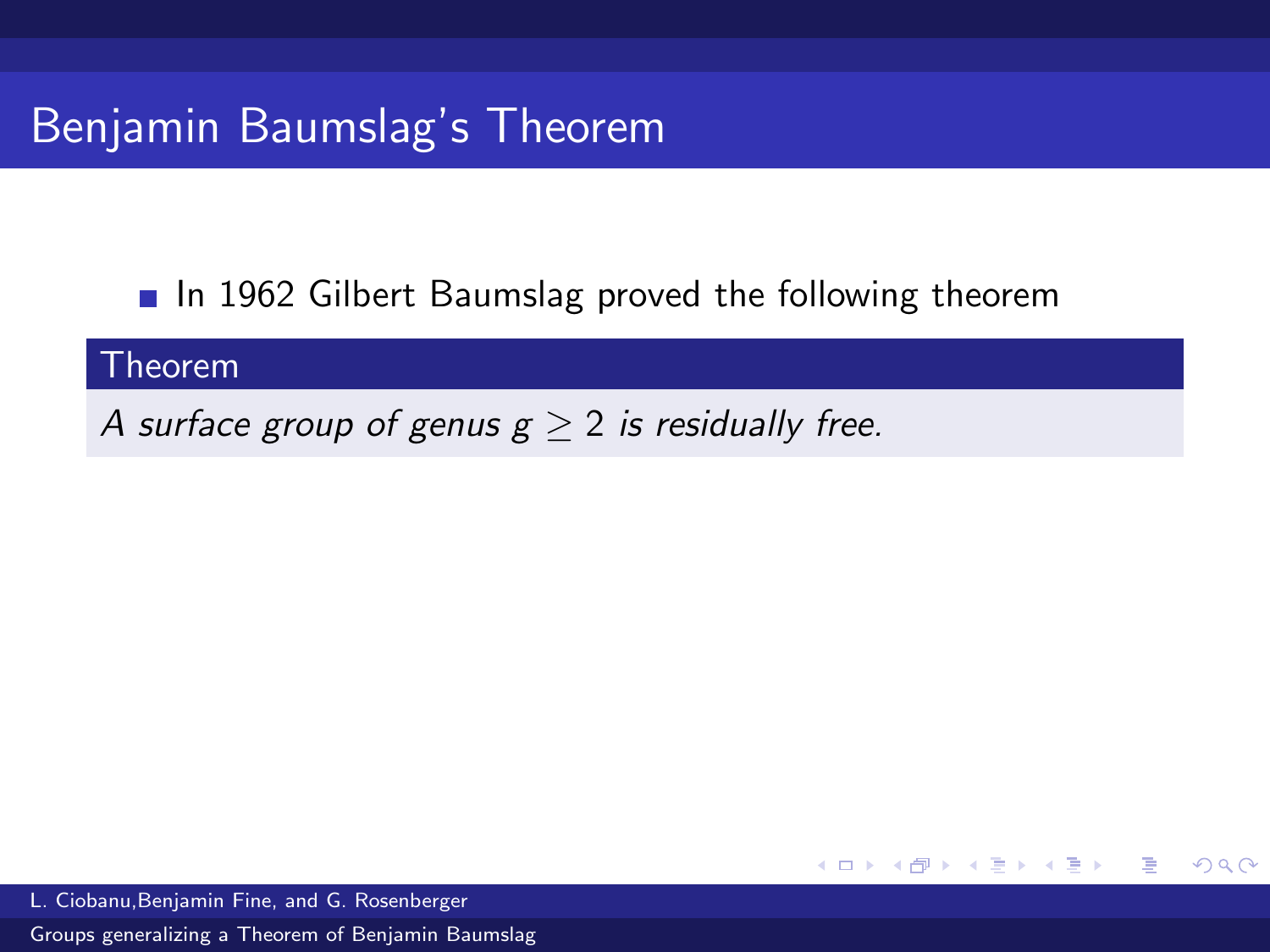# Benjamin Baumslag's Theorem

 $\blacksquare$  In 1962 Gilbert Baumslag proved the following theorem

#### Theorem

A surface group of genus  $g > 2$  is residually free.

**More generally** 

#### Theorem

If F is a free group  $\overline{F}$  a copy of F,  $U \in F$  and  $\overline{U}$  its counterpart in F then the group  $\mathsf{G}=\mathsf{F}\star_{U=\overline{U}}\mathsf{F}$  with  $U$  not a proper power in F is residually free. G is called a **Baumslag double**.

K ロ ▶ K 御 ▶ K 君 ▶ K 君 ▶

 $\Omega$ 

L. Ciobanu,Benjamin Fine, and G. Rosenberger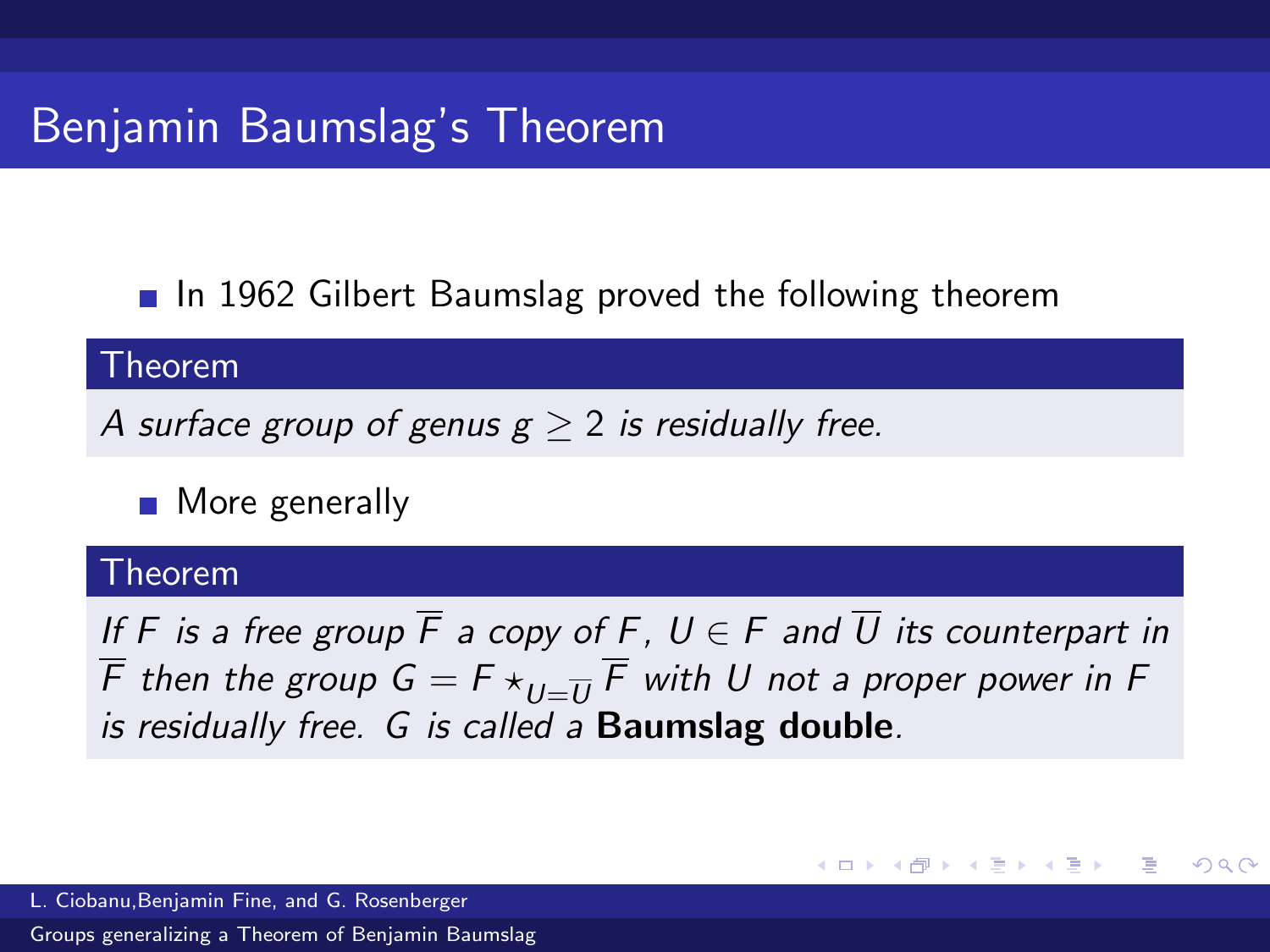■ In 1967 Benjamin Baumslag proved the following who's innocuous beginnings belied its great later importance. Need:

4.0.3

Ε

 $\Omega$ 

L. Ciobanu,Benjamin Fine, and G. Rosenberger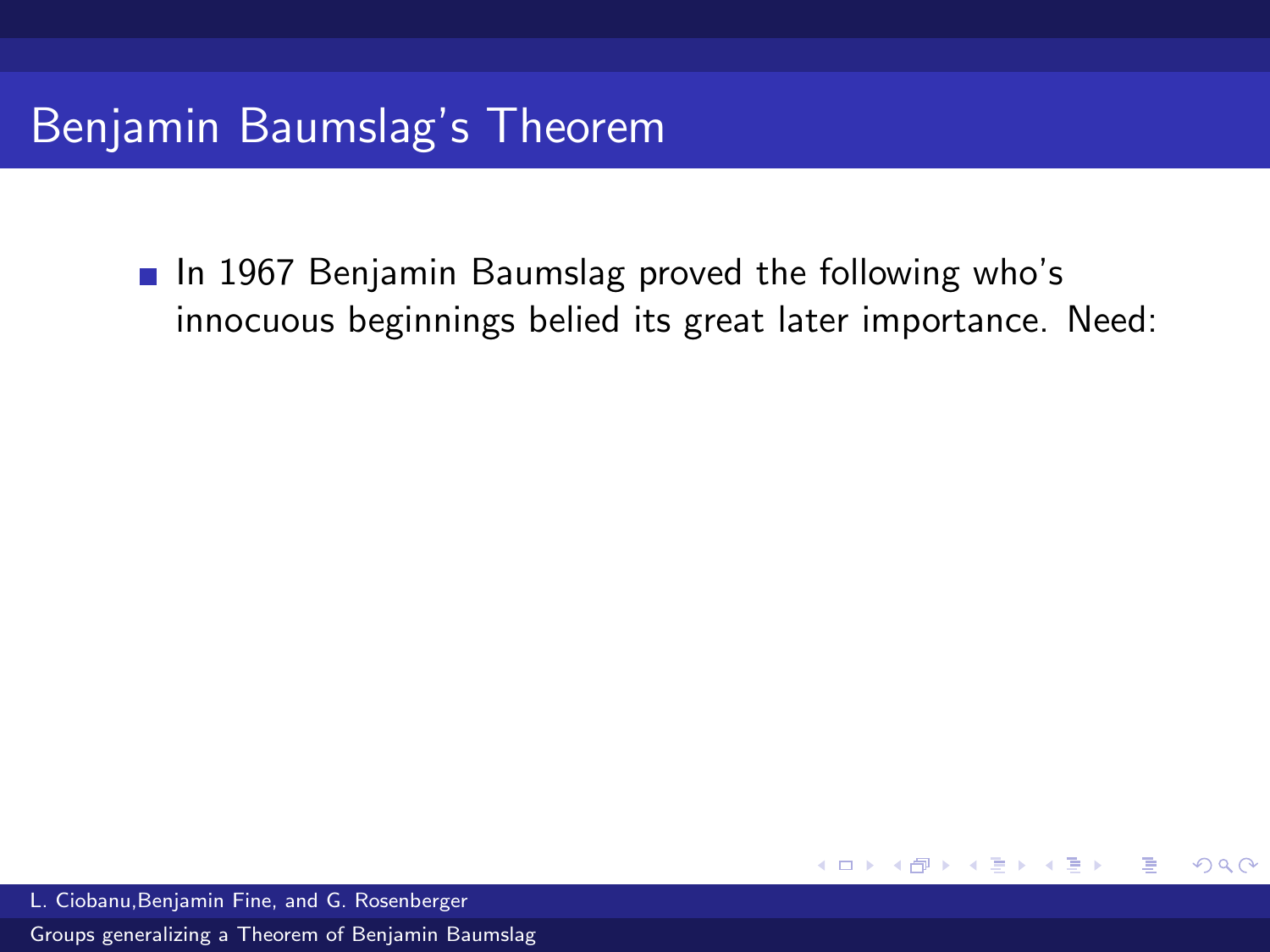# Benjamin Baumslag's Theorem

- **In 1967 Benjamin Baumslag proved the following who's** innocuous beginnings belied its great later importance. Need:
- **Example 3** group G is **commutative transitive** or  $CT$  if commutativity is transitive on the set of nontrivial elements of G. That is if  $[x, y] = 1$  and  $[y, z] = 1$  for nontrivial elements  $x, y, z \in G$ then  $[x, z] = 1$ .

K ロ ▶ K 御 ▶ K 君 ▶ K 君 ▶

目

 $\Omega$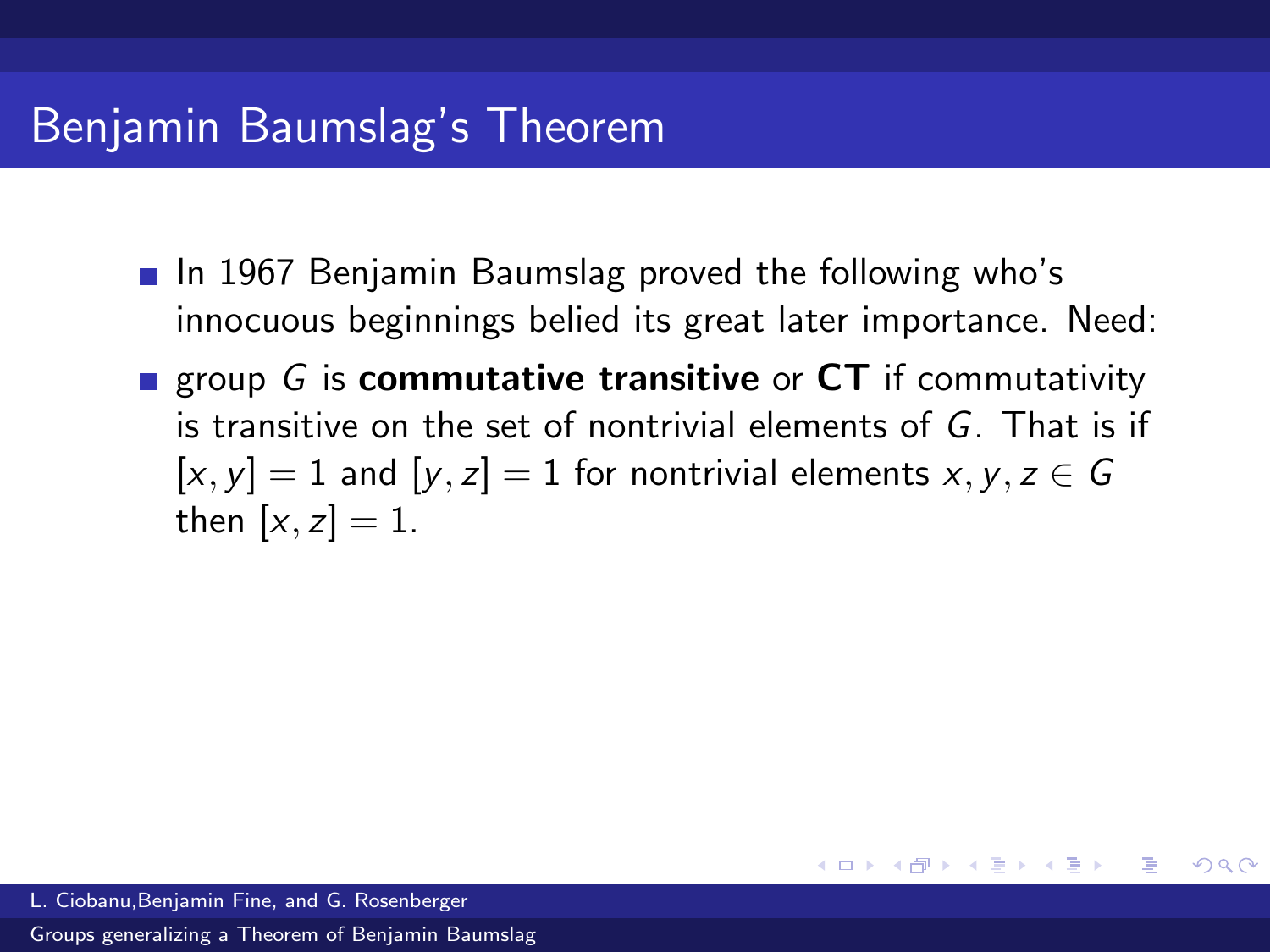## Benjamin Baumslag's Theorem

- **In 1967 Benjamin Baumslag proved the following who's** innocuous beginnings belied its great later importance. Need:
- **Example 3** group G is **commutative transitive** or  $CT$  if commutativity is transitive on the set of nontrivial elements of G. That is if  $[x, y] = 1$  and  $[y, z] = 1$  for nontrivial elements  $x, y, z \in G$ then  $[x, z] = 1$ .

#### Theorem

Suppose G is residually free. Then the following are equivalent: (1) G is fully residually free, (2) G is commutative transitive,

メロメ メ部メ メミメ メミメ

目

 $\Omega$ 

L. Ciobanu,Benjamin Fine, and G. Rosenberger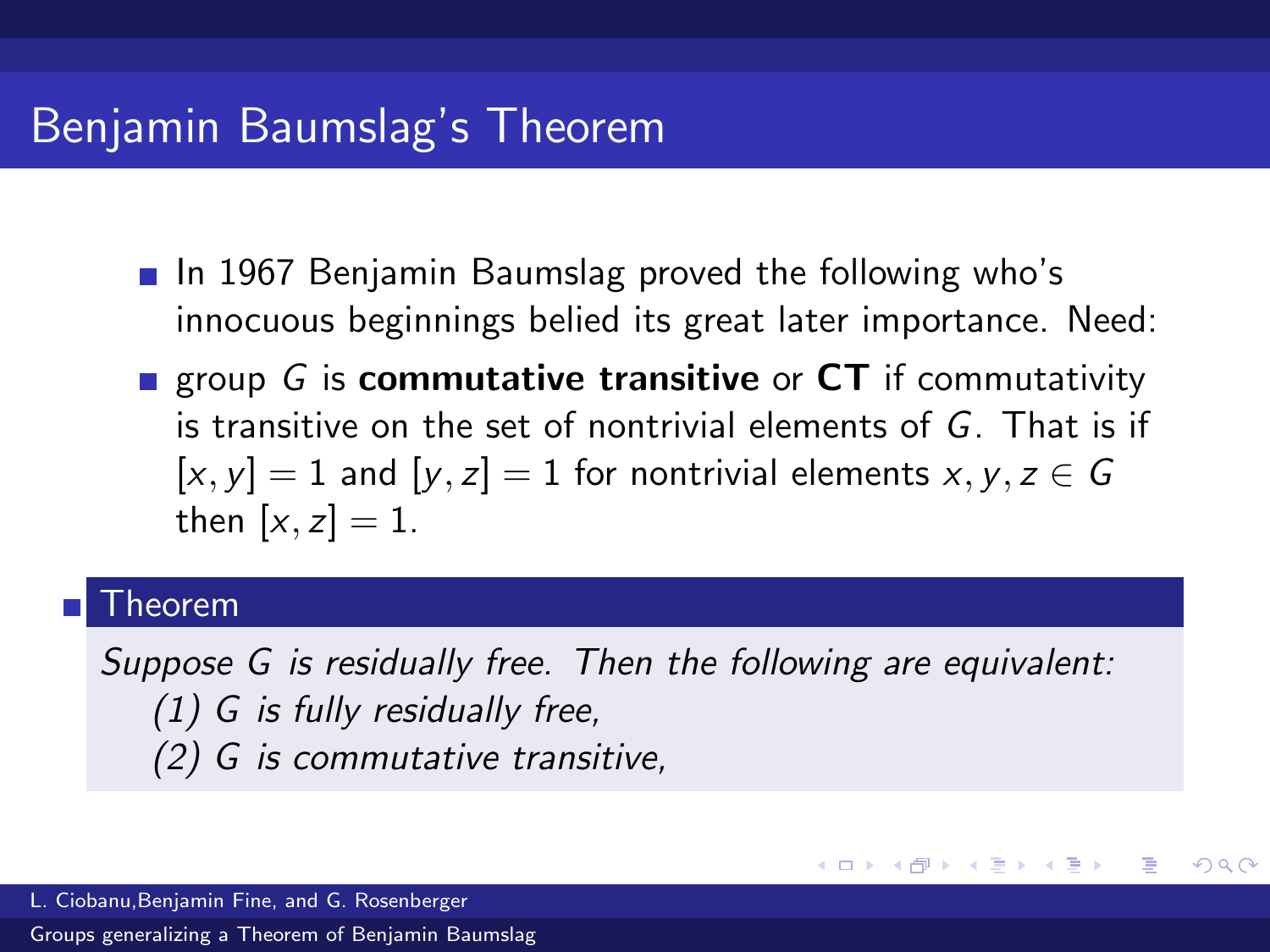A universal sentence in the language of group theory is a first order sentence using only universal quantifiers.

4.0.3

4 何 ▶

Ε

 $\Omega$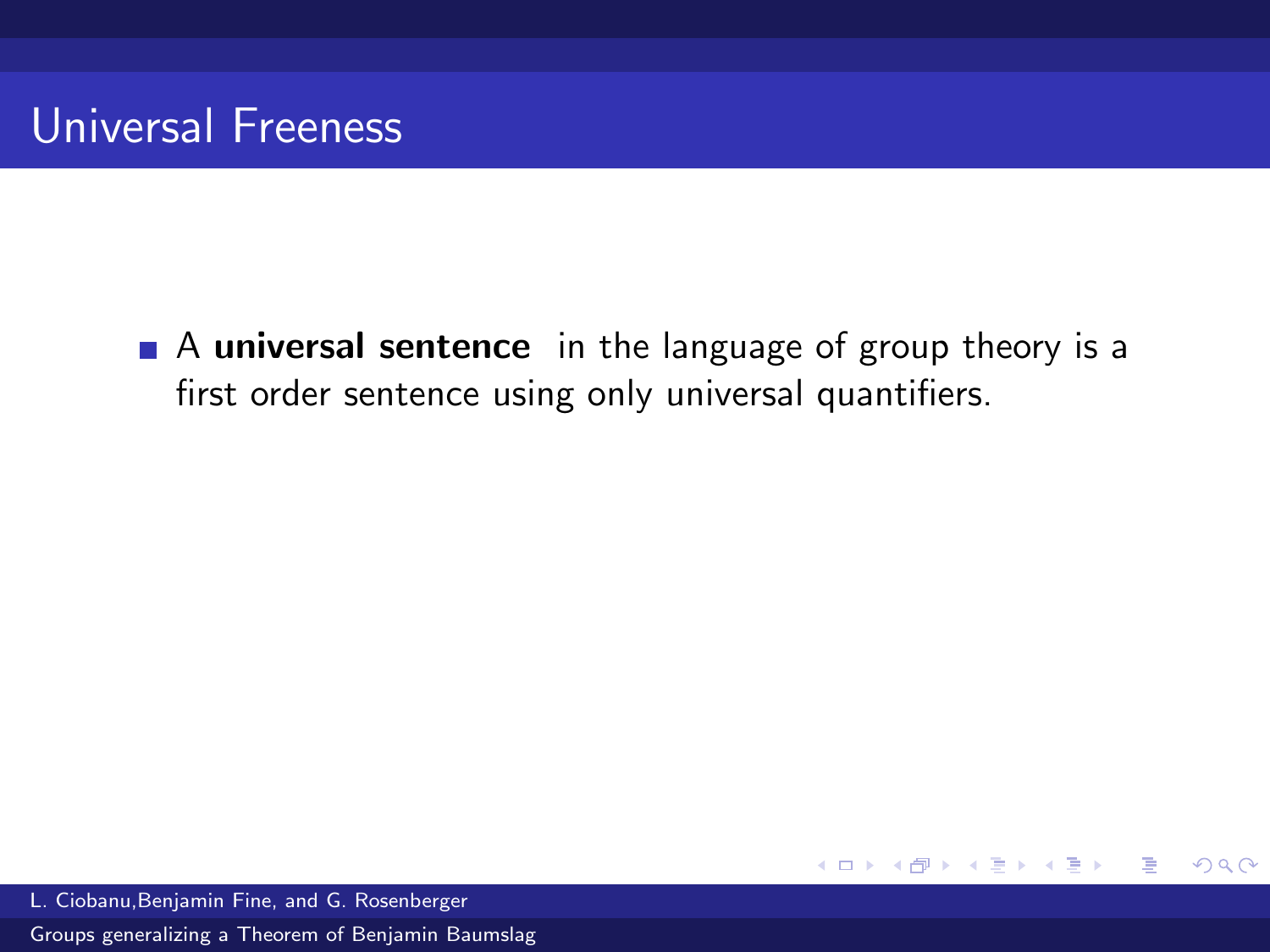- A universal sentence in the language of group theory is a first order sentence using only universal quantifiers.
- $\blacksquare$  The universal theory of a group G consists of all universal sentences true in G.

4 0 8

Ε

 $\Omega$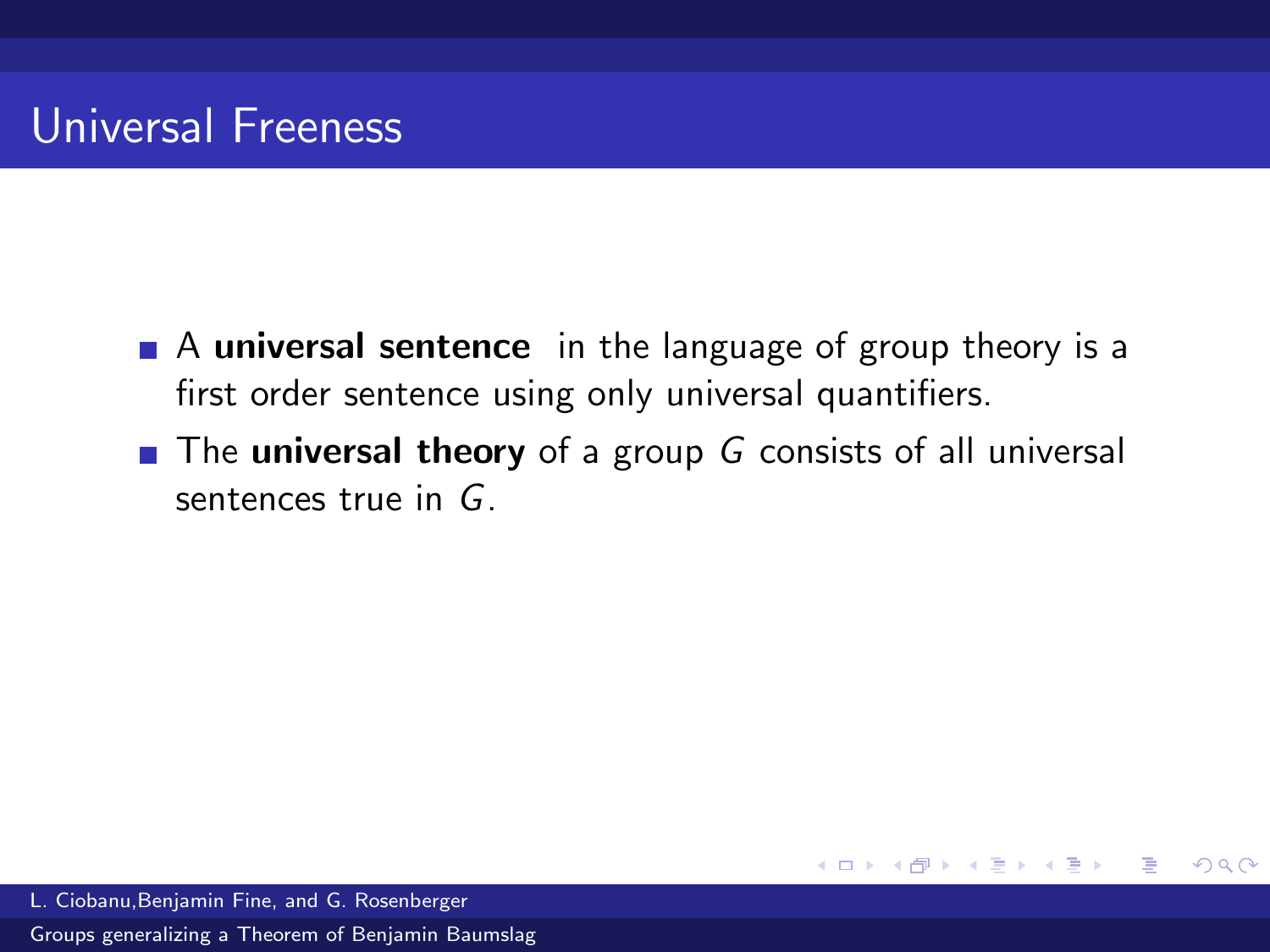- A universal sentence in the language of group theory is a first order sentence using only universal quantifiers.
- $\blacksquare$  The **universal theory** of a group G consists of all universal sentences true in G.
- All nonabelian free groups share the same universal theory.

4.0.3

Ε

 $\Omega$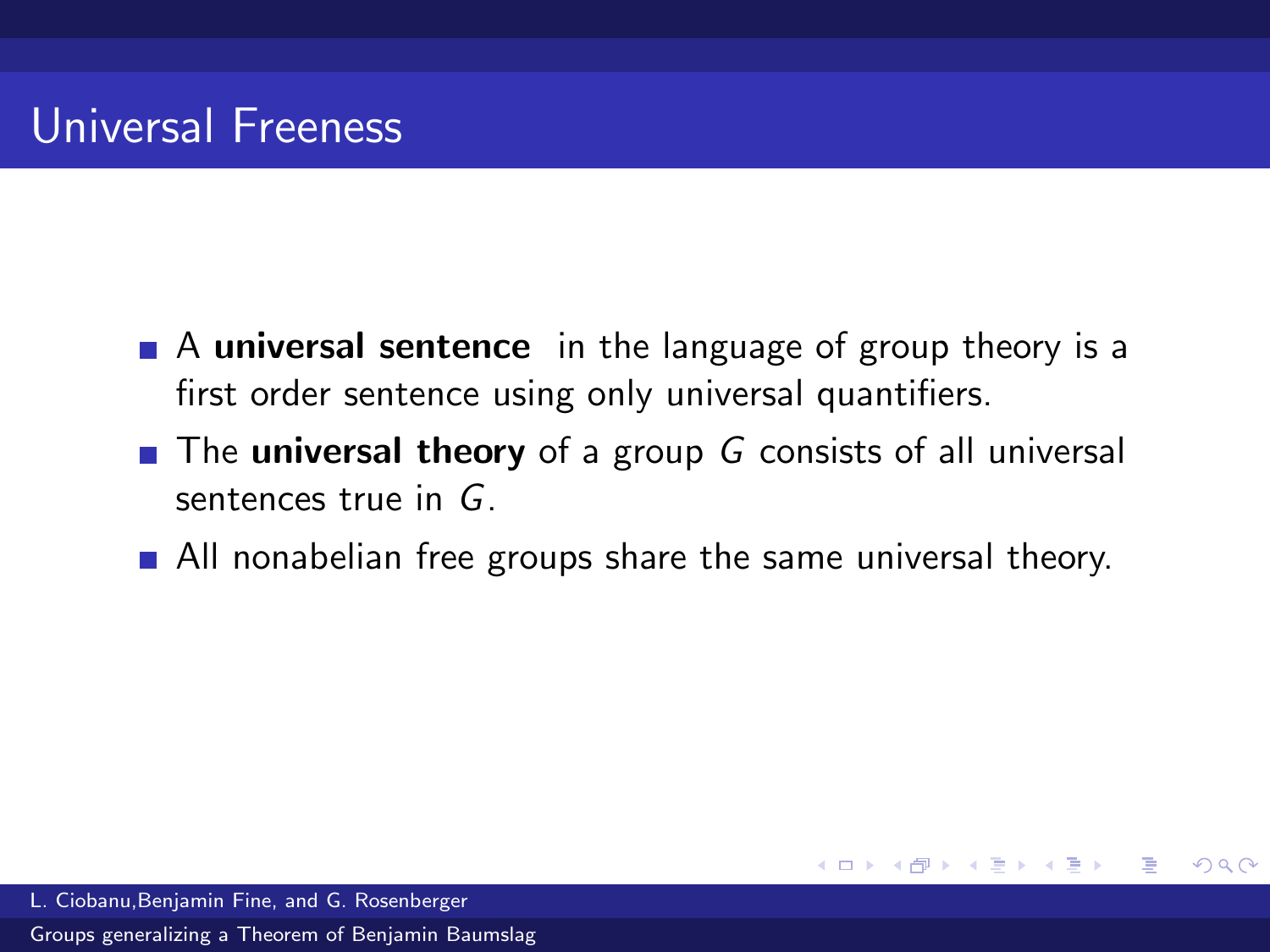- A universal sentence in the language of group theory is a first order sentence using only universal quantifiers.
- $\blacksquare$  The **universal theory** of a group G consists of all universal sentences true in G.
- All nonabelian free groups share the same universal theory.
- A group G is called **universally free** if it shares the same universal theory as the class of nonabelian free groups.

4母 ▶ 4回 ▶

 $\Omega$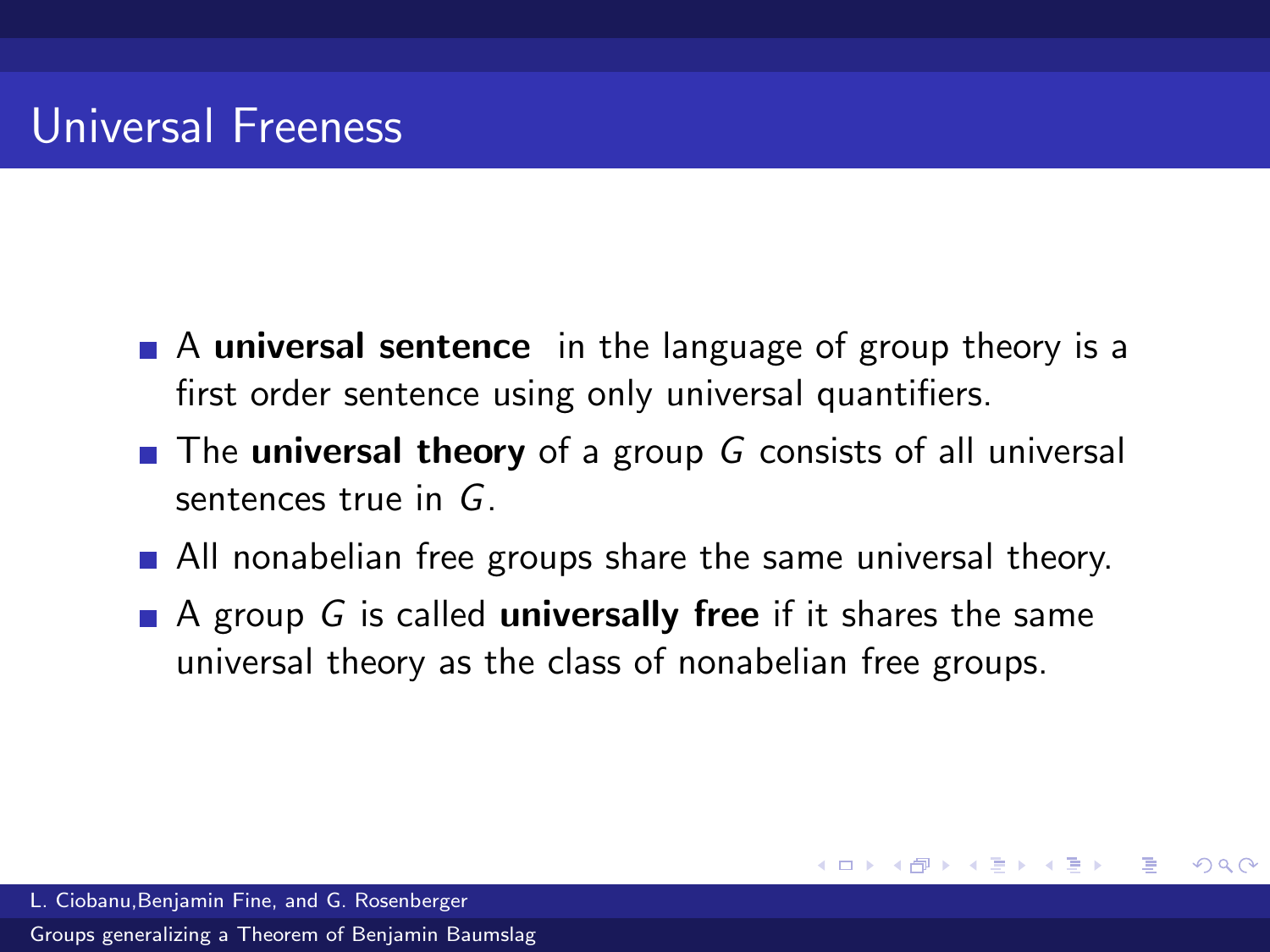# Equivalence of Fully Residual Freeness and Universal Freeness

Gaglione and Spellman [GS] and independently Remeslennikov [Re] extended B.Baumslag's Theorem. This is really one of the cornerstones of the proof, by Kharlampovich and Myasnikov and independently by Sela, of the Tarksi problems

**Bikist** 

Ε

 $\Omega$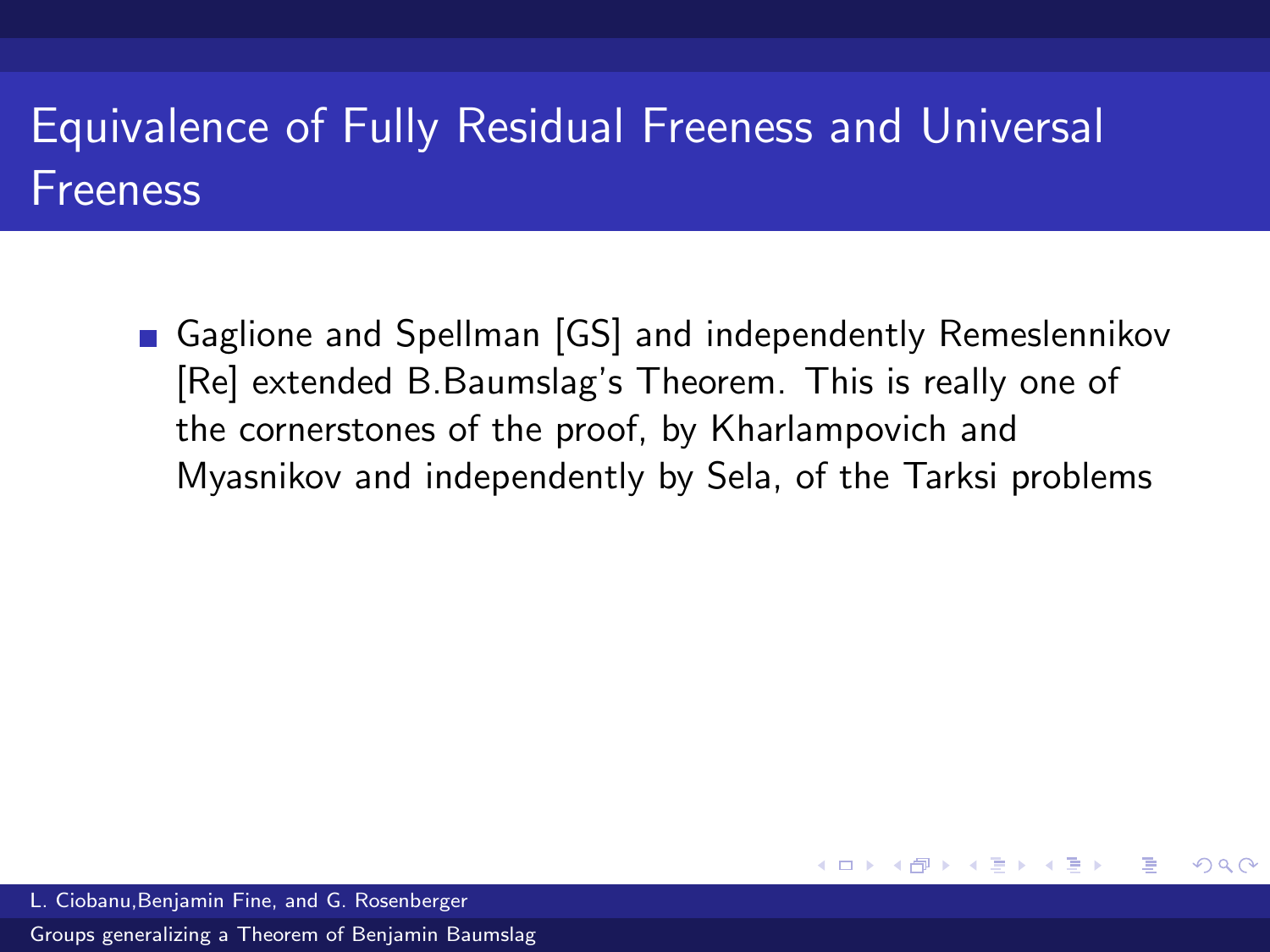# Equivalence of Fully Residual Freeness and Universal Freeness

Gaglione and Spellman [GS] and independently Remeslennikov [Re] extended B.Baumslag's Theorem. This is really one of the cornerstones of the proof, by Kharlampovich and Myasnikov and independently by Sela, of the Tarksi problems

#### Theorem

Suppose G is residually free. Then the following are equivalent: (1) G is fully residually free, (2) G is commutative transitive, (3) G is universally free.

 $\left\{ \begin{array}{ccc} 1 & 0 & 0 \\ 0 & 1 & 0 \end{array} \right.$ 

 $\Omega$ 

L. Ciobanu,Benjamin Fine, and G. Rosenberger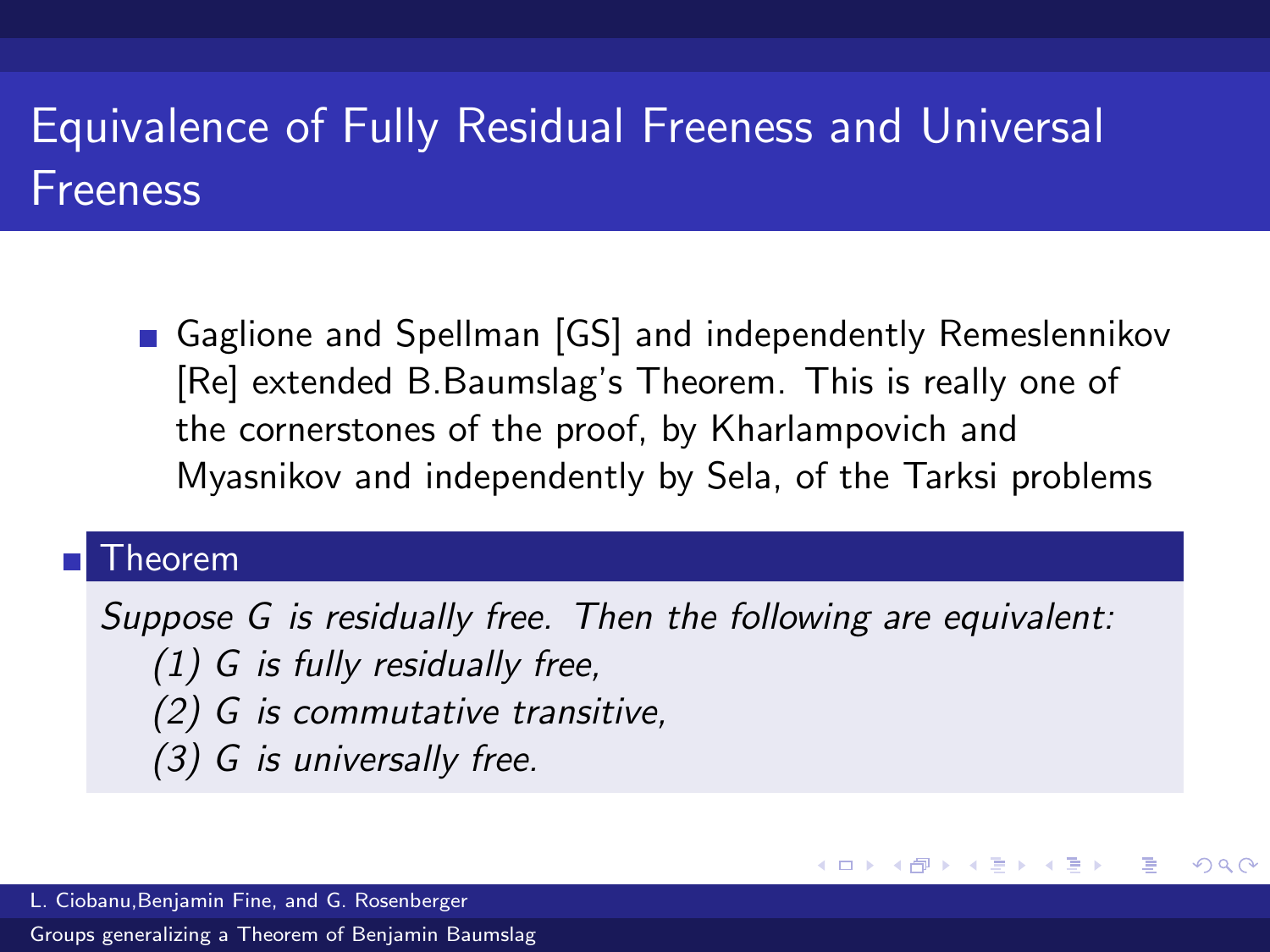■ We want to consider classes of groups which satisfy Benjamin Baumslag's Theorem. For a class of groups,  $\mathcal{X}$ , we call this property  $B\mathcal{X}$  and we show it is quite extensive. Motivated in part by work of Kharlampovich and Myasnikov who showed that much of the development of the structure theory for fully residually free groups can be extended to fully residually torsion-free hyperbolic groups.

 $\left\{ \left\vert \left\langle \left\langle \left\langle \mathbf{q} \right\rangle \right\rangle \right\rangle \right\vert \left\langle \mathbf{q} \right\rangle \right\vert \left\langle \mathbf{q} \right\rangle \right\vert \left\langle \mathbf{q} \right\rangle \right\vert \left\langle \mathbf{q} \right\rangle \left\langle \mathbf{q} \right\rangle \right\vert$ 

 $209$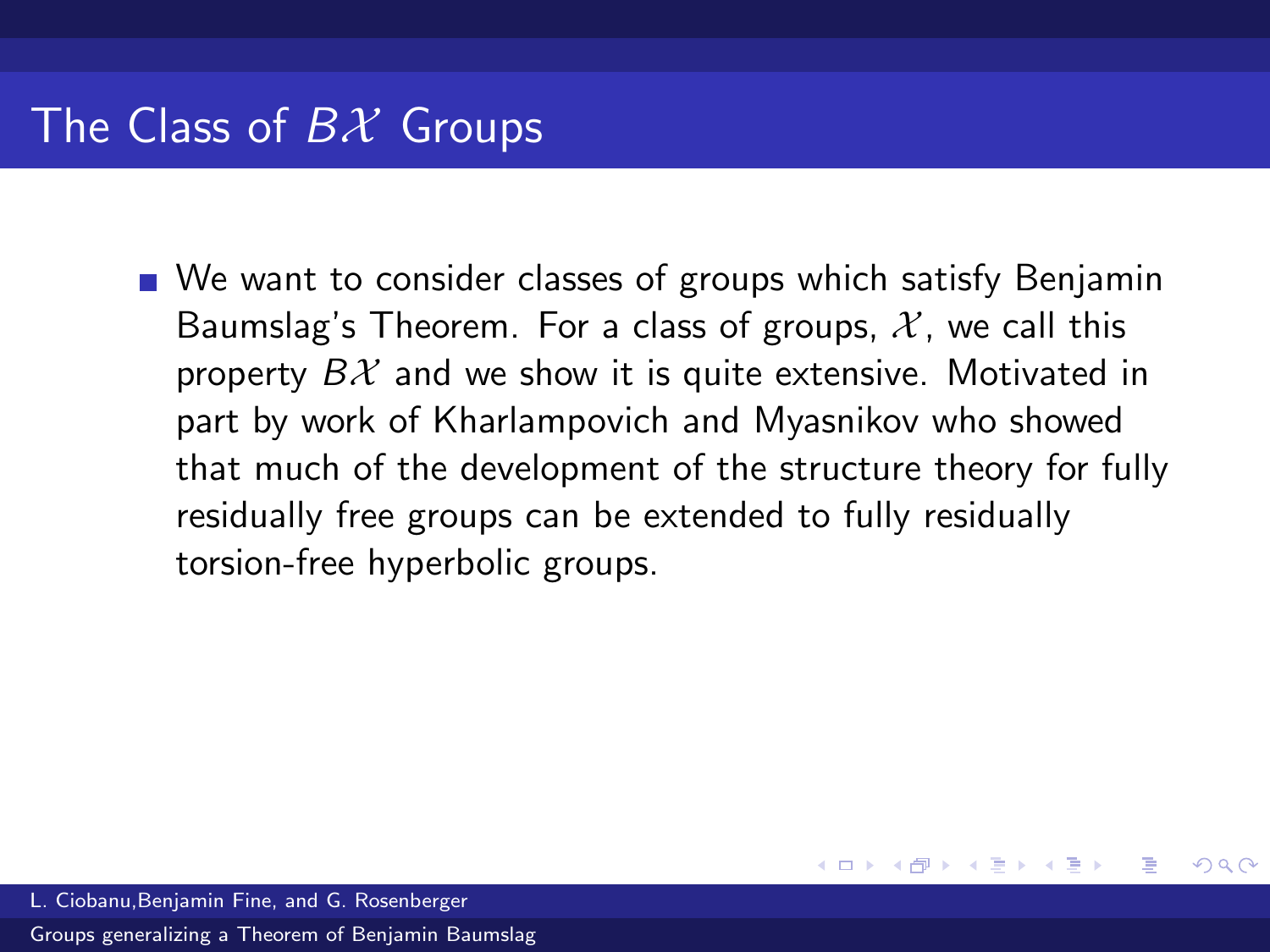■ We want to consider classes of groups which satisfy Benjamin Baumslag's Theorem. For a class of groups,  $\mathcal{X}$ , we call this property  $B\mathcal{X}$  and we show it is quite extensive. Motivated in part by work of Kharlampovich and Myasnikov who showed that much of the development of the structure theory for fully residually free groups can be extended to fully residually torsion-free hyperbolic groups.

### Definition

A class of groups X which are all CT satisfies  $B\mathcal{X}$  if a group G is fully residually X if and only if G is residually X and CT.

メロメ メ母メ メミメ メミメ

 $209$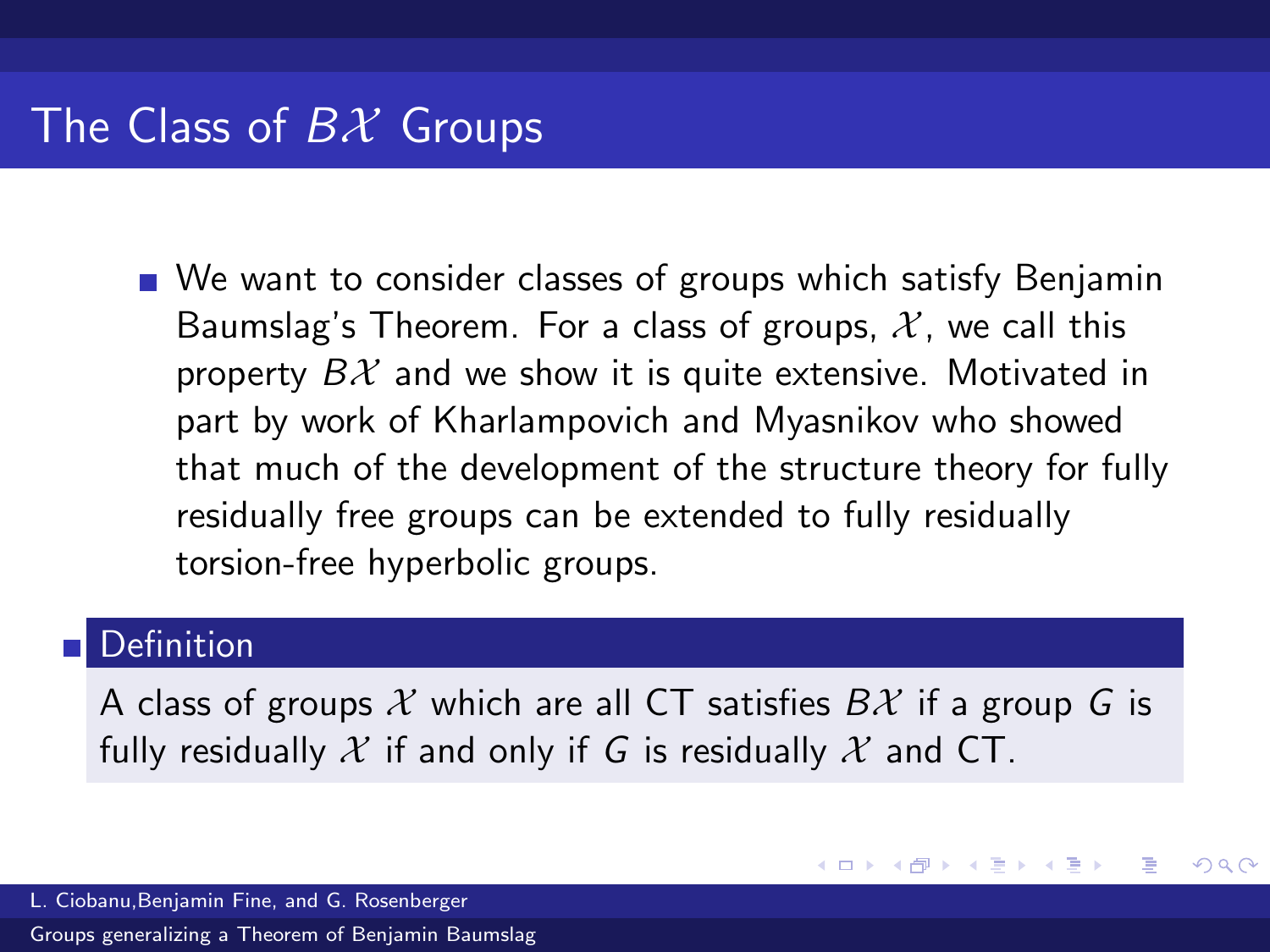With this definition B. Baumslag's original theorem says that the class of nonabelian free groups  $\mathcal F$  satisfies  $B\mathcal F$ .

4.0.3

Ε

 $\Omega$ 

L. Ciobanu,Benjamin Fine, and G. Rosenberger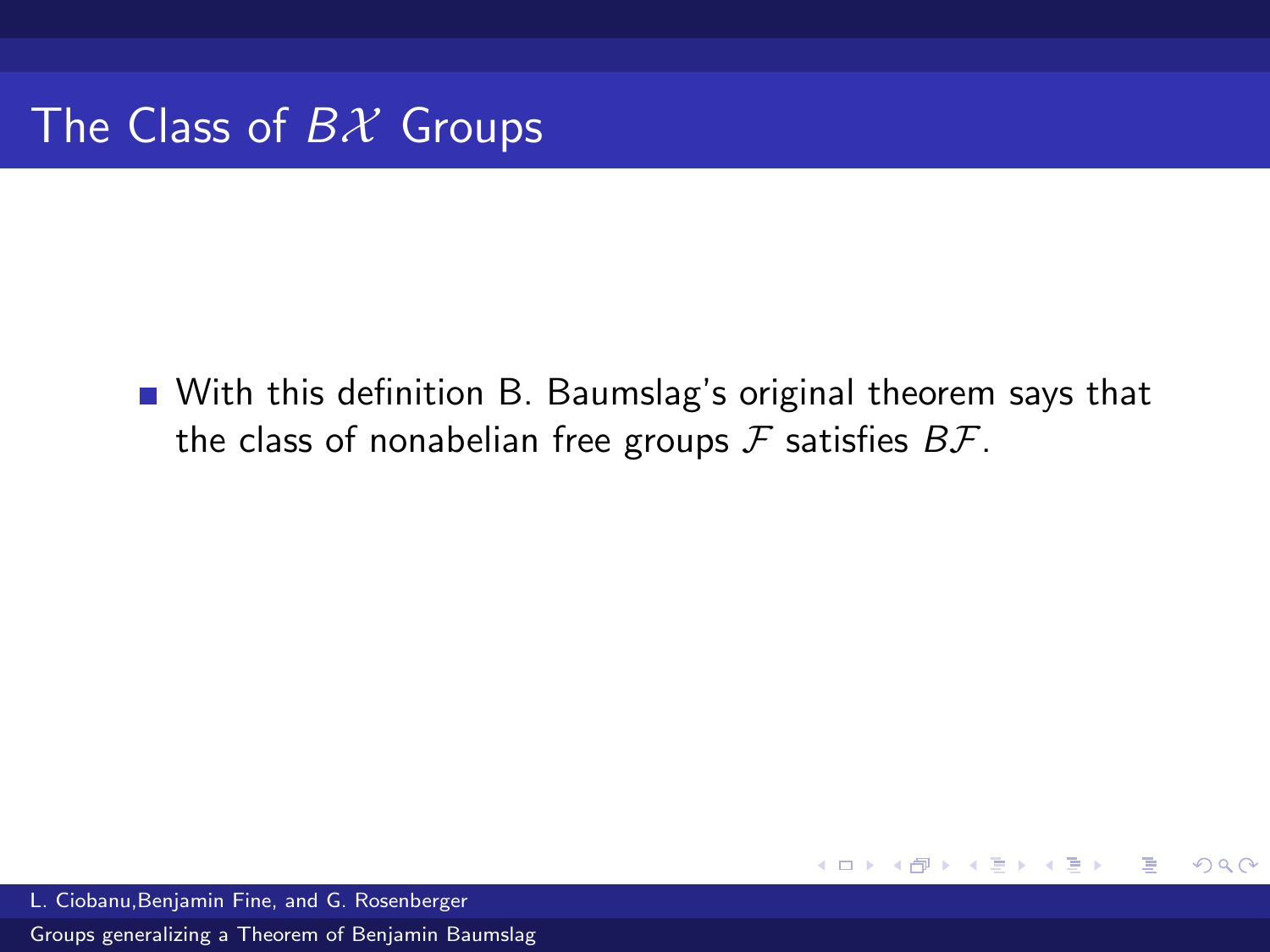- With this definition B. Baumslag's original theorem says that the class of nonabelian free groups  $\mathcal F$  satisfies  $B\mathcal F$ .
- we prove that a class of CT groups X satisfies  $B\mathcal{X}$  under very mild conditions and hence the classes of groups for which this is true is quite extensive.

 $209$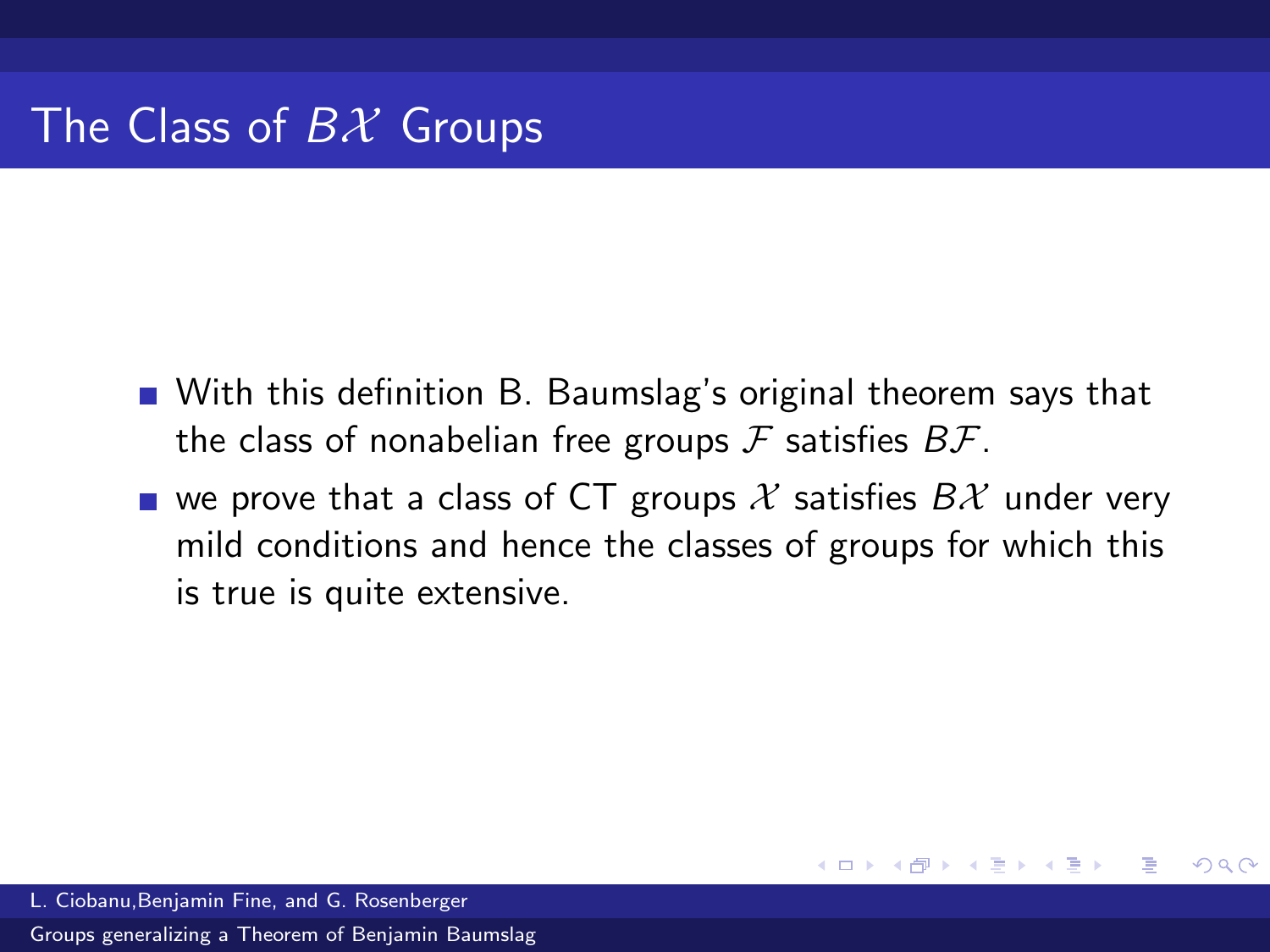$\blacksquare$  A group G is a conjugately separated abelian group or a CSA group if maximal abelian subgroups are malnormal. We need the following concerning CSA groups.

4.0.3

Ε

 $\Omega$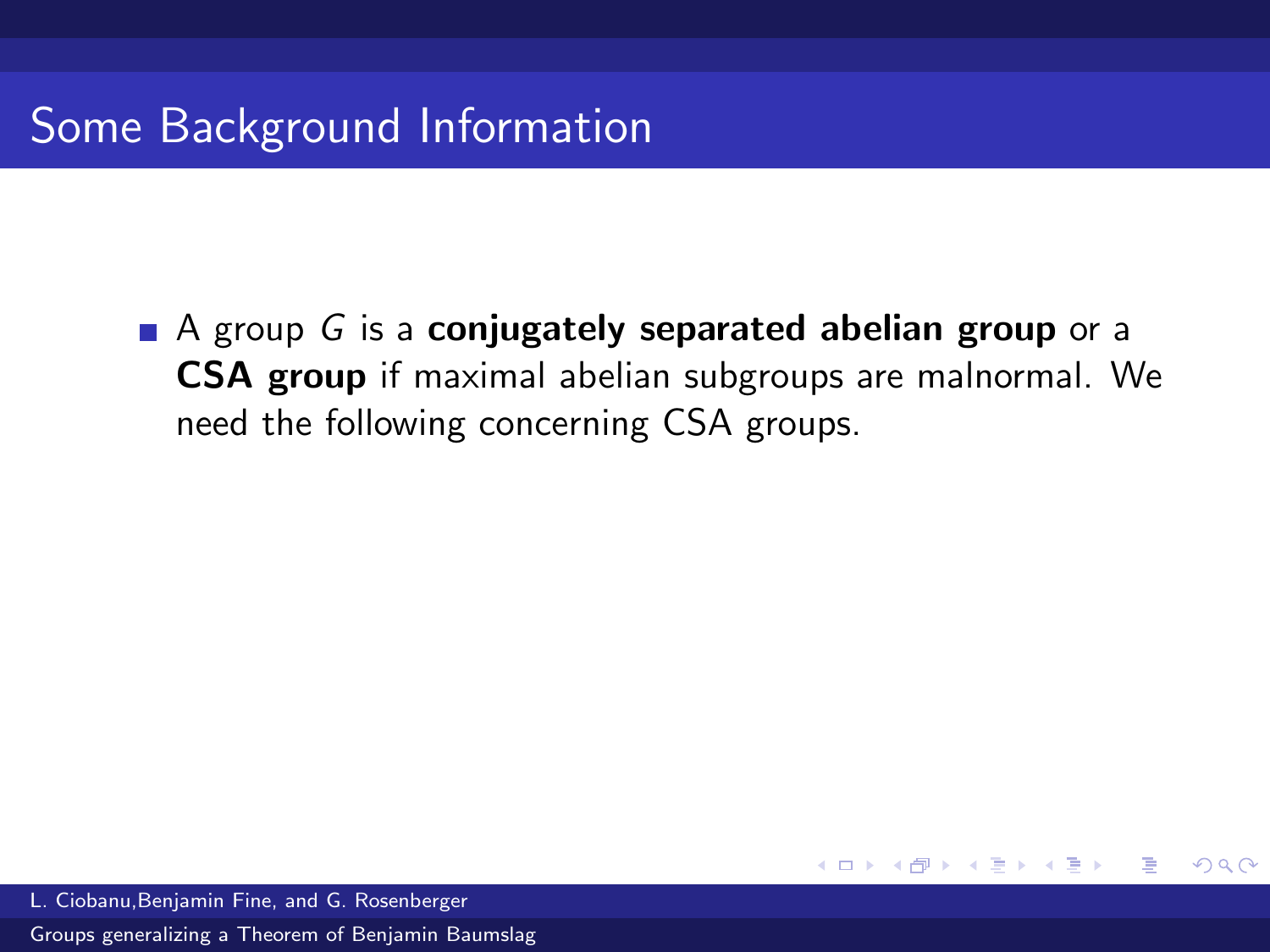### $\blacksquare$  A group G is a conjugately separated abelian group or a CSA group if maximal abelian subgroups are malnormal. We need the following concerning CSA groups.

4.0.3

→ 何 ▶ → ヨ ▶ → ヨ ▶

目

 $\Omega$ 

#### Lemma

Every CSA group is CT.

L. Ciobanu,Benjamin Fine, and G. Rosenberger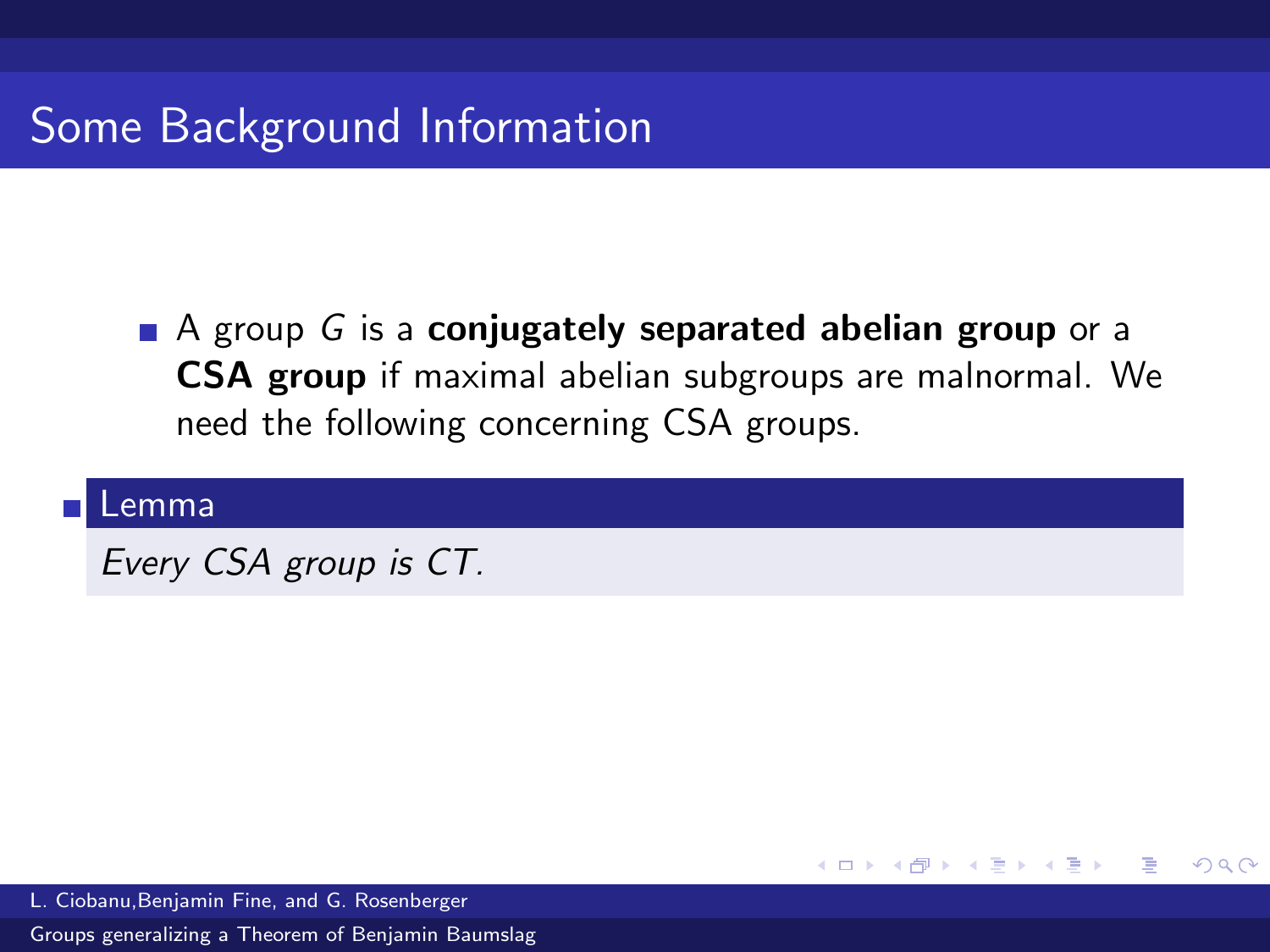$\blacksquare$  A group G is a conjugately separated abelian group or a CSA group if maximal abelian subgroups are malnormal. We need the following concerning CSA groups.

#### Lemma

Every CSA group is CT.

 $\blacksquare$  The converse is not true. However, as we will show, in the presence of property  $B\mathcal{X}$  CSA is equivalent to CT.

- 4 何 ▶ - 4 手 ▶ - 4

 $\Omega$ 

L. Ciobanu,Benjamin Fine, and G. Rosenberger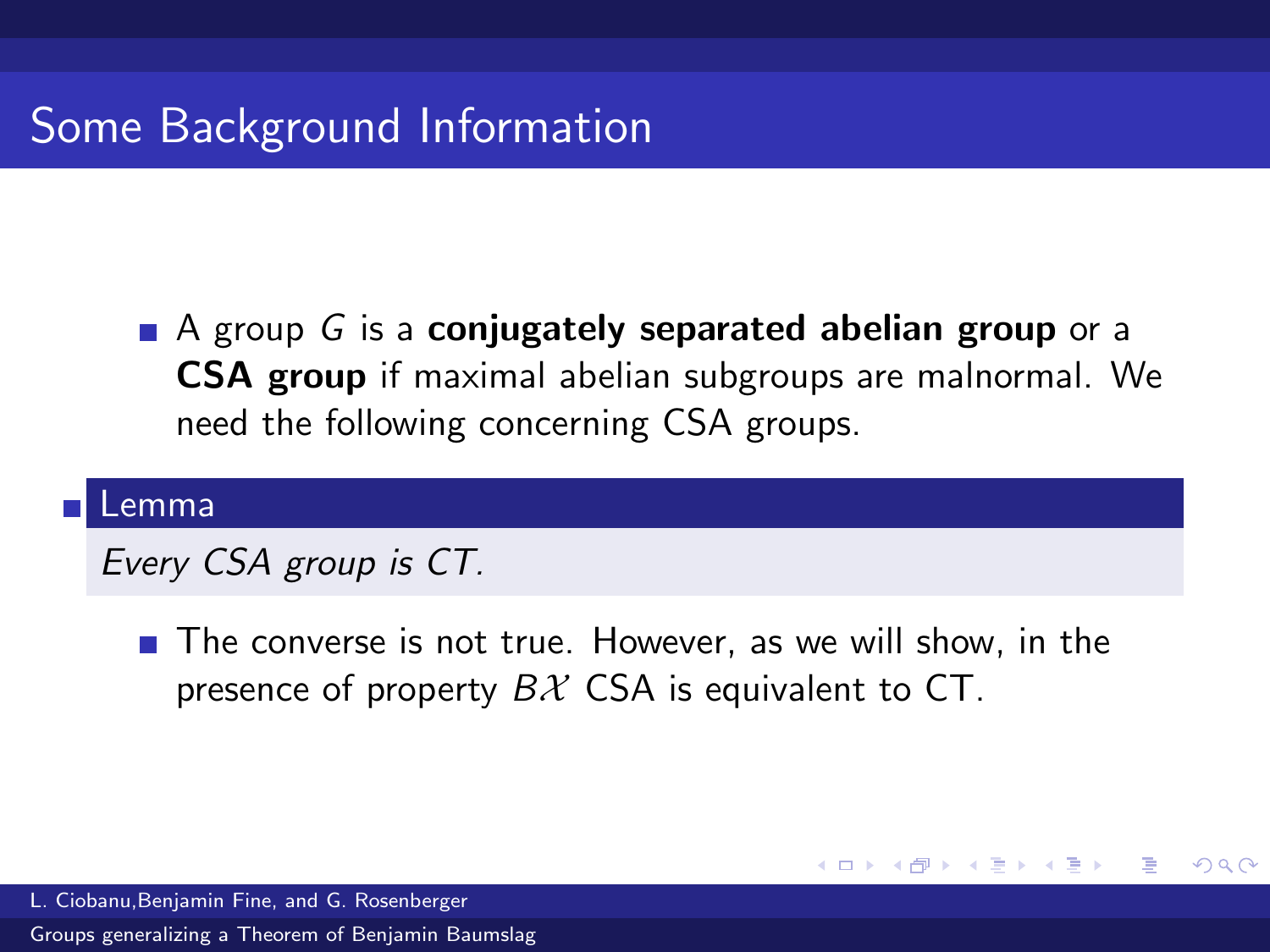#### Lemma

Let G be a CSA group and let H be a subgroup of G. Then H is also a CSA group.

**≮ロト ⊀個 ▶ ⊀ 君 ▶ ⊀ 君 ▶** ...

Ε.

 $2990$ 

L. Ciobanu,Benjamin Fine, and G. Rosenberger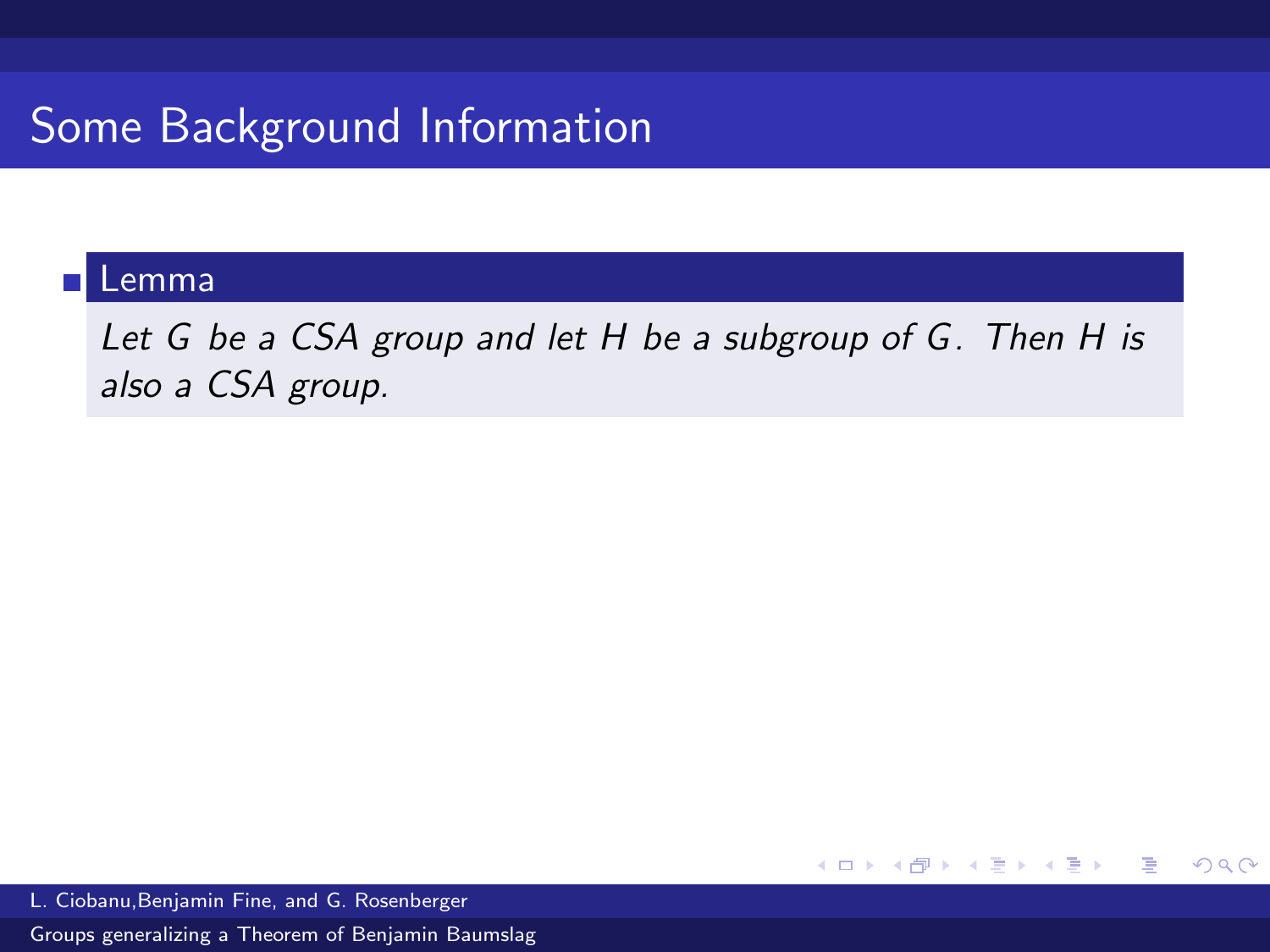#### Lemma

Let G be a CSA group and let H be a subgroup of G. Then H is also a CSA group.

Recall that the infinite dihedral group has the presentation  $D =$ . Then  $x$ xy $x^{-1}$  = yxyy $^{-1}$  = yx =  $(xy)^{-1}$  and hence  $D$  is not CSA. We need this in considering classes satisfying  $B\mathcal{X}$ .

#### Lemma

If G is a group that contains the infinite dihedral group D then G is not CSA.

K ロ ▶ K 御 ▶ K 君 ▶ K 君 ▶

 $\Omega$ 

L. Ciobanu,Benjamin Fine, and G. Rosenberger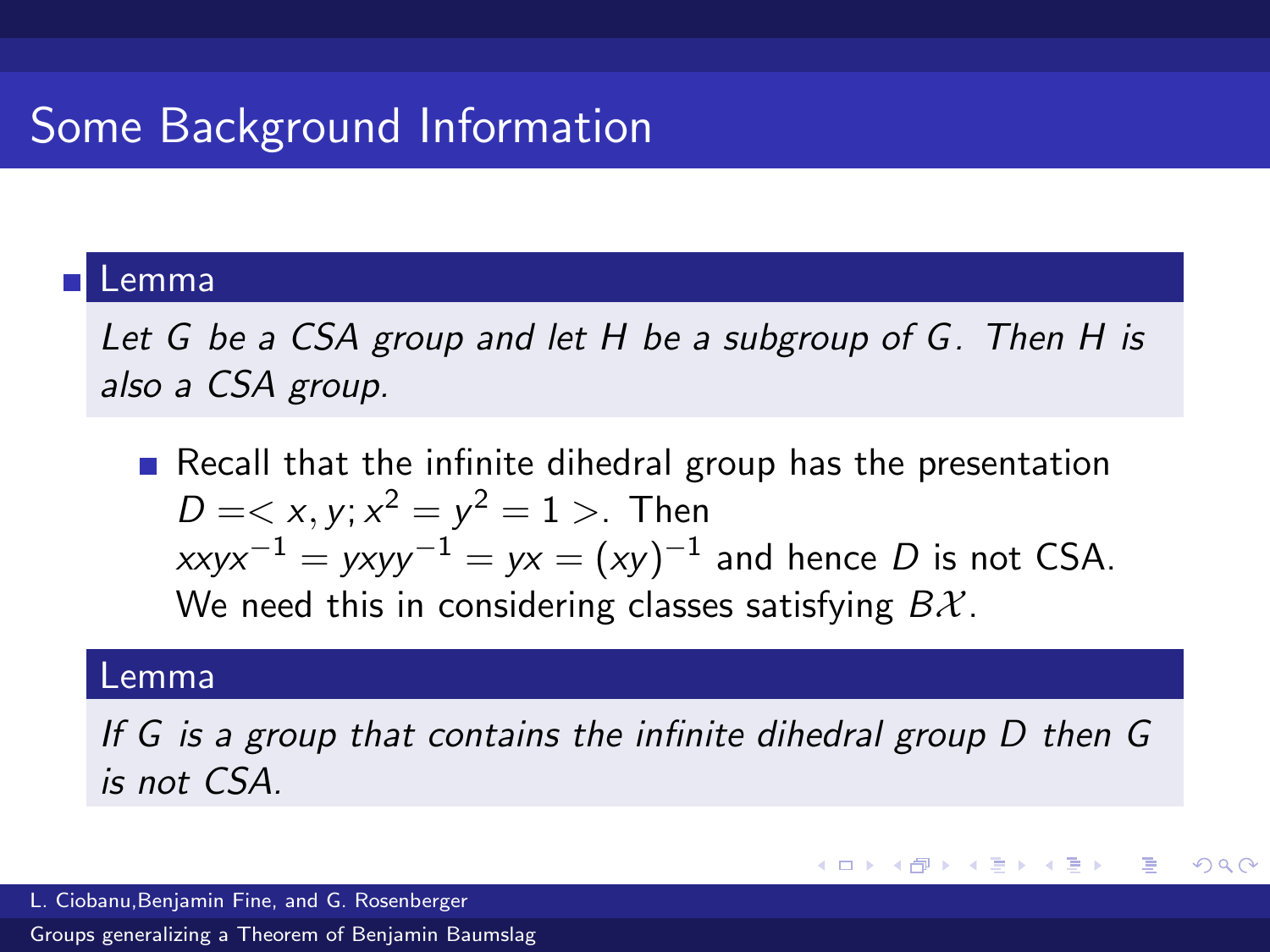Beyond CSA we need the following ideas.

검 > 'K 검 >

**K ロ ኦ K 御 ≯ K** 

 $299$ 

活

L. Ciobanu,Benjamin Fine, and G. Rosenberger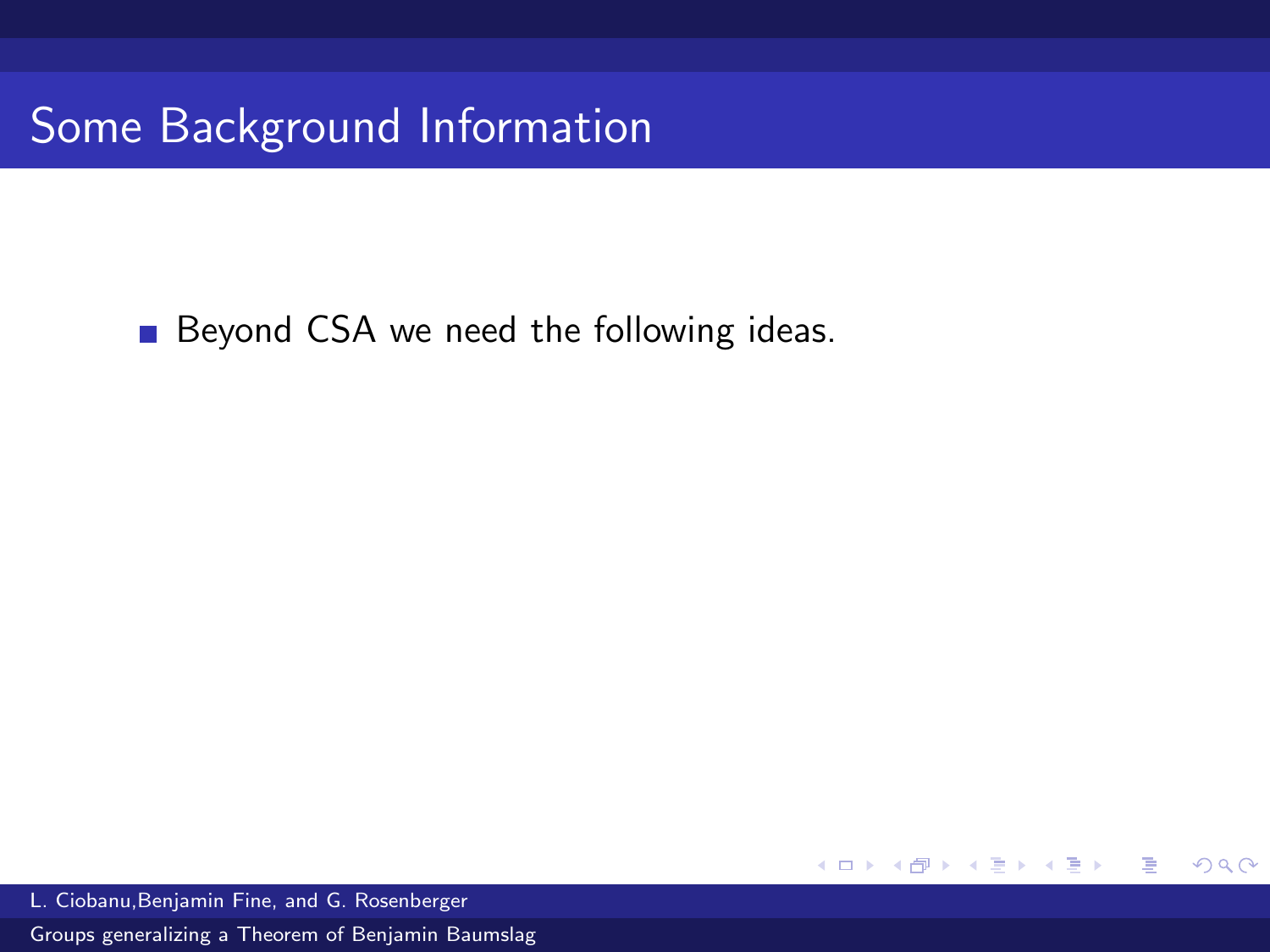- Beyond CSA we need the following ideas.
- A group G is **power commutative** if  $[x, y^n] = 1$  implies that  $[x, y] = 1$  whenever  $y^n \neq 1$ .

メロメ メ都 メメ きょ メ きょ

G.

 $\Omega$ 

L. Ciobanu,Benjamin Fine, and G. Rosenberger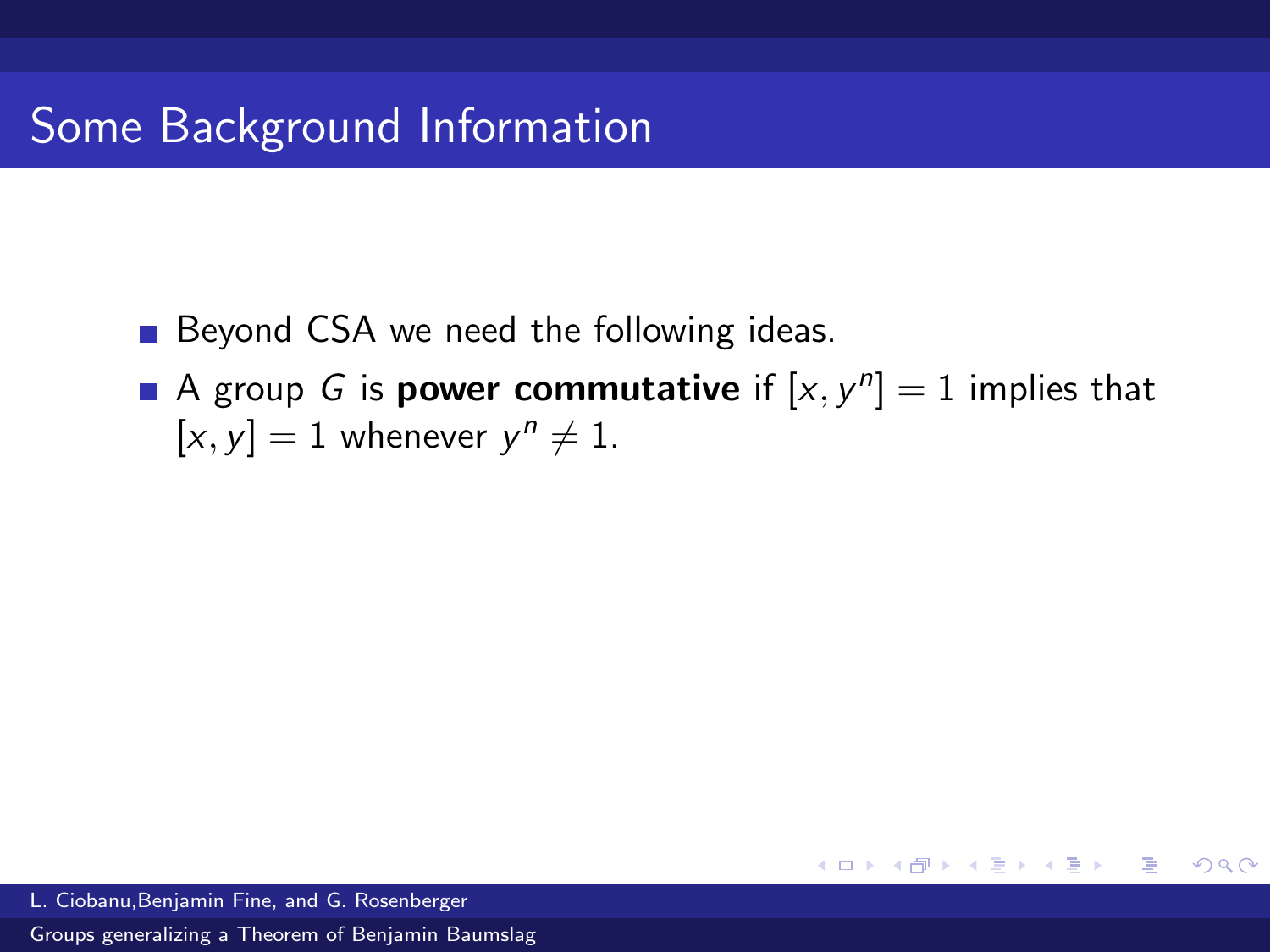- Beyond CSA we need the following ideas.
- A group G is **power commutative** if  $[x, y^n] = 1$  implies that  $[x, y] = 1$  whenever  $y^n \neq 1$ .
- Two elements  $a, b \in G$  are in **power relation** to each other if there exists an  $x \in G \setminus \{1\}$  with  $a = x^n, b = x^m$  for some  $n, m \in \mathbb{Z}$ .

 $A \equiv \mathbf{1} \times \mathbf{1} \oplus \mathbf{1} \times \mathbf{1} \oplus \mathbf{1} \times \mathbf{1} \oplus \mathbf{1}$ 

重

 $\Omega$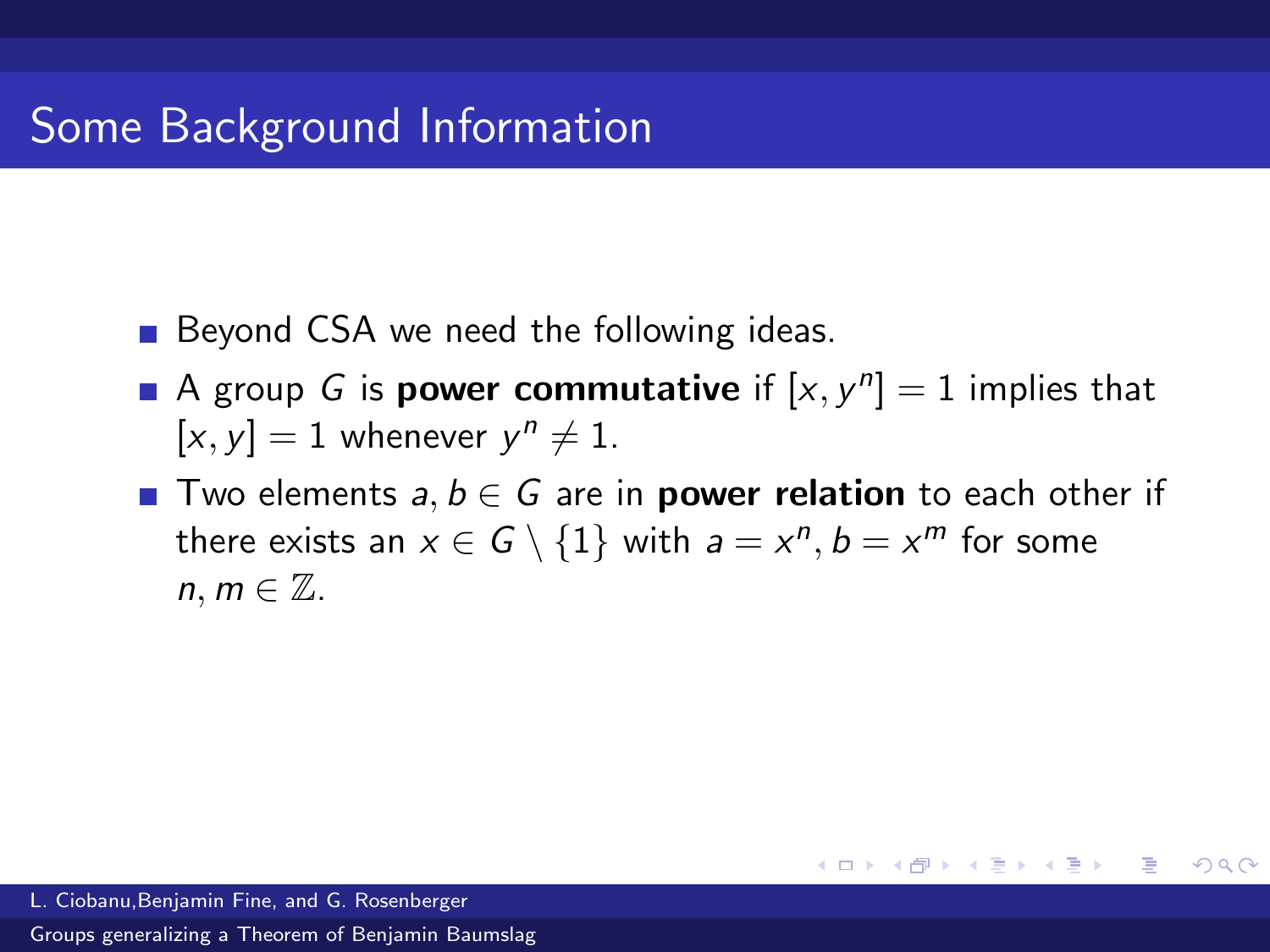- Beyond CSA we need the following ideas.
- A group G is **power commutative** if  $[x, y^n] = 1$  implies that  $[x, y] = 1$  whenever  $y^n \neq 1$ .
- Two elements  $a, b \in G$  are in **power relation** to each other if there exists an  $x \in G \setminus \{1\}$  with  $a = x^n, b = x^m$  for some  $n, m \in \mathbb{Z}$ .
- $\blacksquare$  G is **power transitive** or PT if this relation is transitive on nontrivial elements.

メロメ メ都 メメ きょ メ きょ

重

 $\Omega$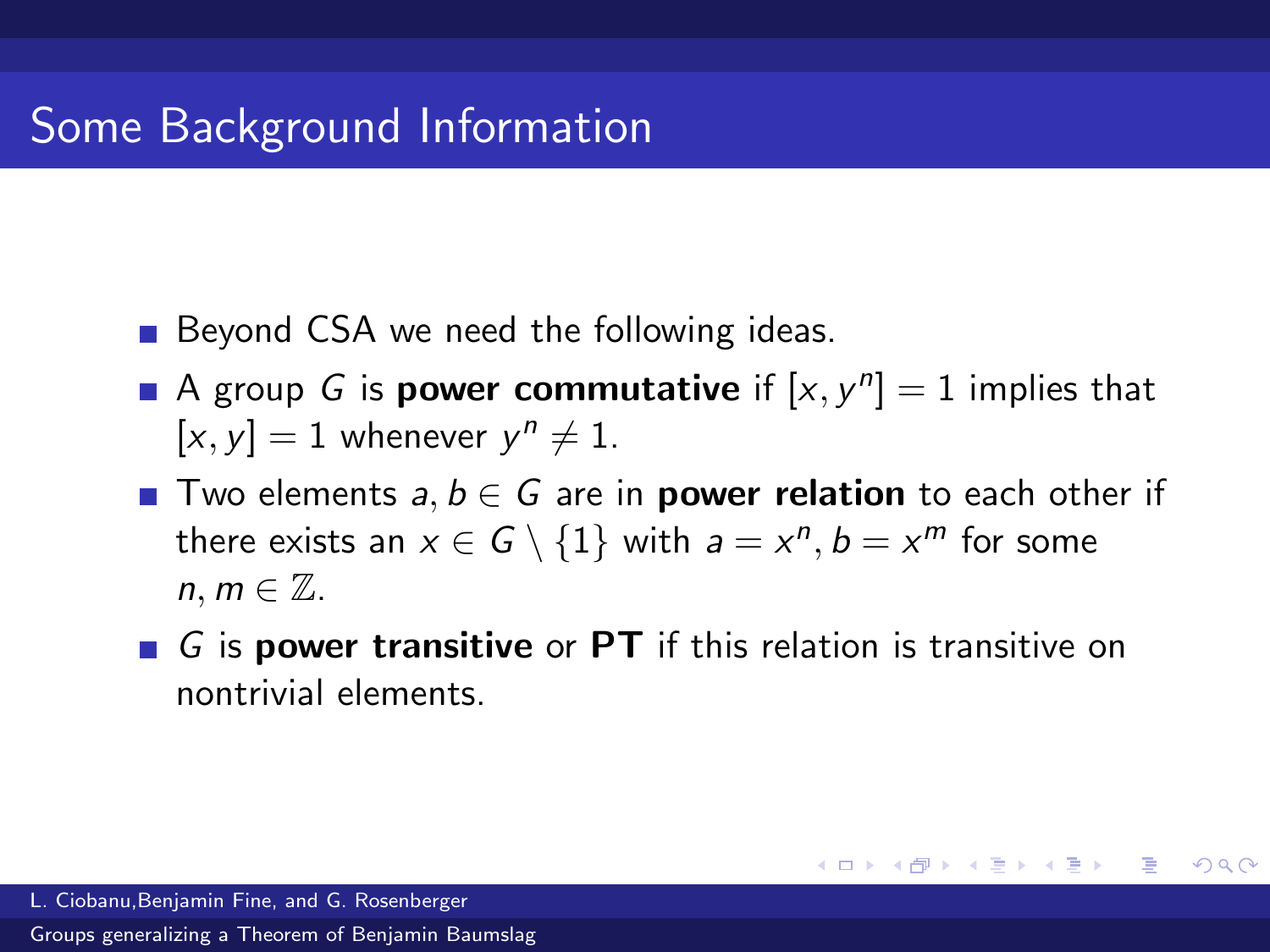$\blacksquare$  A group G is an RG- group or Restricted-Gromov group if for any  $g, h \in G$  either the subgroup  $\langle g, h \rangle$  is cyclic or there exists a positive integer  $t$  with  $g^t \neq 1, h^t \neq 1$  and  $<{\mathcal{g}}^t, h^t>=<{\mathcal{g}}^t> \star < h^t>$  . Note that torsion-free hyperbolic groups are RG-groups.

メロメ メ御 メメ きょくきょう

G.

 $\Omega$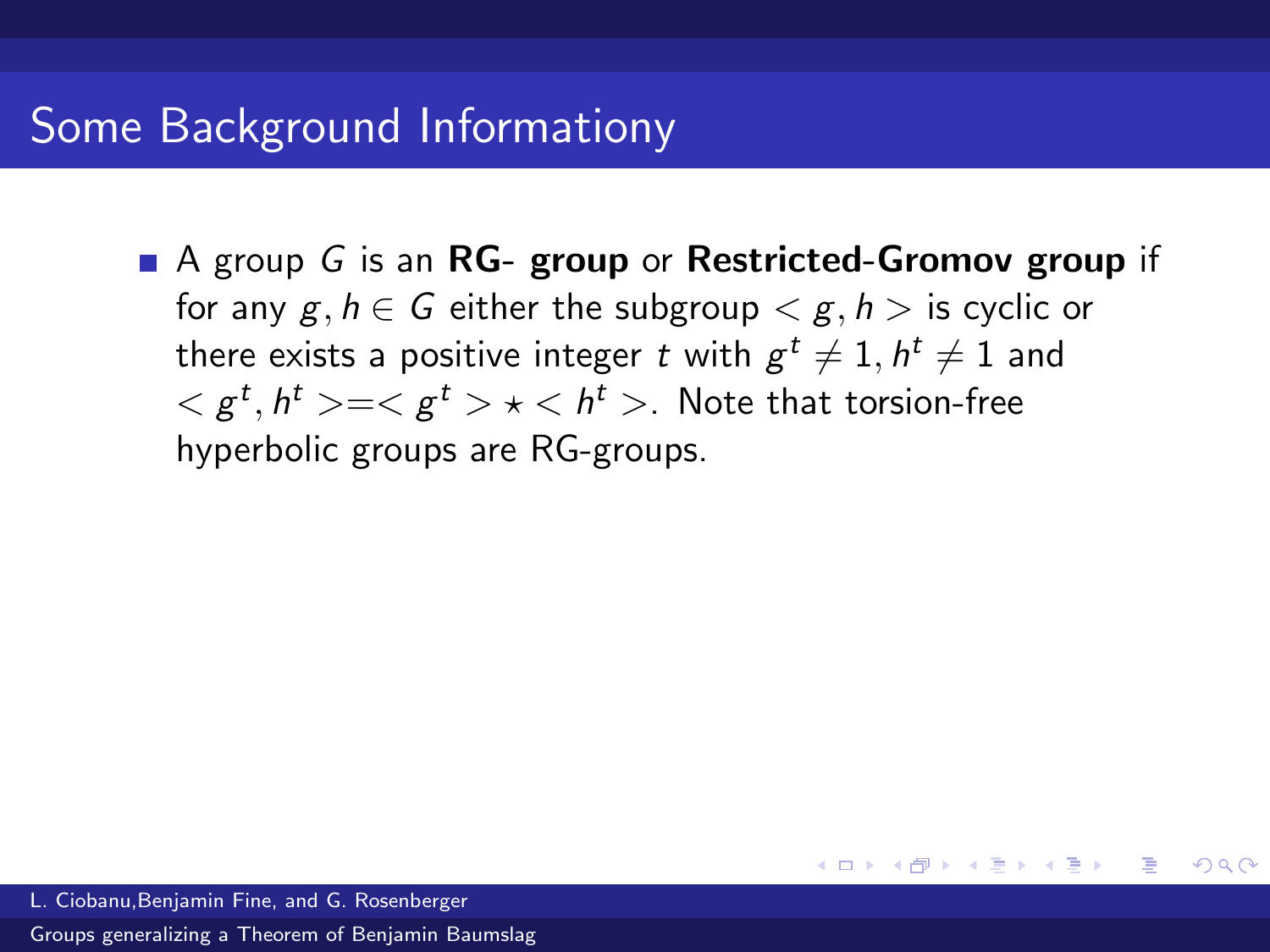- $\blacksquare$  A group G is an RG- group or Restricted-Gromov group if for any  $g, h \in G$  either the subgroup  $\langle g, h \rangle$  is cyclic or there exists a positive integer  $t$  with  $g^t \neq 1, h^t \neq 1$  and  $<{\mathcal{g}}^t, h^t>=<{\mathcal{g}}^t> \star < h^t>$  . Note that torsion-free hyperbolic groups are RG-groups.
- **The following ideas are crucial in handling property**  $B\mathcal{X}$ **.** A group G is ALC if every abelian subgroup is locally cyclic. This is of course the case in free groups. A group  $G$  is **ANC** if every abelian normal subgroup is contained in the center of G. Finally a group is NID if it does not contain a copy of the infinite dihedral group  $\mathbb{Z}_2 \star \mathbb{Z}_2$ . If G has only odd torsion then clearly G is NID.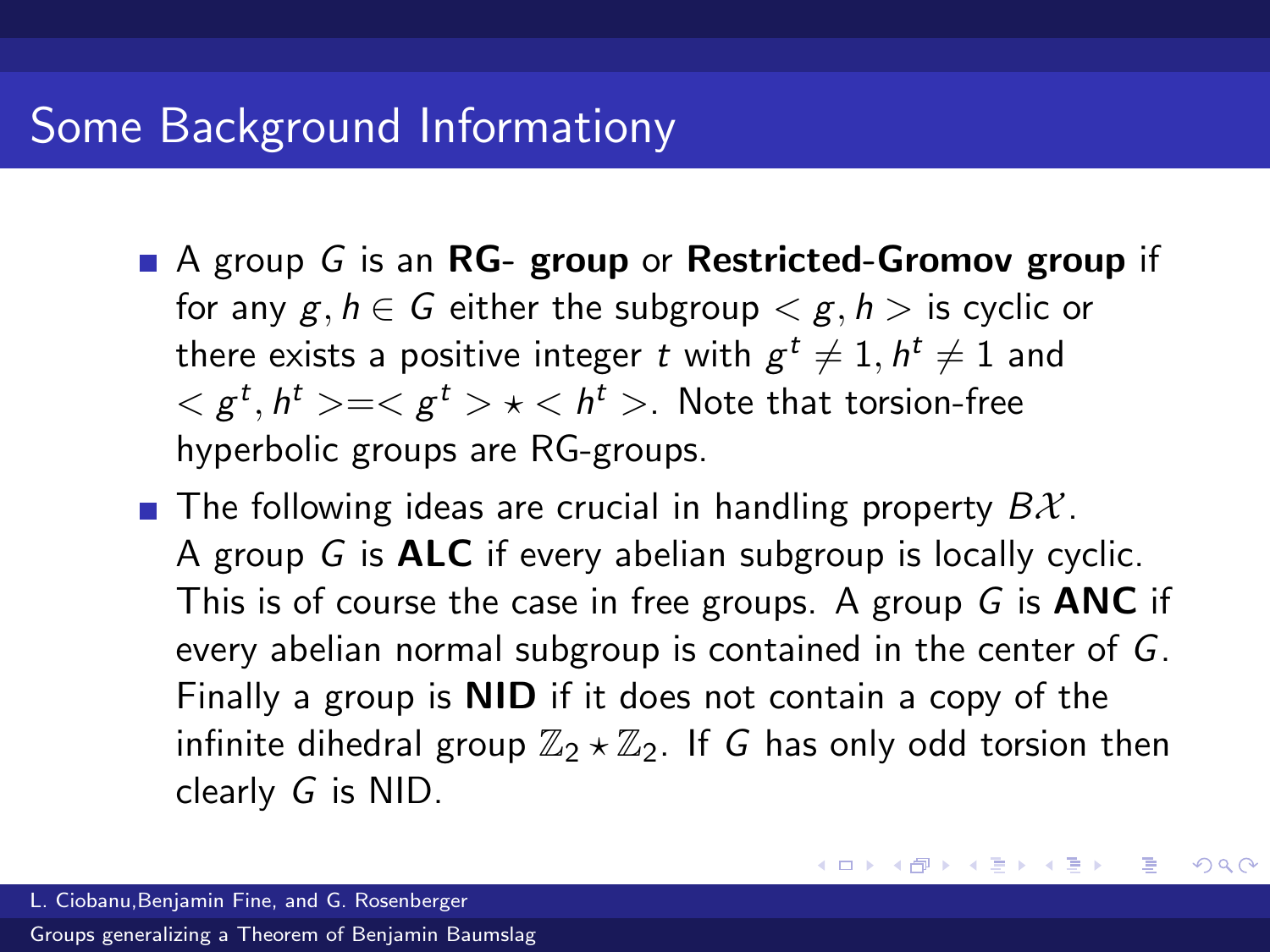$\blacksquare$  We show that if  $\mathcal X$  is any class where the nonabelian groups are CSA groups then it satisfies  $B\mathcal{X}$ 

#### Theorem

Let  $\mathcal X$  be a class of groups such that each nonabelian  $H \in \mathcal X$  is CSA. Let G be a nonabelian and residually  $\mathcal X$  group. Then the following are equivalent (1) G is fully residually  $\mathcal X$  $(2)$  G is CSA  $(3)$  G is  $CT$ Therefore the class  $X$  has the property  $B X$ .

メロト メ何ト メミトメ

 $209$ 

L. Ciobanu,Benjamin Fine, and G. Rosenberger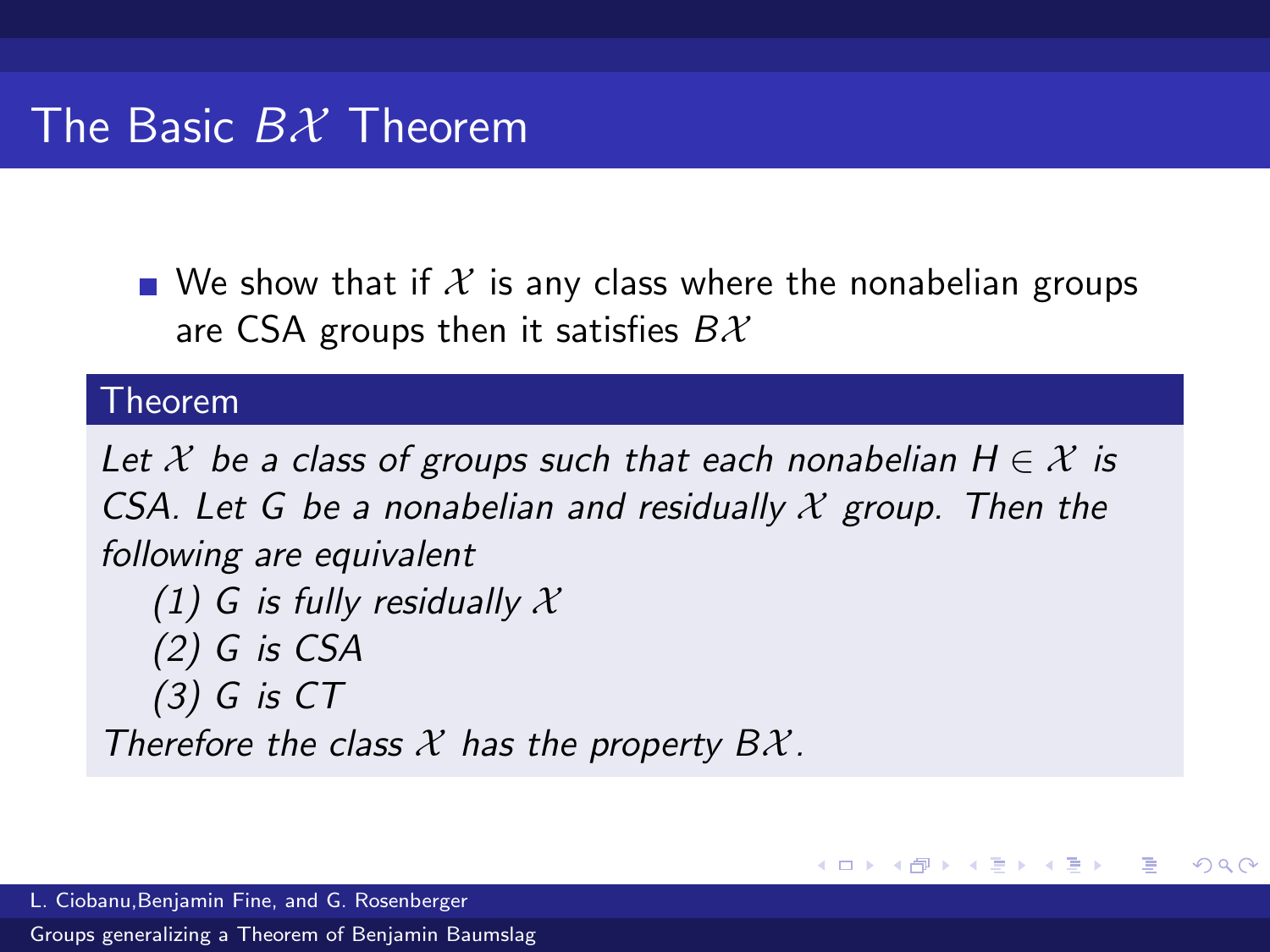$\blacksquare$  To prove this we need the following lemmas.

#### Lemma

CSA implies ANC, that is, if G is a CSA group then G is ANC. Hence if a class of groups satisfies CSA then it also satisfies ANC.

#### Lemma

Let  $\mathcal X$  be a class of groups such that each nonabelian  $H \in \mathcal X$  is CSA. Let G be nonabelian and residually  $\mathcal{X}$ . Let A be an abelian normal subgroup of G. Then A is contained in the center of G. In particular if G is CT then A must be trivial.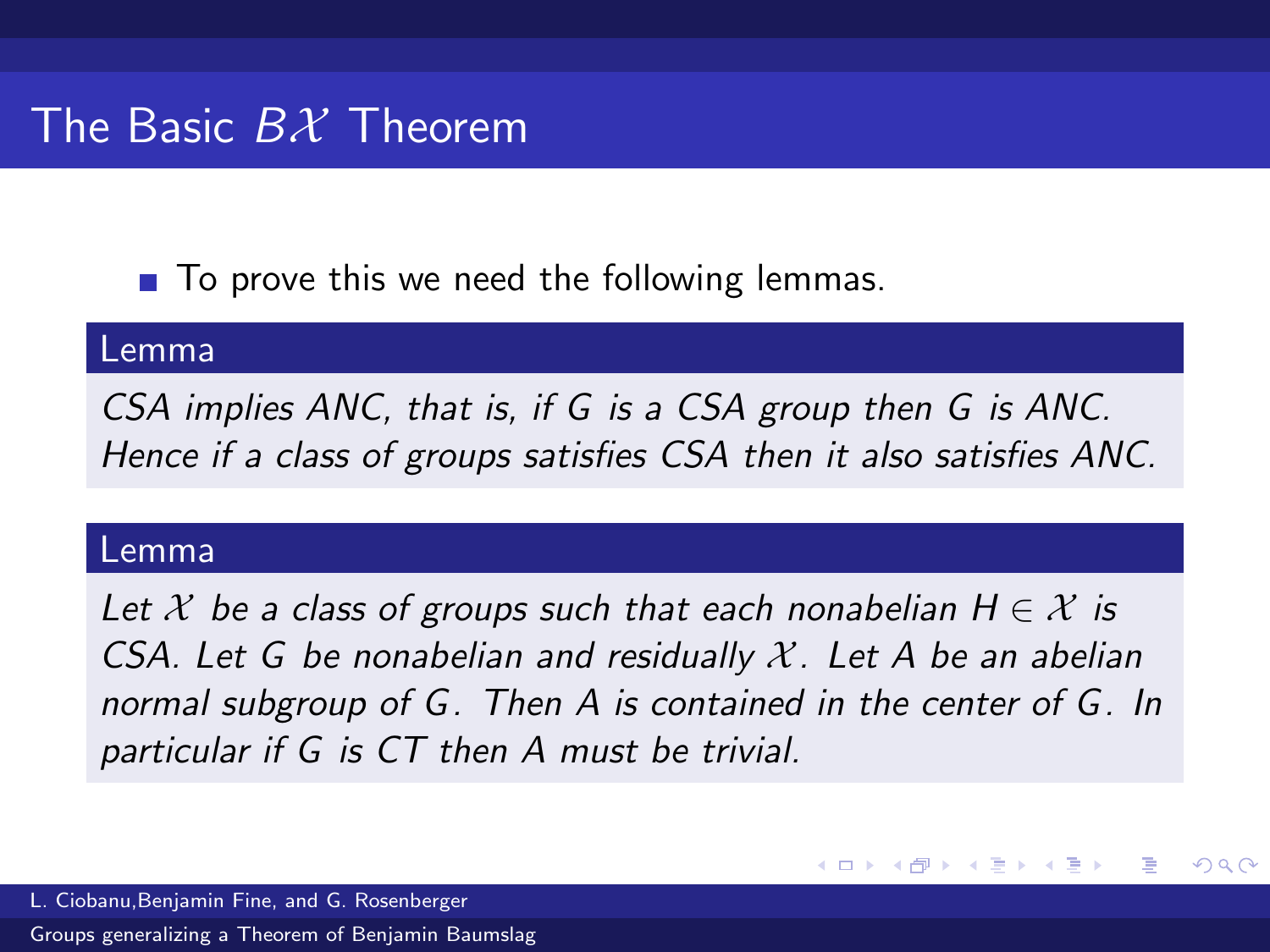# Classes of Groups Satisfying  $B\mathcal{X}$

### Theorem

Each of the following classes satisfies  $B\mathcal{X}$ :

(1) The class of nonabelian free groups.

(2) The class of noncyclic torsion-free hyperbolic groups (see  $[FR]$ ).

(3) The class of noncyclic one-relator groups with only odd torsion (see [FR]).

(4) The class of cocompact Fuchsian groups with only odd torsion.

(5) The class of noncyclic groups acting freely on Λ-trees where Λ is an ordered abelian group (see [H]).

(6) The class of noncylic free products of cyclics with only odd torsion.

メロメ メ部メ メミメ メミメ

E

 $\Omega$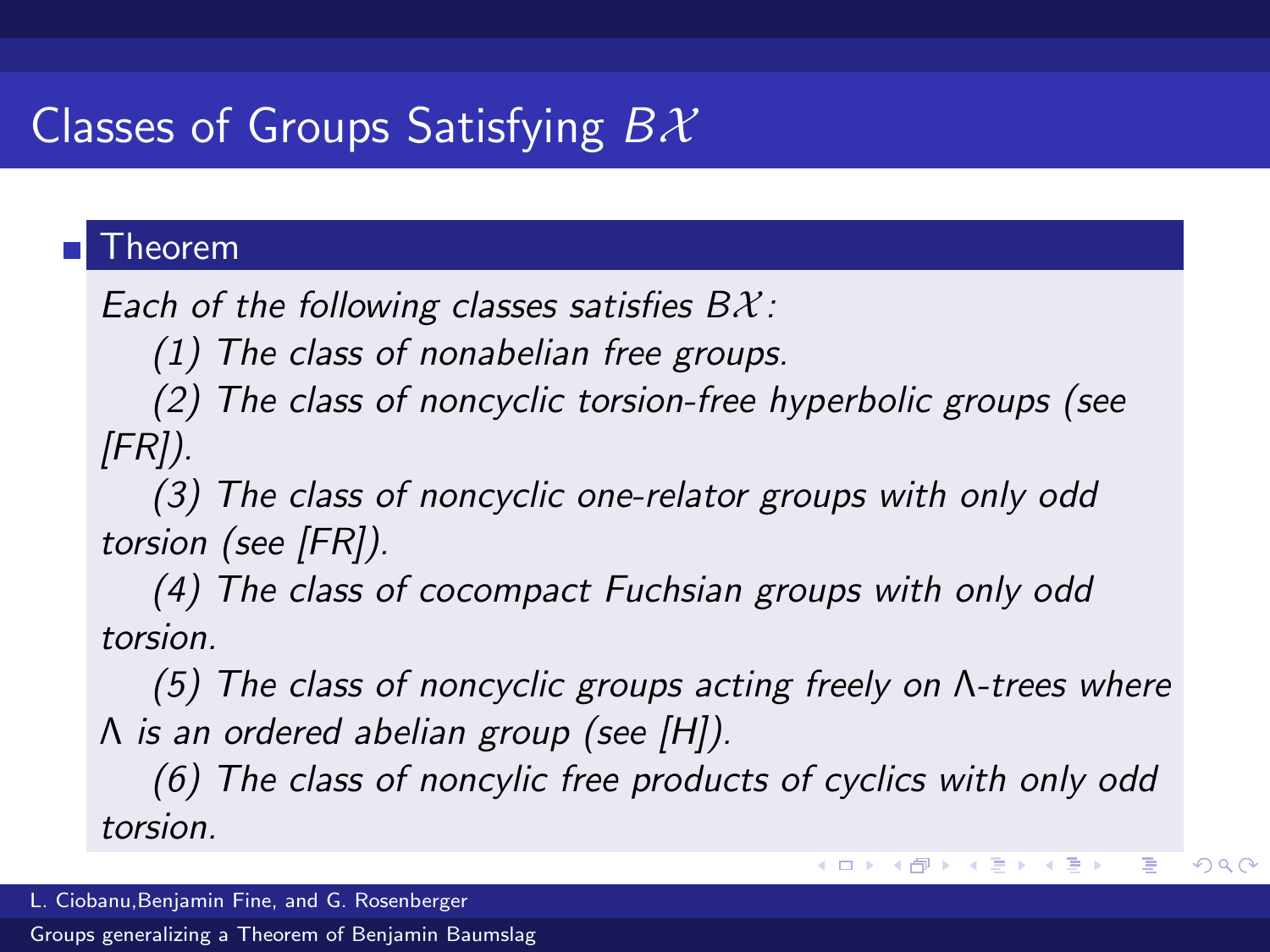# Classes of Groups Satisfying  $B\mathcal{X}$

#### Theorem

(7) The class of noncyclic torsion-free RG-groups (see[FMgrRR] and [AgrRR]).

(8) The class of conjugacy pinched one-relator groups of the following form

$$
G=
$$

where F is a free group of rank  $n > 1$  and u, v are nontrivial elements of F that are not proper powers in F and for which  $0 < u > \bigcap x < v > x^{-1} = \{1\}$  for all  $x \in F$ .

The theorem follows from the fact that each of these classes has the property that each nonabelian group in them is CSA.

 $\left\{ \begin{array}{ccc} 1 & 0 & 0 \\ 0 & 1 & 0 \end{array} \right.$ 

 $209$ 

L. Ciobanu,Benjamin Fine, and G. Rosenberger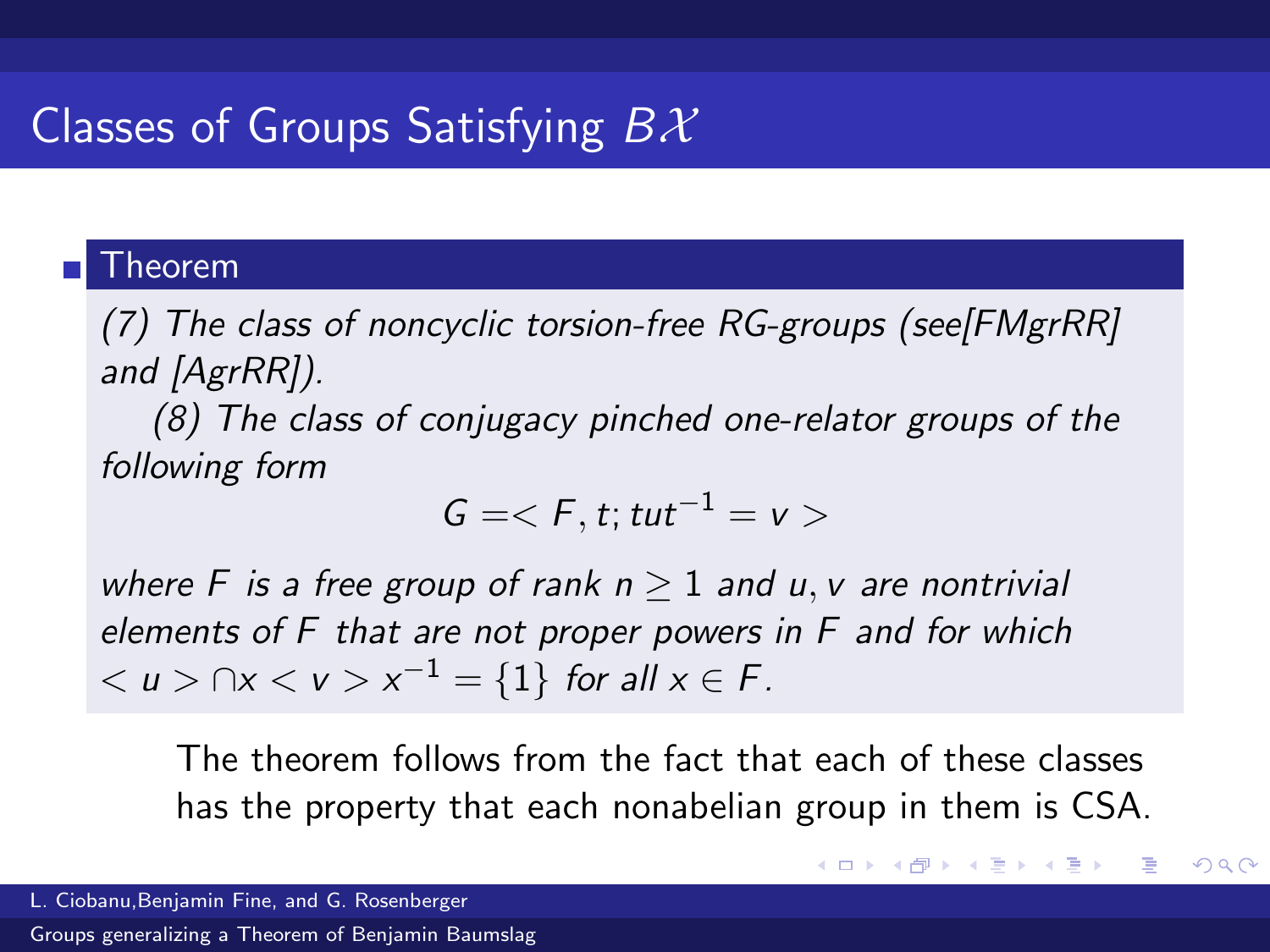**Since CSA always implies CT we have the following corollary.** 

メロメ メ母メ メミメ メミメ

Ε

 $\Omega$ 

### **Corollary**

Let  $X$  be a class of CSA groups. Then if G is a nonabelian residually  $X$  group then CT is equivalent to CSA.

L. Ciobanu,Benjamin Fine, and G. Rosenberger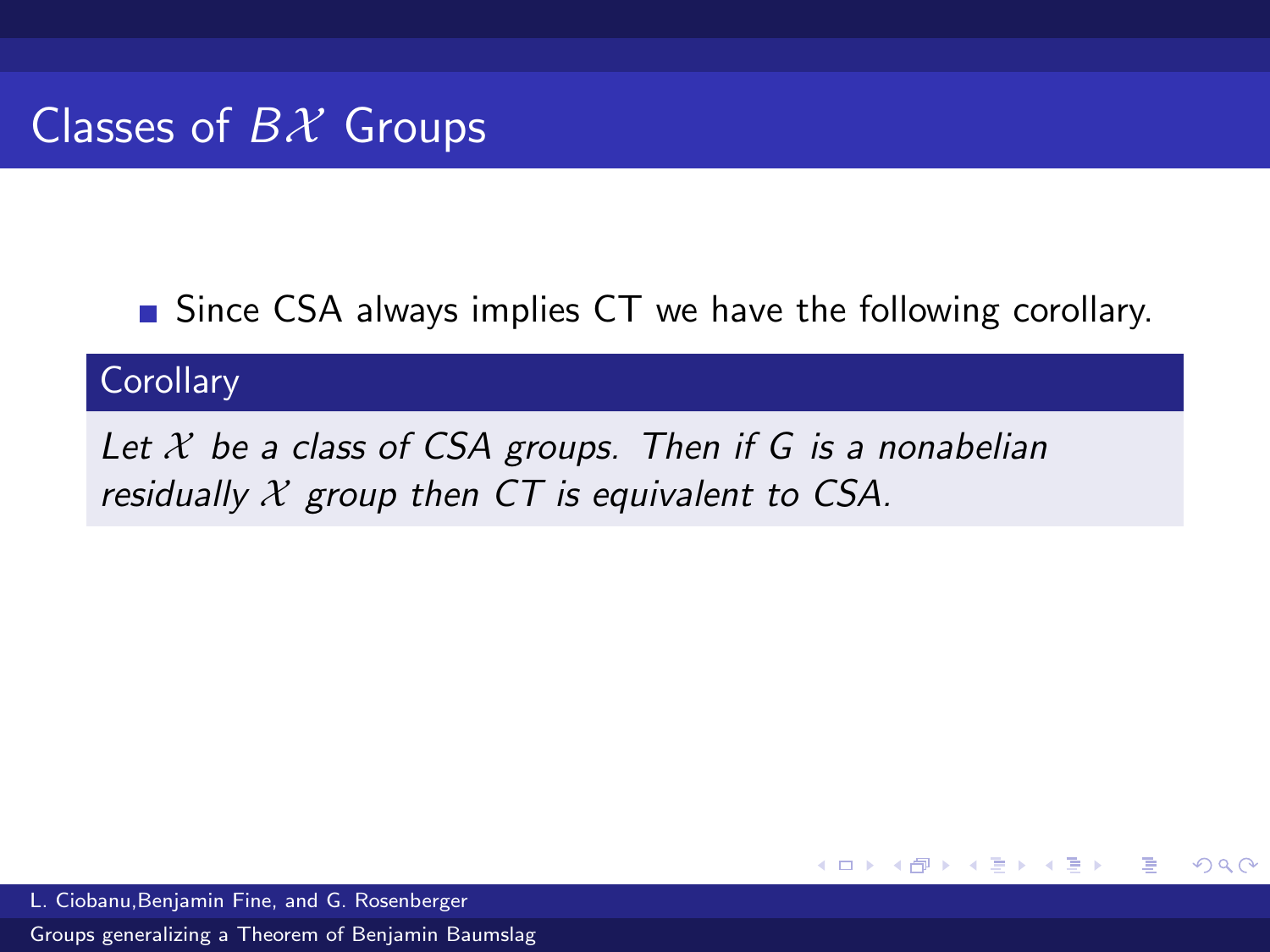**Since CSA always implies CT we have the following corollary.** 

### **Corollary**

Let  $X$  be a class of CSA groups. Then if G is a nonabelian residually  $X$  group then CT is equivalent to CSA.

Gommutative transitivity  $(CT)$  has been shown to be equivalent to many other properties (see[AgrRR]) under the additional condition that abelian subgroups are locally cyclic (ALC) Hence we get the corollary.

メロメ メ何 メスモメス 手

 $\Omega$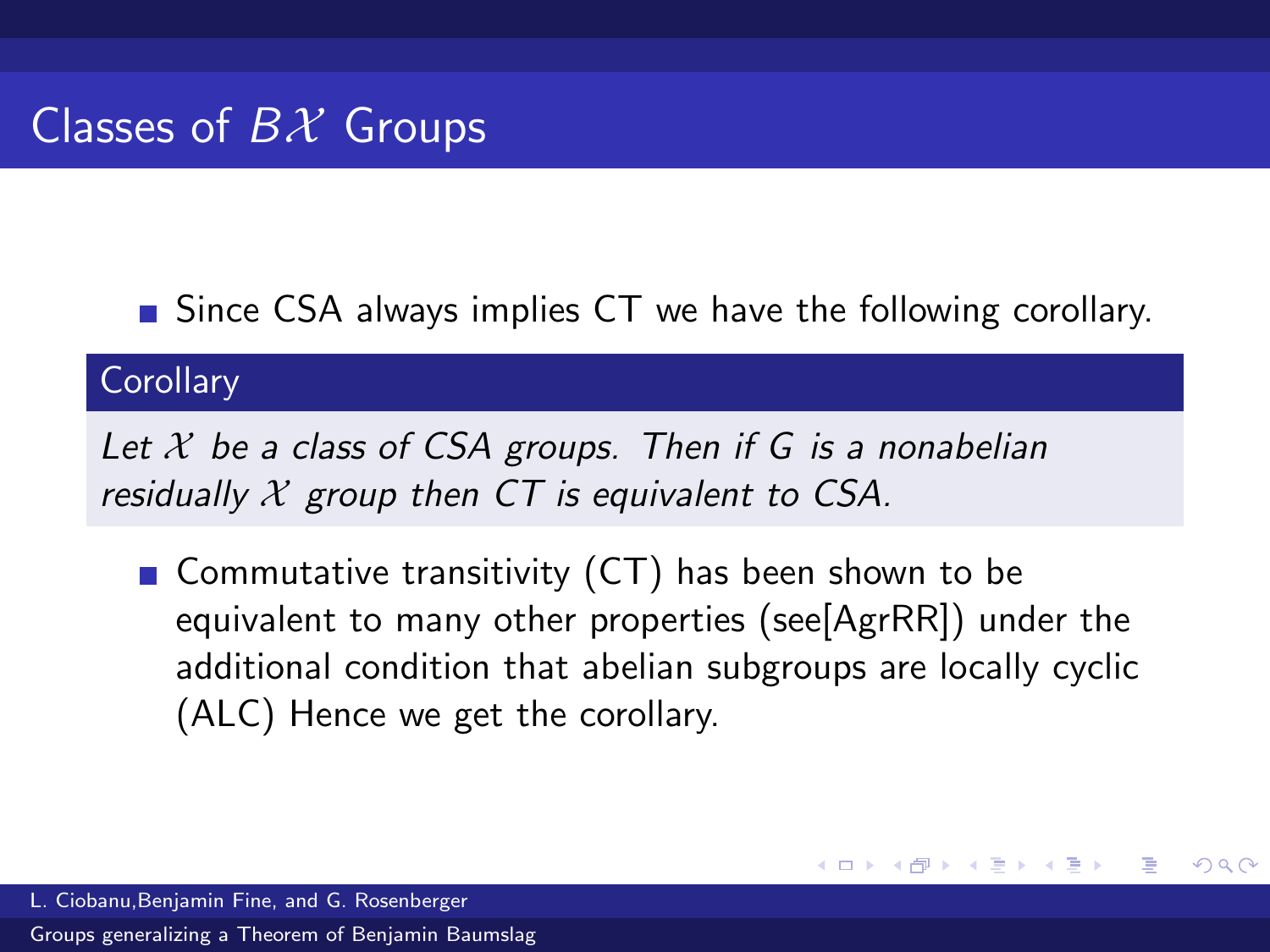### **Corollary**

Let  $\mathcal X$  be a class of groups such that each nonabelian  $H \in \mathcal X$  is CSA. Let Y be the subclass of X consisting of those groups in X which are ALC. Let G be a nonabelian residually  $\mathcal Y$  group which is ALC and has trivial center. Then the following are equivalent. (1) G is fully residually  $\mathcal{Y}$ . (2) G is CSA. (3) G is CT. (4) G is PC. (5) G is PT.

メロメ メ母メ メミメ メミメ

 $\Omega$ 

∍

L. Ciobanu,Benjamin Fine, and G. Rosenberger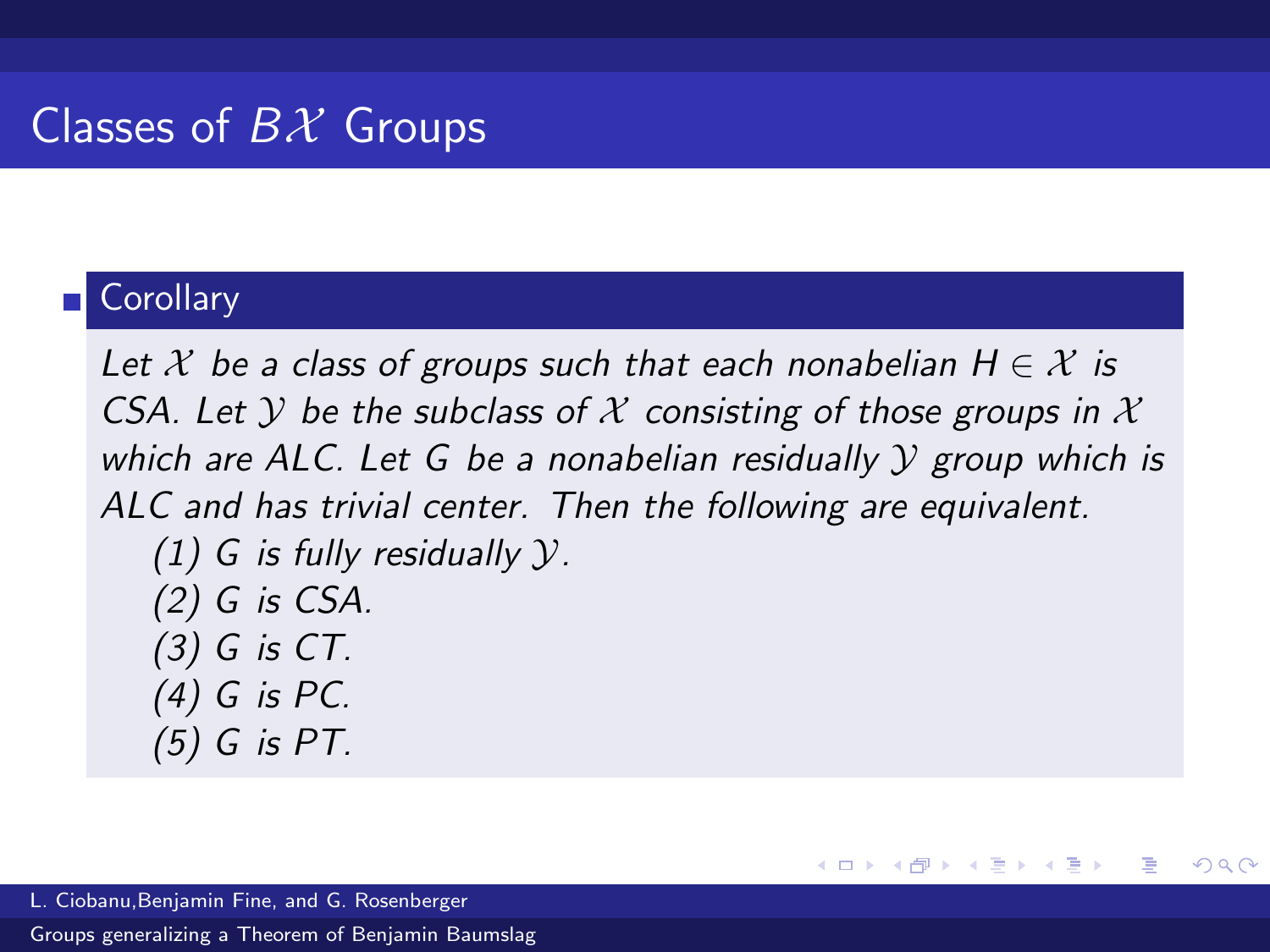**Here we show that classes of groups satisfying**  $B\mathcal{X}$  **are closed** under certain amalgam constructions. This follows from the fact that CT and hence CSA is preserved under such constructions.

4.0.3

∋ »

Ε

 $\Omega$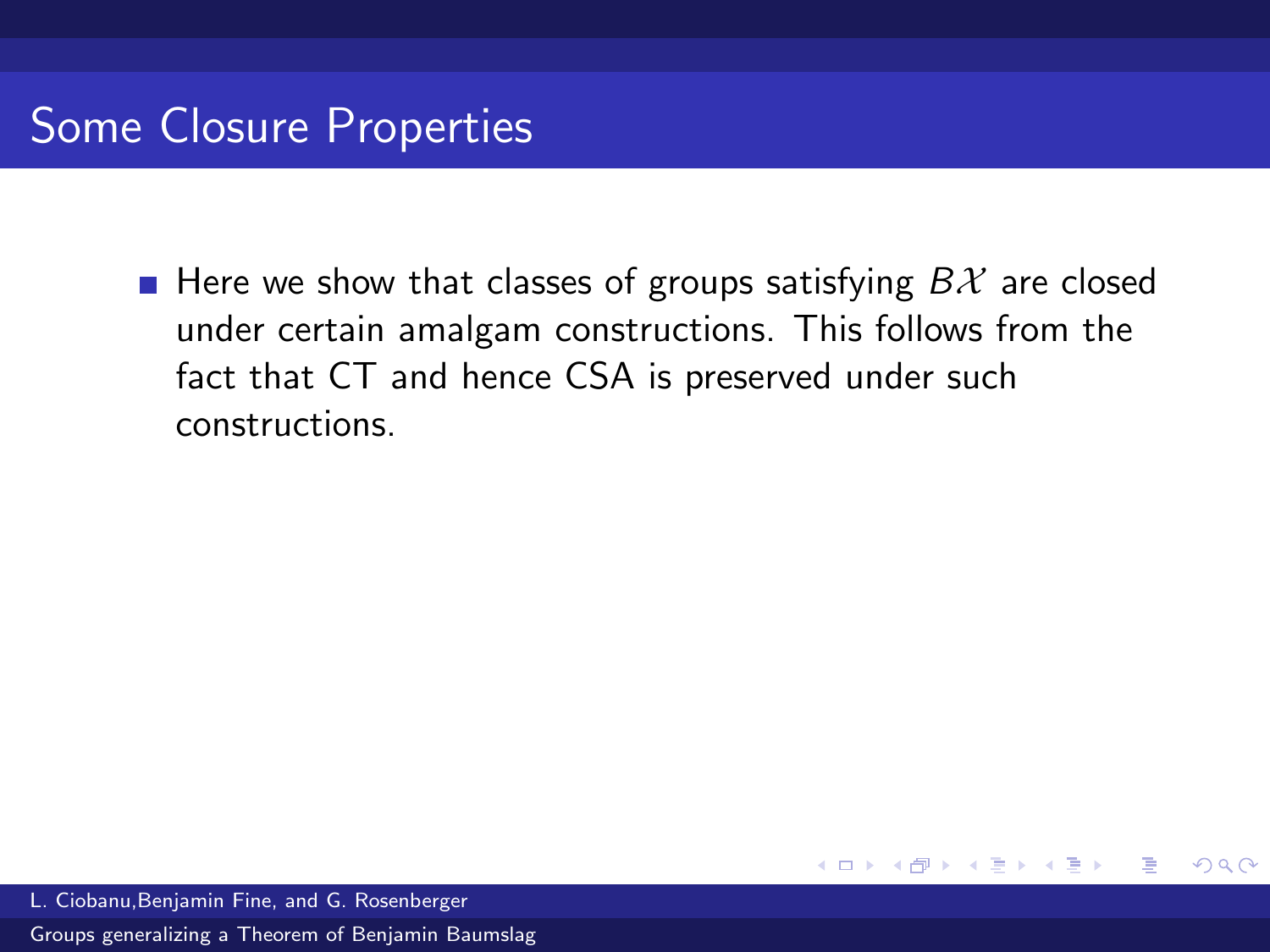**Here we show that classes of groups satisfying**  $B\mathcal{X}$  **are closed** under certain amalgam constructions. This follows from the fact that CT and hence CSA is preserved under such constructions.

#### Theorem

Let  $X$  be a class of CSA groups closed under free products with malnormal amalgamated subgroups, in particular under free products. Let  $G_1$  and  $G_2$  be nonabelian, residually X and CSA. Then  $G_1 \star G_2$  and  $G_1 \star_A G_2$  where A is malnormal in  $G_1$  and  $G_2$  are both residually  $X$  and CSA.

イロト イ押 トイヨ トイヨ

 $\Omega$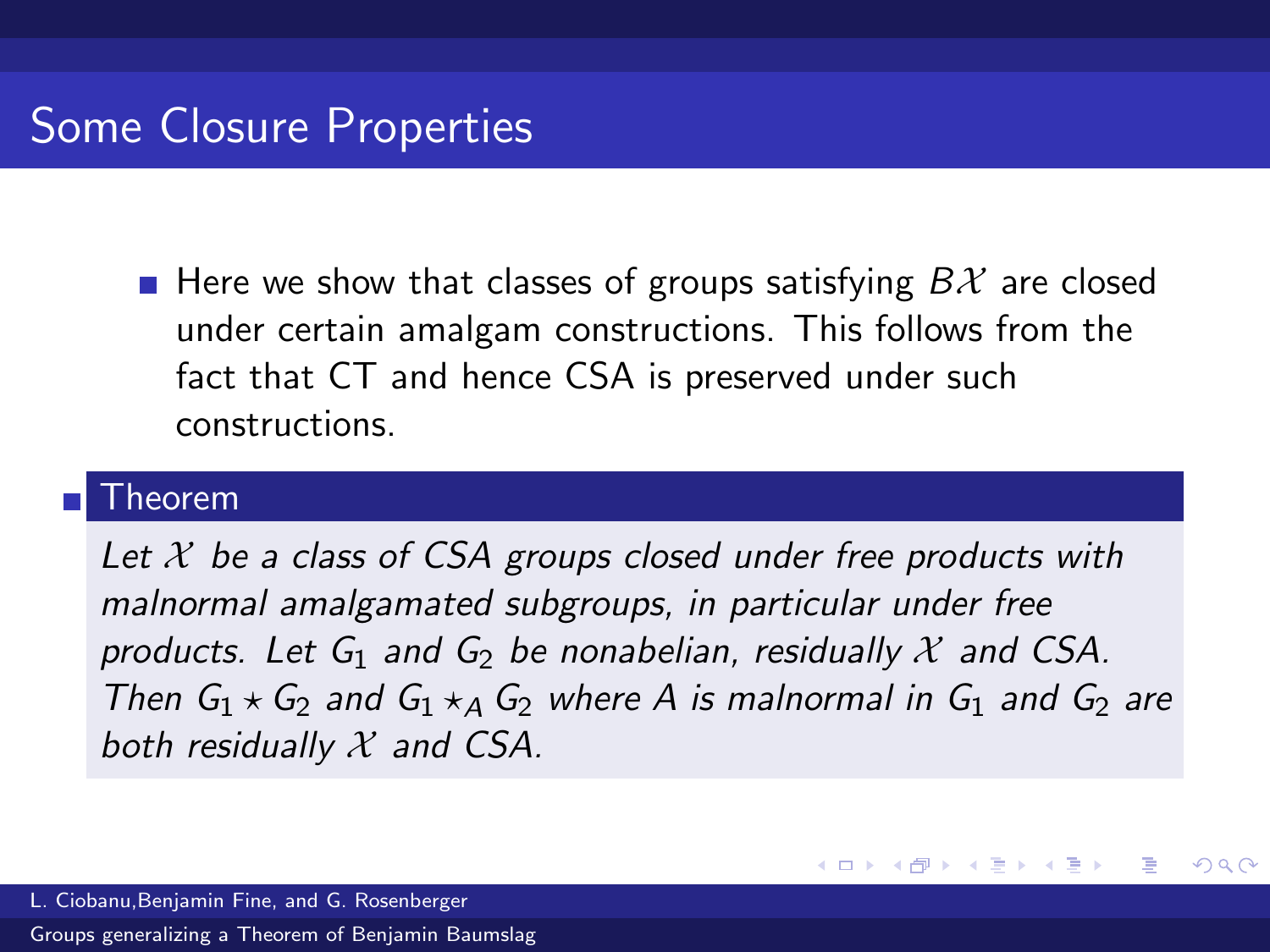**The following then follow easily from this result.** 

 $299$ 

活

**K ロ ኦ K 御 ≯ K** 

手下 メラト

L. Ciobanu,Benjamin Fine, and G. Rosenberger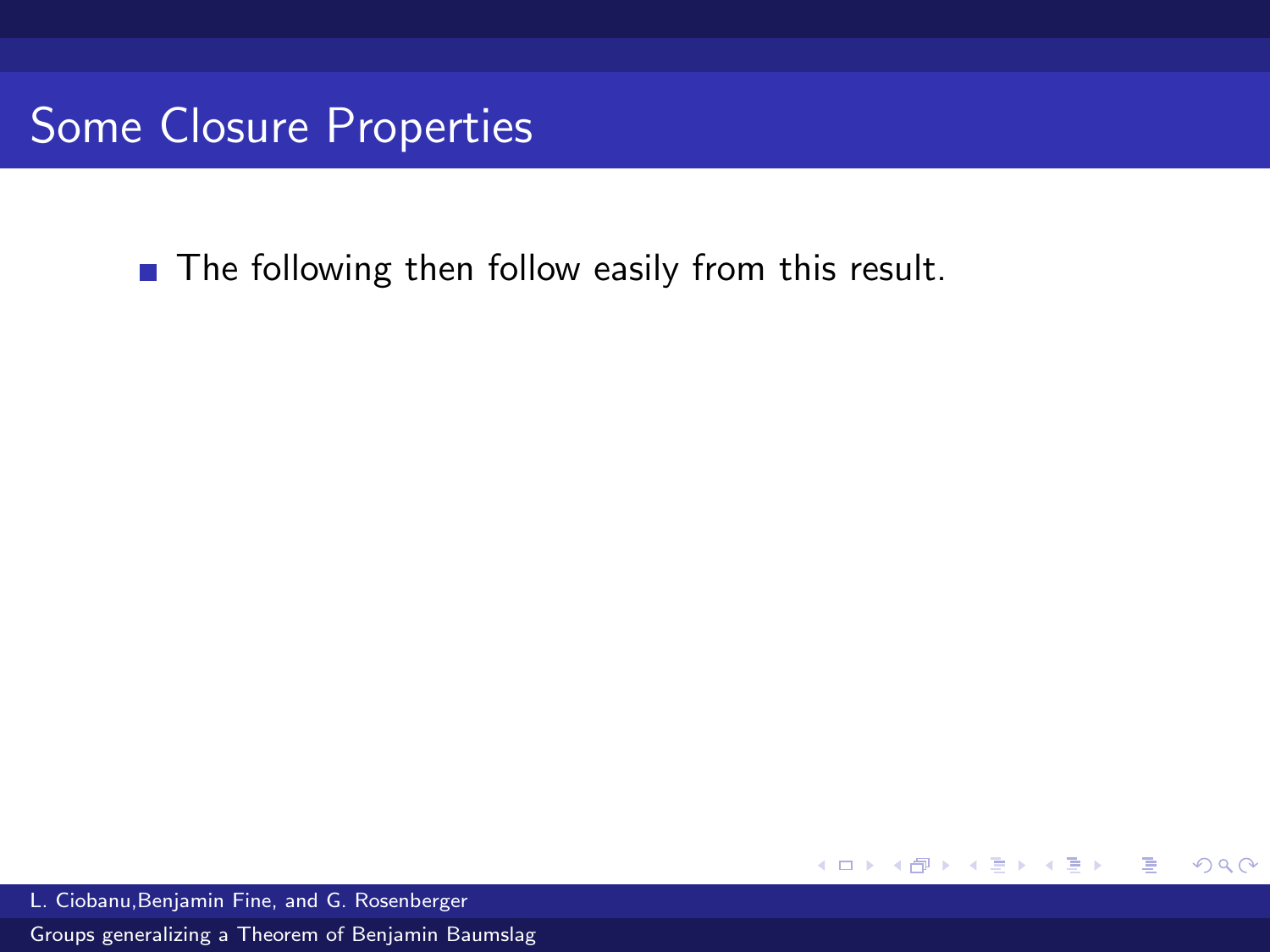$\blacksquare$  The following then follow easily from this result.

#### **Corollary**

Let  $X$  be a class of nonabelian CSA groups. Hence  $X$  satisfies BX. Let  $G_1$  and  $G_2$  be fully residually X groups and  $G = G_1 \star G_2$ . Then G is fully residually  $X$ .

4 0 8

**Bikist** 

 $\Omega$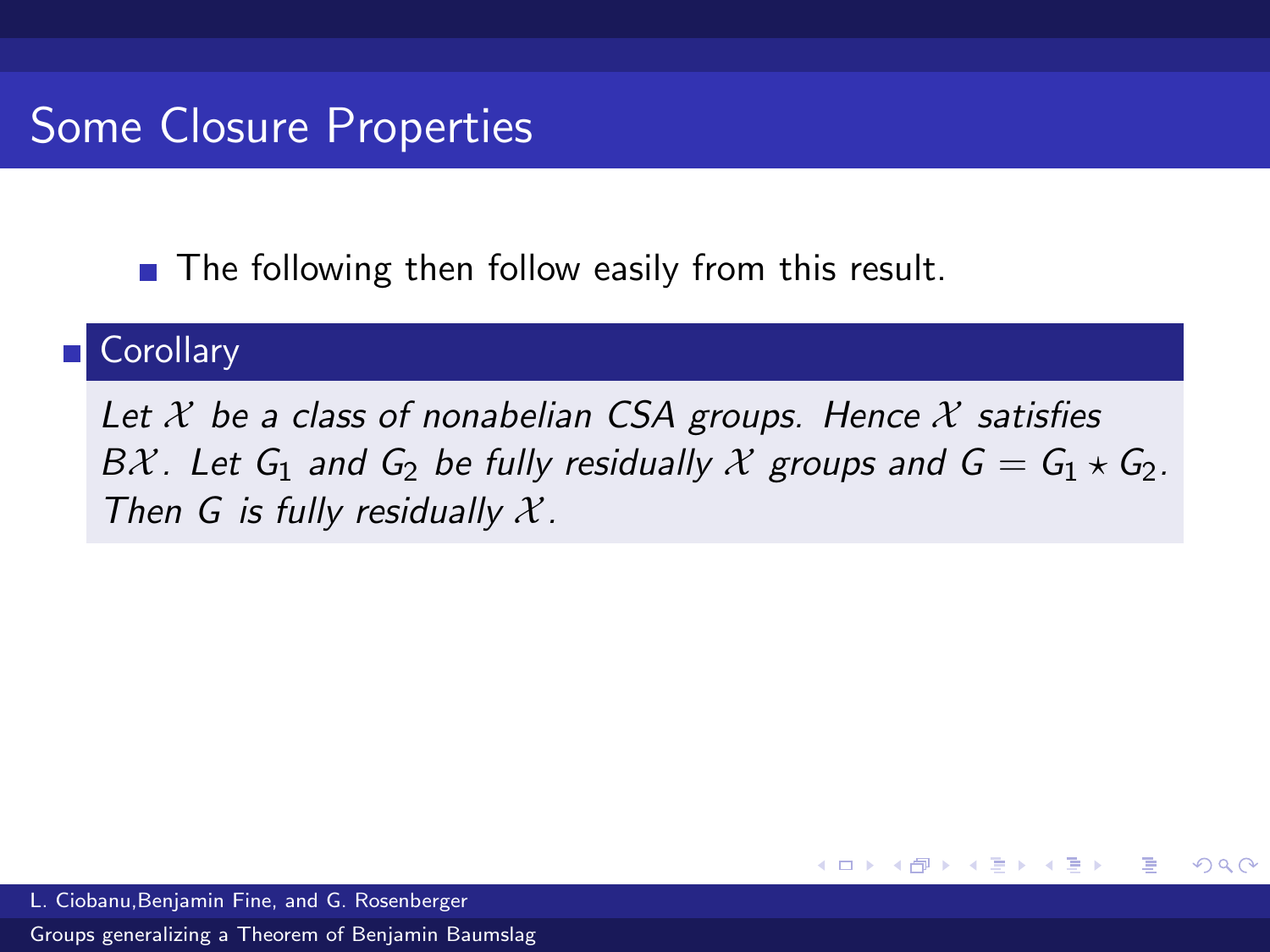$\blacksquare$  The following then follow easily from this result.

#### **Corollary**

Let  $X$  be a class of nonabelian CSA groups. Hence  $X$  satisfies BX. Let  $G_1$  and  $G_2$  be fully residually X groups and  $G = G_1 \star G_2$ . Then G is fully residually  $X$ .

#### **Corollary**

Let  $X$  be a class of nonabelian CSA groups. Hence  $X$  satisfies BX. Consider the class of groups which are free products  $G_1 \star G_2$ of groups from  $\mathcal X$ . Then this class also satisfies  $B\mathcal X$ .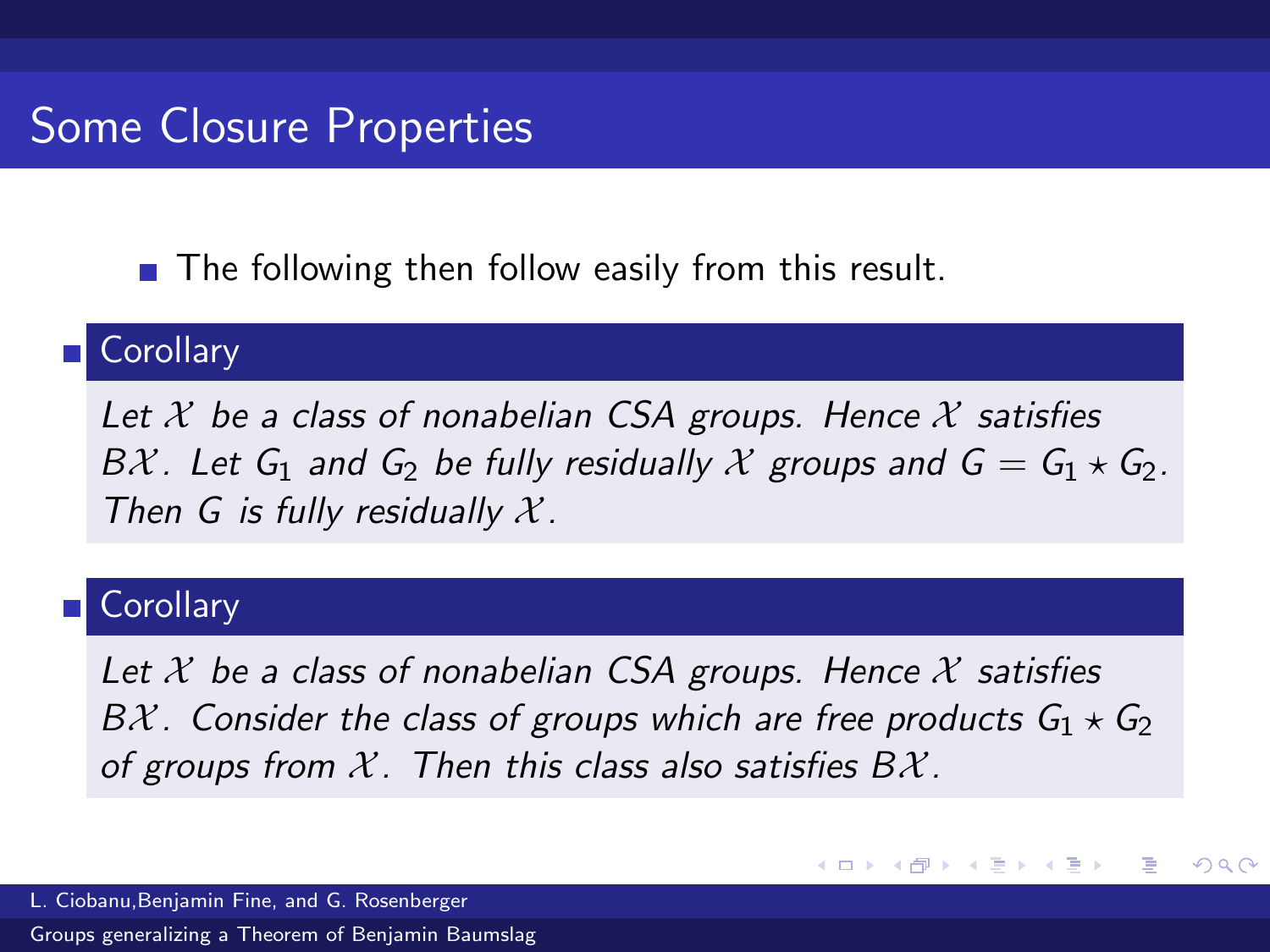#### **Corollary**

Let  $\mathcal X$  be a class of nonabelian CSA groups. Hence  $\mathcal X$  satisfies BX. Consider the class of groups which have the form  $G_1 \star_A G_2$ where  $G_1, G_2$  are groups from X and A is malnormal in  $G_1$  and  $G_2$ . Then this class also satisfies  $BX$ 

 $\left\{ \left\vert \left\langle \left\langle \left\langle \mathbf{q} \right\rangle \right\rangle \right\rangle \right\vert \left\langle \mathbf{q} \right\rangle \right\vert \left\langle \mathbf{q} \right\rangle \right\vert \left\langle \mathbf{q} \right\rangle \right\vert \left\langle \mathbf{q} \right\rangle \left\langle \mathbf{q} \right\rangle \right\vert$ 

 $\Omega$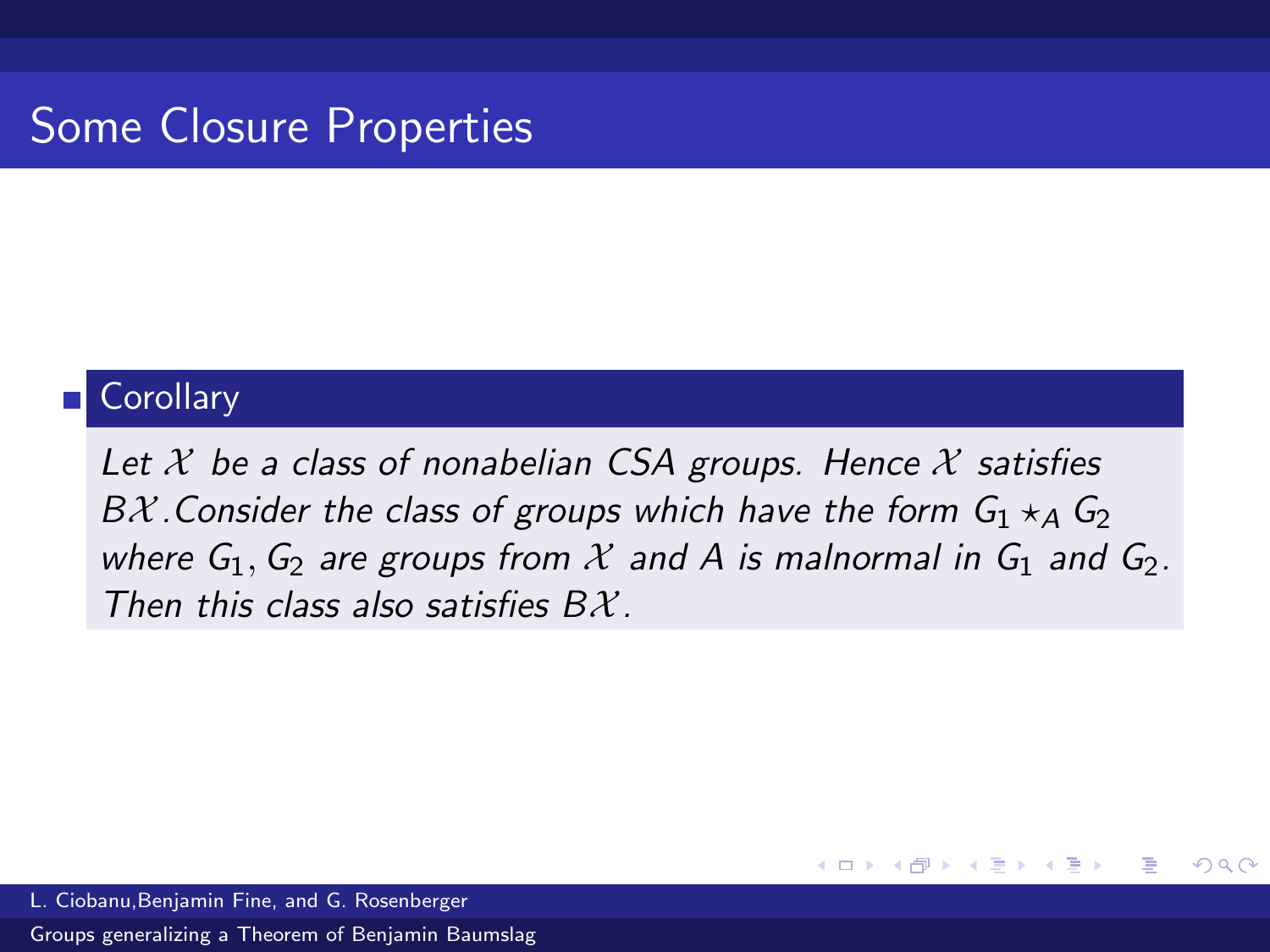## The Relationship To Universally  $\mathcal X$

We now consider the equivalence with universally  $\mathcal X$  groups. We say that a group G is **universally** X if it satisfies the universal theory of a countable nonabelian group from  $\mathcal{X}$ . Recall that if  $X$  is the class of free groups we have the following equivalences

#### Theorem

Suppose G is residually free. Then the following are equivalent: (1) G is fully residually free, (2) G is commutative transitive, (3) G is universally free.

メロメ メ都 メメ きょ メモメ

 $\Omega$ 

L. Ciobanu,Benjamin Fine, and G. Rosenberger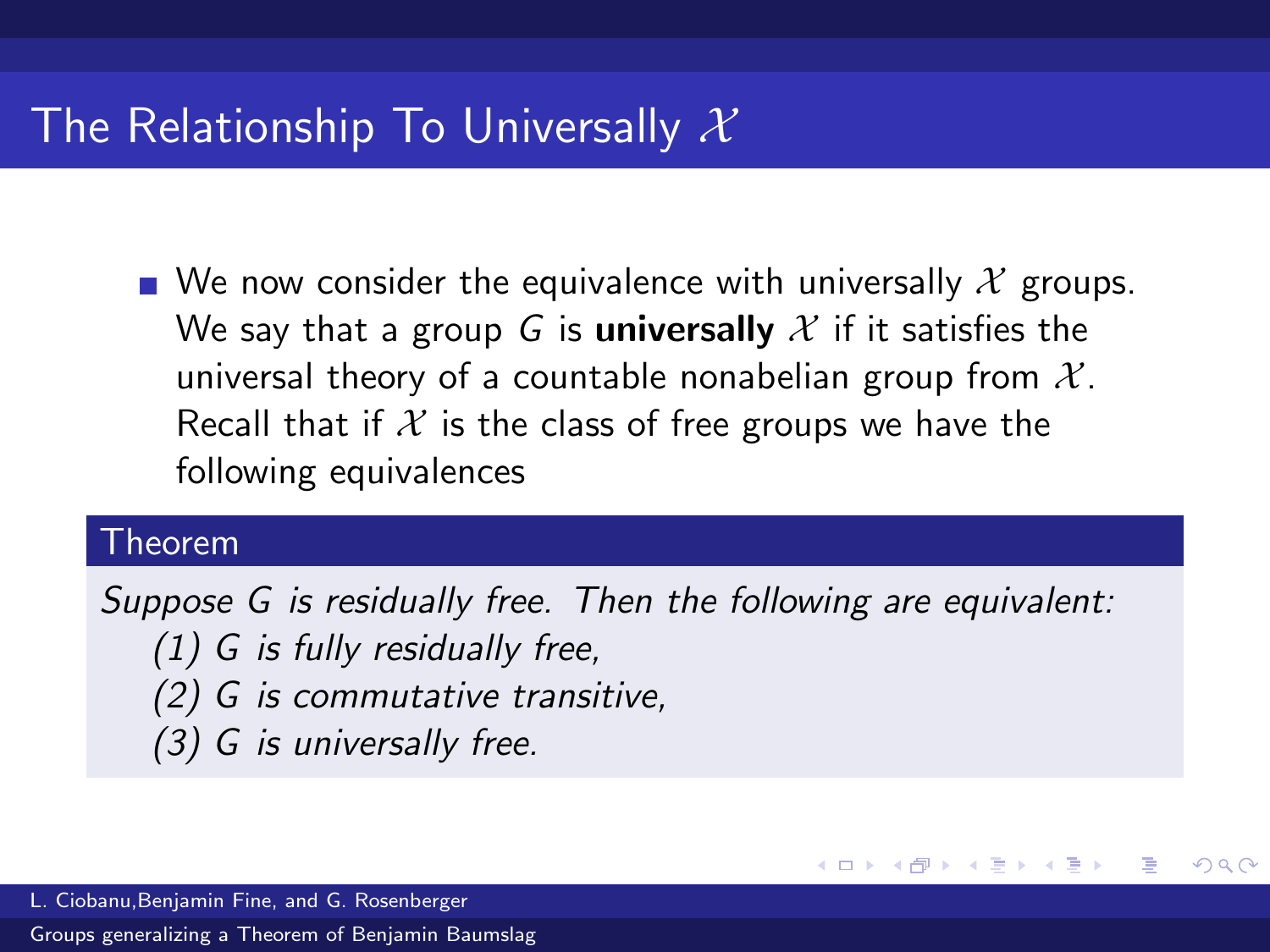Our Basic  $B\mathcal{X}$  theorem shows the equivalence of (1) and (2) for any class  $X$  of CSA groups. To prove an equivalence with (3) we need the big powers condition. This was introduced originally by G.Baumslag in [GB].

4.0.3

 $\Omega$ 

∍

L. Ciobanu,Benjamin Fine, and G. Rosenberger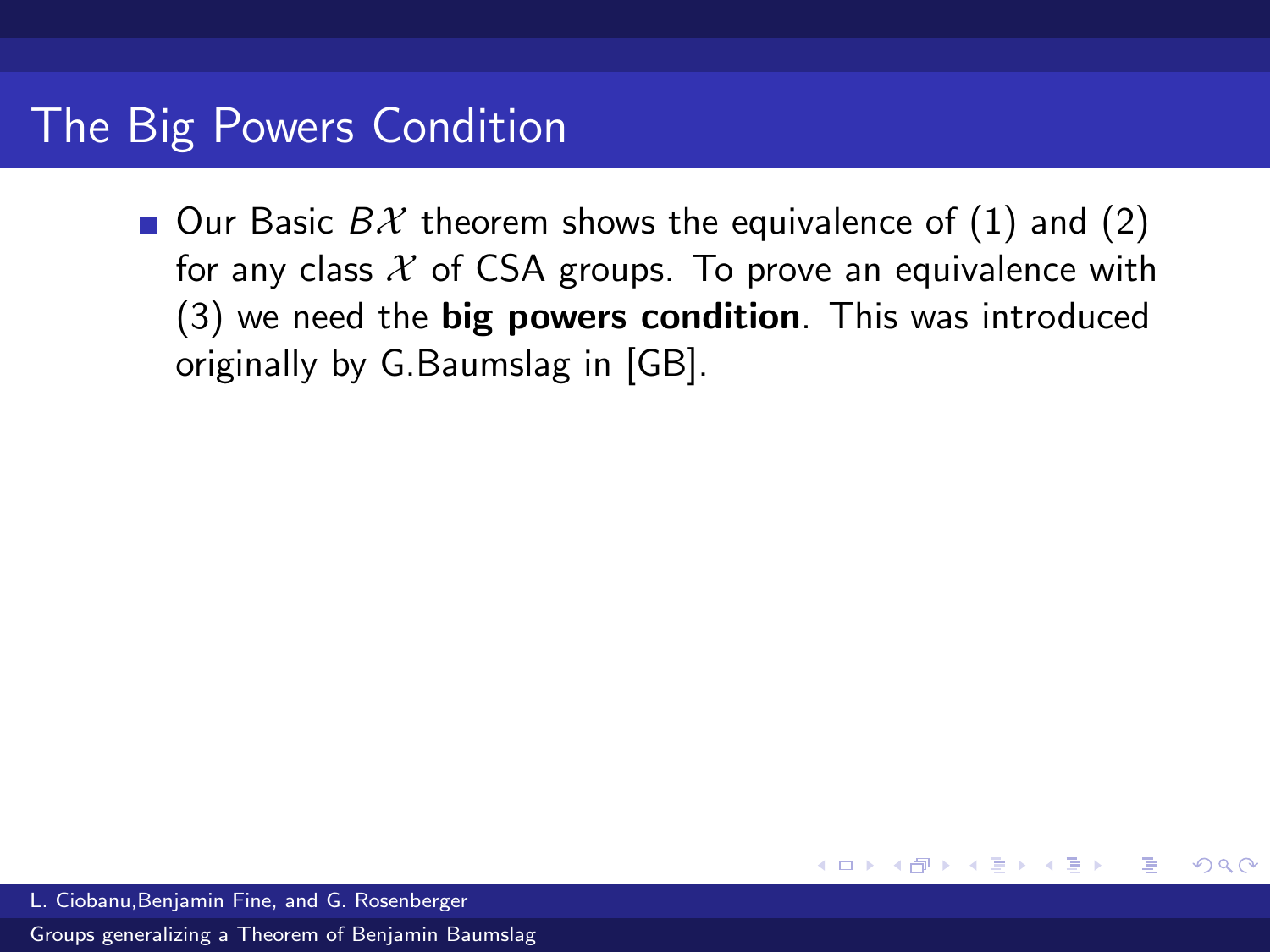## The Big Powers Condition

Our Basic  $B\mathcal{X}$  theorem shows the equivalence of (1) and (2) for any class  $X$  of CSA groups. To prove an equivalence with  $(3)$  we need the **big powers condition**. This was introduced originally by G.Baumslag in [GB].

### **Definition**

Let G be a group and  $u = (u_1, ..., u_k)$  be a sequence of nontrivial elements of G. Then

(1) u is **generic** if neighboring elements in u do not commute, that is  $[u_1, u_{i+1}] \neq 1$  for every  $i \in \{1, ..., k\}$ .

(2) u is **independent** if there exists an  $n = n(u) \in \mathbb{N}$  such that for any  $\alpha_1, ..., \alpha_k \ge n$  we have  $u_1^{\alpha_1} \cdots u_k^{\alpha_k} \ne 1$ .

 $(3)$  A group satisfies the **big powers condition** or **BP** if every generic sequence in G is independent. We call such groups BP-groups.

 $2990$ 

L. Ciobanu,Benjamin Fine, and G. Rosenberger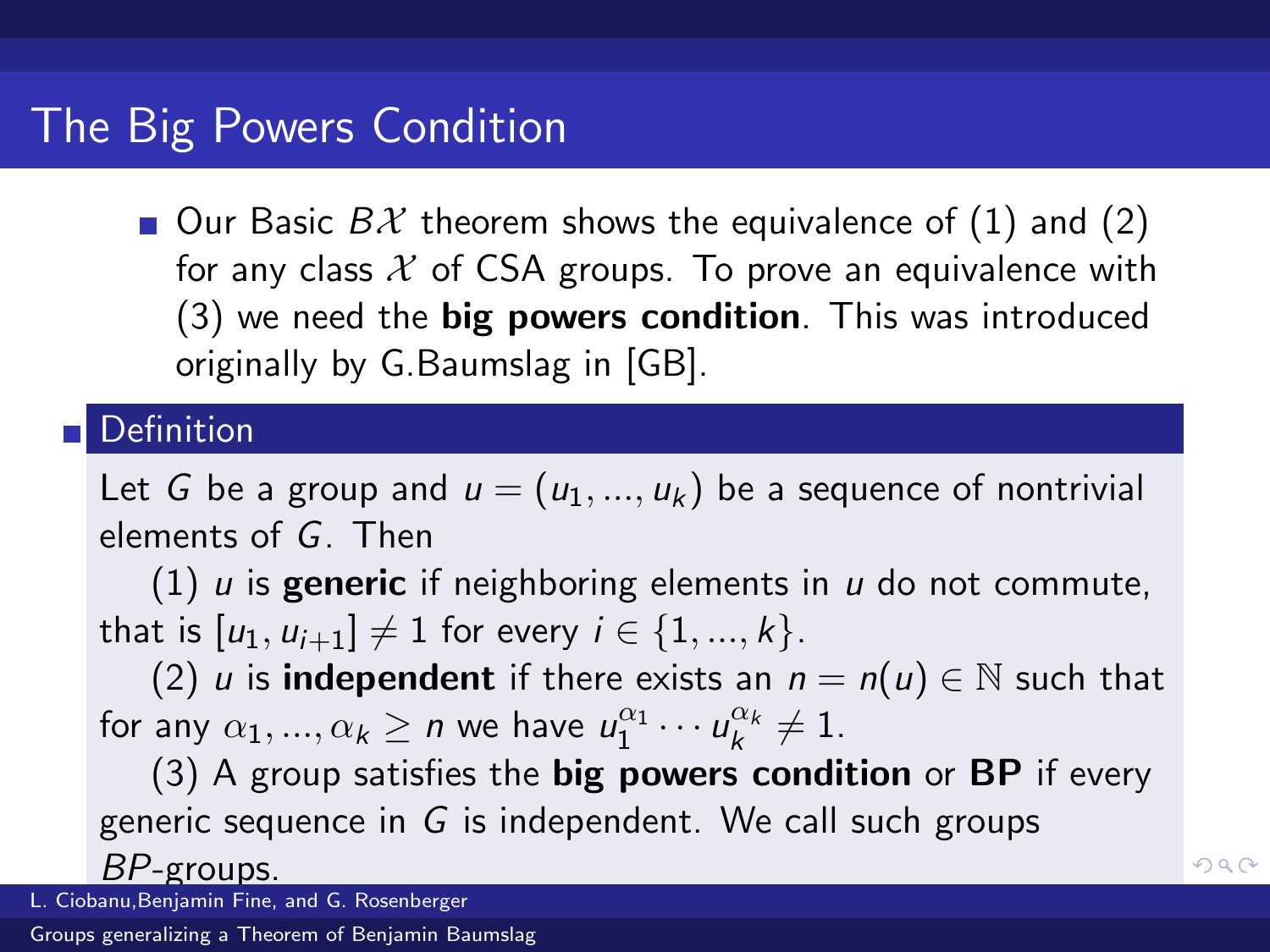G. Baumlsag proved that free groups are BP-groups [GB] while Olshansky [O] showed that torsion-free hyperbolic groups are BP-groups. For BP groups the following results are known.

**K ロ ▶ K 何 ▶ K** 

Ε

 $\Omega$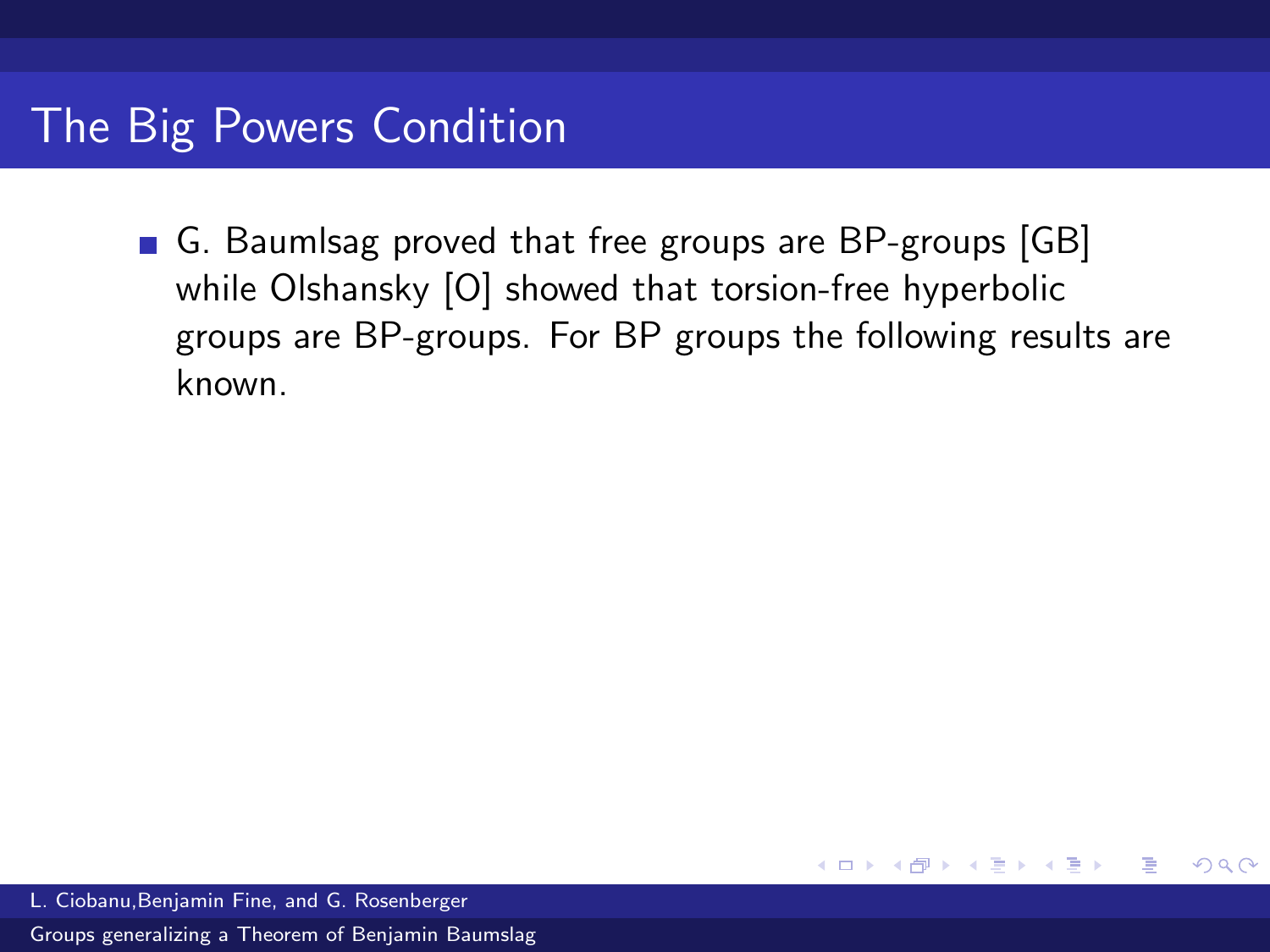G. Baumlsag proved that free groups are BP-groups [GB] while Olshansky [O] showed that torsion-free hyperbolic groups are BP-groups. For BP groups the following results are known.

メロメ メ母メ メミメ メミメ

Ε

 $\Omega$ 

## Lemma (KMS)

A subgroup of a BP-group is itself a BP-group.

L. Ciobanu,Benjamin Fine, and G. Rosenberger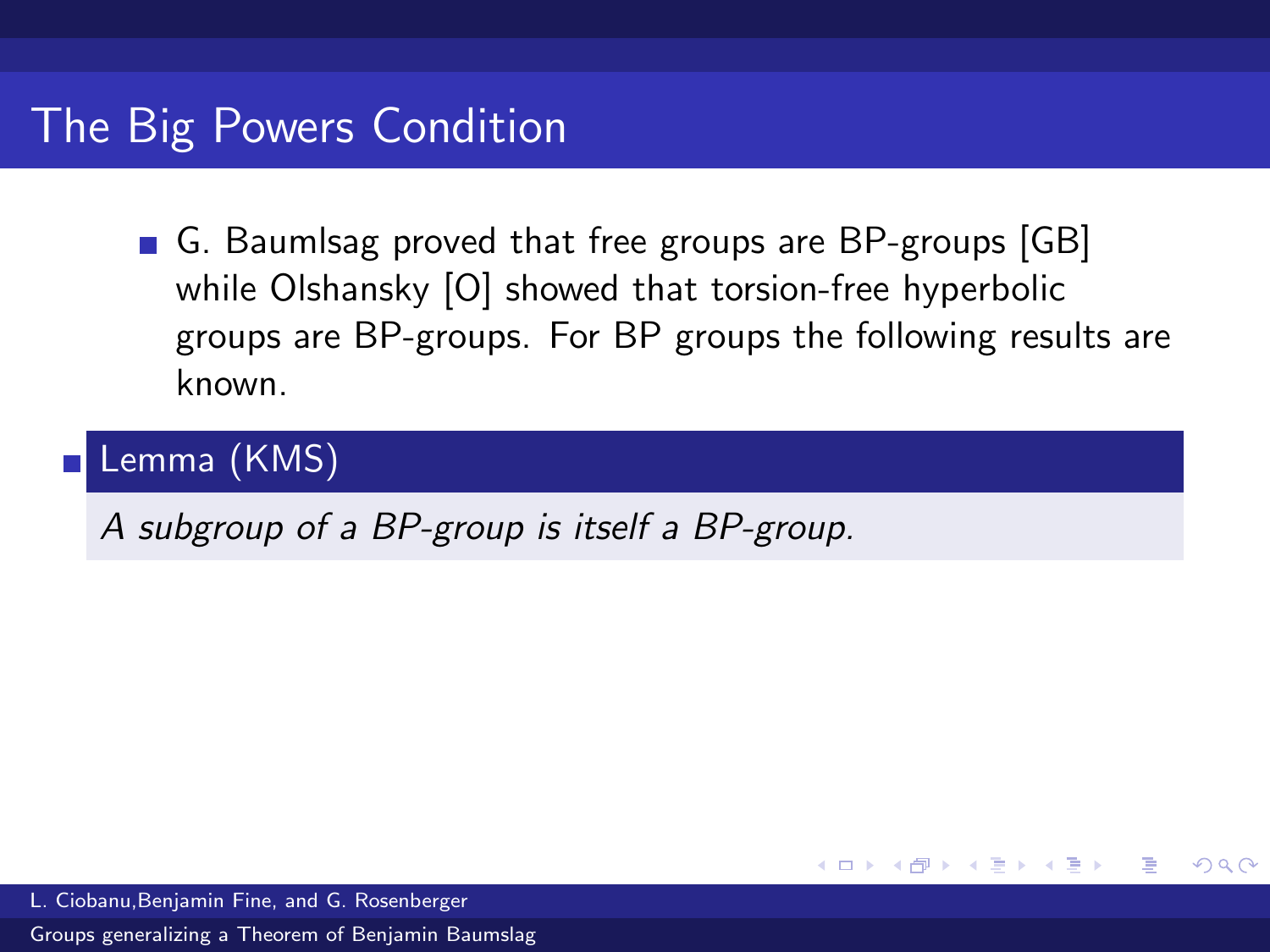G. Baumlsag proved that free groups are BP-groups [GB] while Olshansky [O] showed that torsion-free hyperbolic groups are BP-groups. For BP groups the following results are known.

## Lemma (KMS)

A subgroup of a BP-group is itself a BP-group.

### Lemma (O)

Every torsion-free hyperbolic group is a BP-group

A stronger version of this lemma for relatively hyperbolic groups is given in [KM].

K ロ ▶ K 御 ▶ K 君 ▶ K 君 ▶

重

 $\Omega$ 

L. Ciobanu,Benjamin Fine, and G. Rosenberger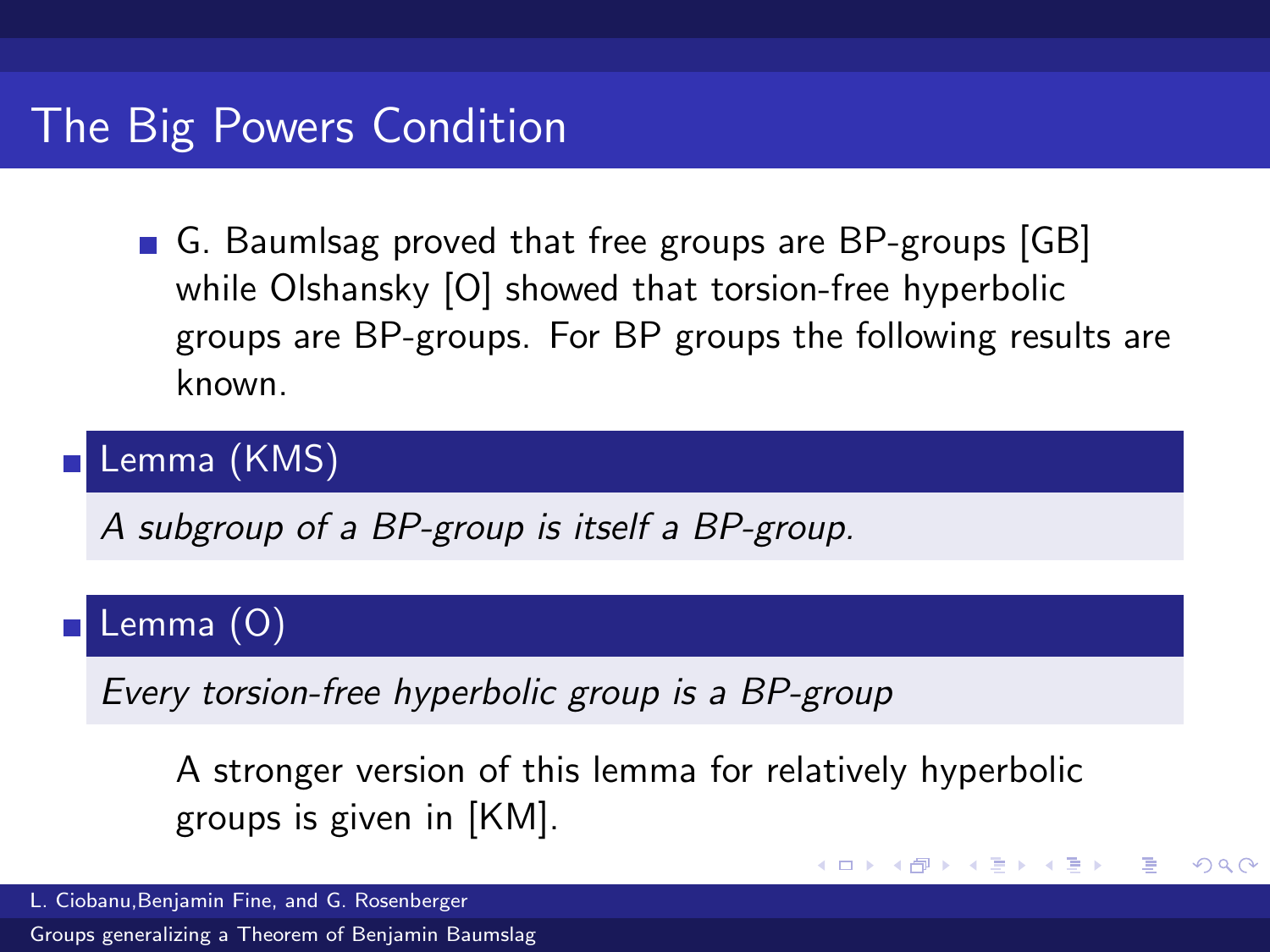# The Big Powers Condition

#### Lemma

A free product of CSA BP-groups is also a BP-group

メロメ メ御 メメ きょくきょう

 $E = \Omega Q$ 

L. Ciobanu,Benjamin Fine, and G. Rosenberger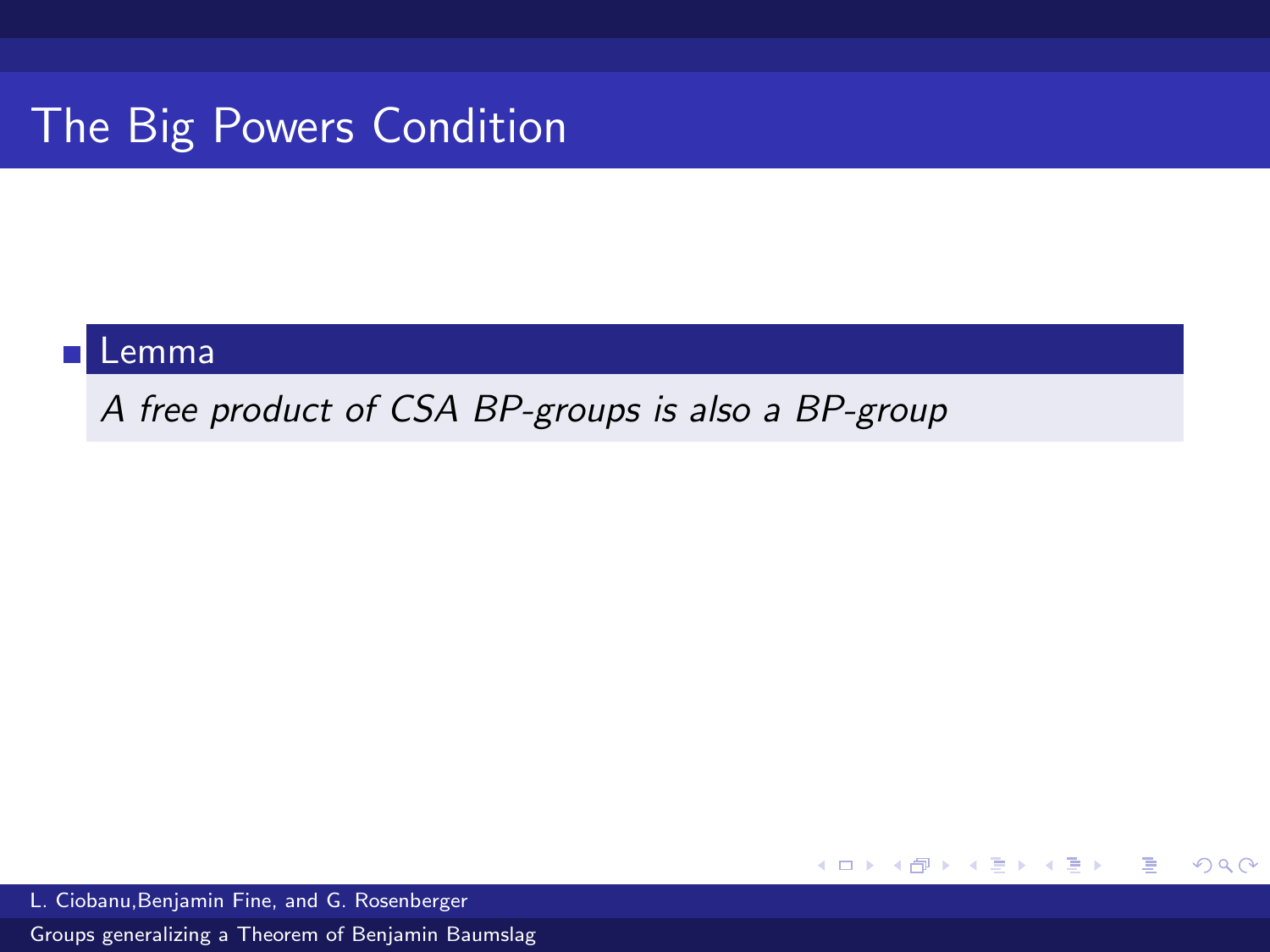# The Big Powers Condition

#### Lemma

A free product of CSA BP-groups is also a BP-group

#### Lemma

Let  $G = F_1 \underset{u=v}{\star} F_2$  where  $F_1, F_2$  are finitely generated free groups and u, v are nontrivial elements of  $F_1, F_2$  respectively with not both proper powers. Then G is a CSA BP-group.

メロメ メ御 メメ きょくきょう

G.

 $\Omega$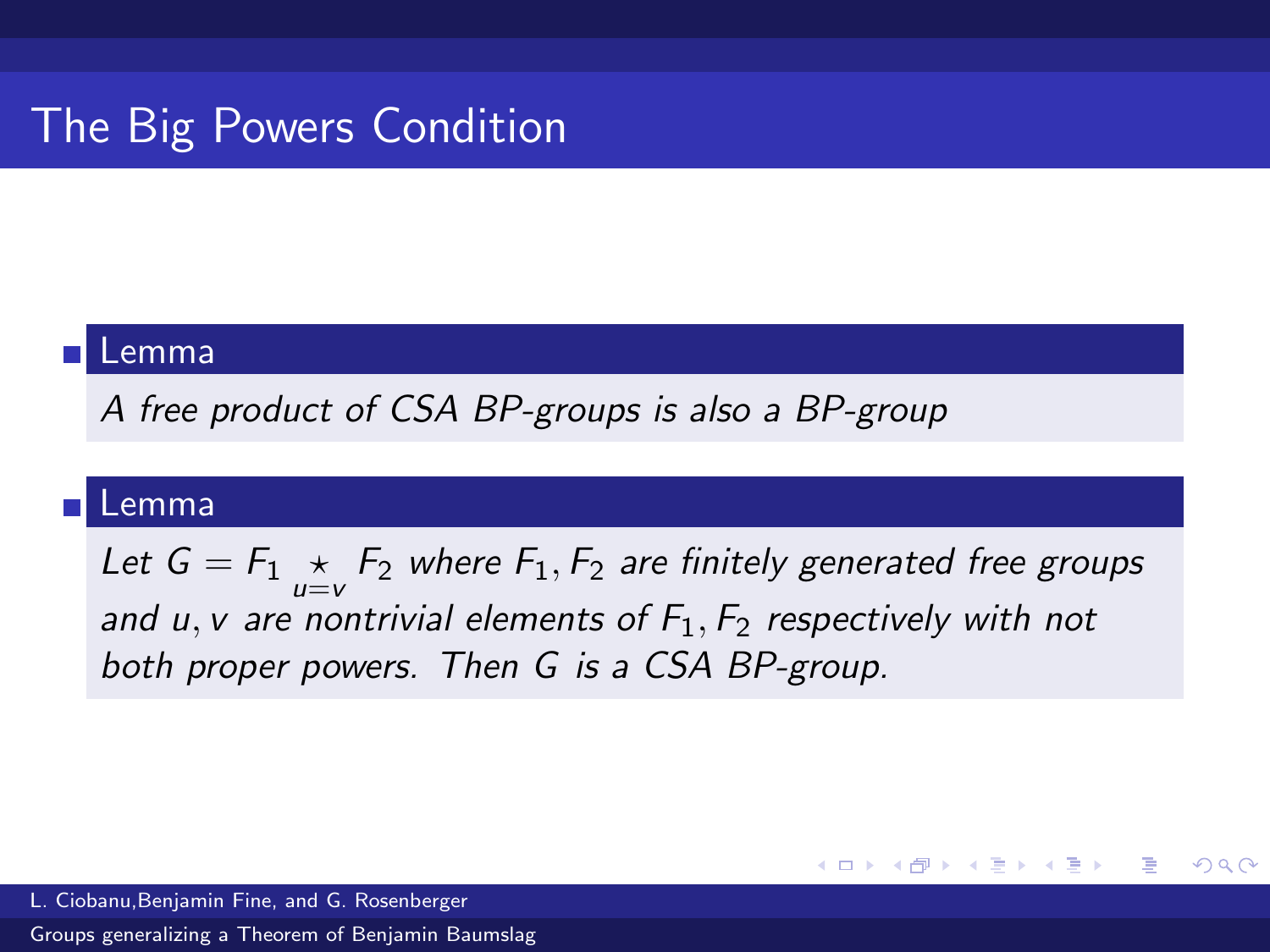We now consider a class of groups  $\mathcal Z$  in which each finitely generated nonabelian group G in  $\mathcal Z$  is CSA and BP. Reinterpreting a result in [BMR 1] and [BMR 2] (see also [KM]) we obtain the following using the same proof utilizing the BP condition.

**K ロ ▶ | K 何 ▶ | K ヨ ▶ | K** 

Ε

 $\Omega$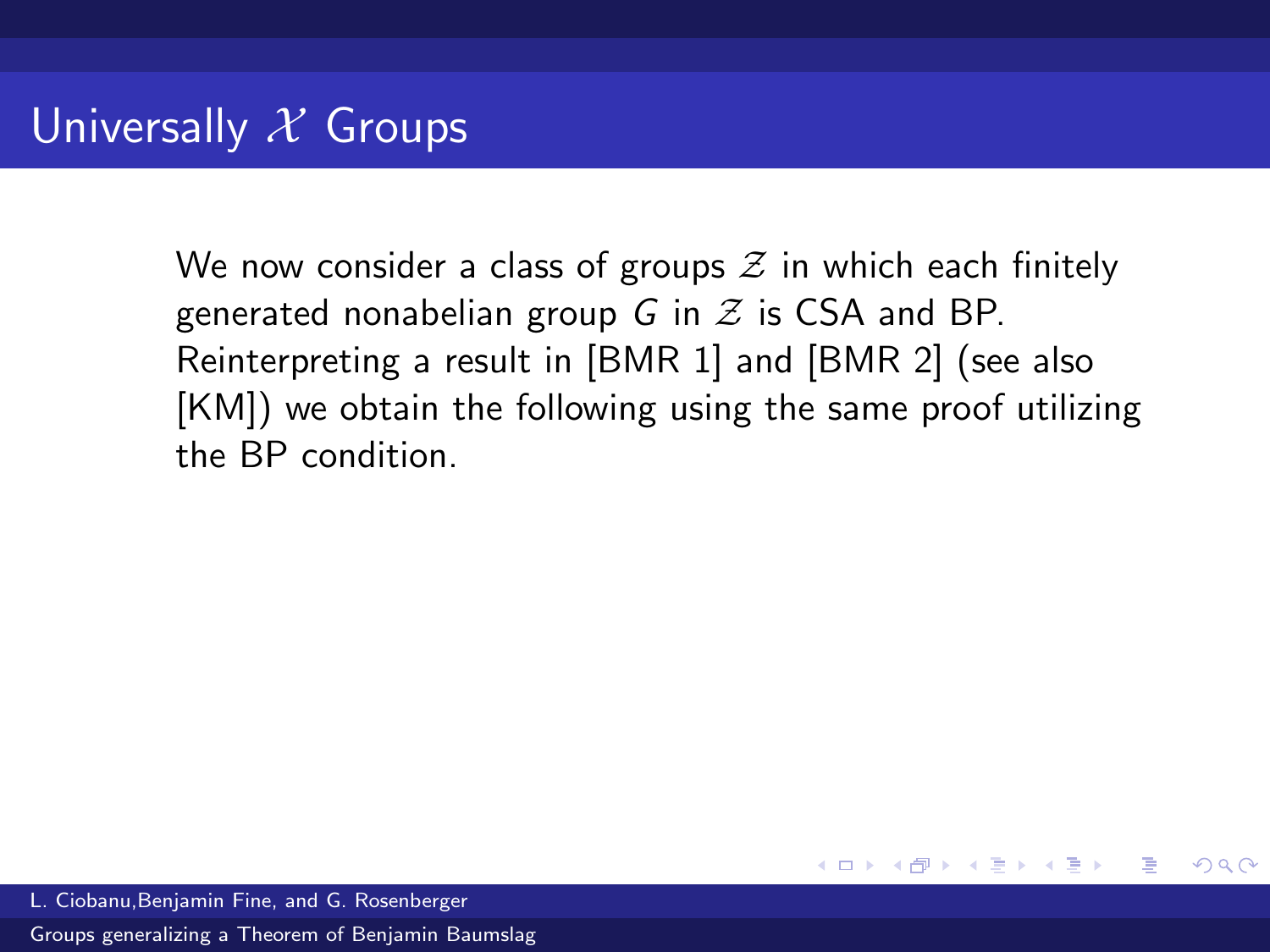We now consider a class of groups  $\mathcal Z$  in which each finitely generated nonabelian group G in  $\mathcal Z$  is CSA and BP. Reinterpreting a result in [BMR 1] and [BMR 2] (see also [KM]) we obtain the following using the same proof utilizing the BP condition.

#### Theorem

Let  $\mathcal Z$  be a class of finitely presented groups such that each nonabelian  $H \in \mathcal{Z}$  is CSA and BP. Let  $H \in \mathcal{Z}$  and G a nonabelian group. Then the following are equivalent. (1) G is fully residually H, (2) G is universally equivalent to H.

メロメ メ母メ メミメ メミメ

 $209$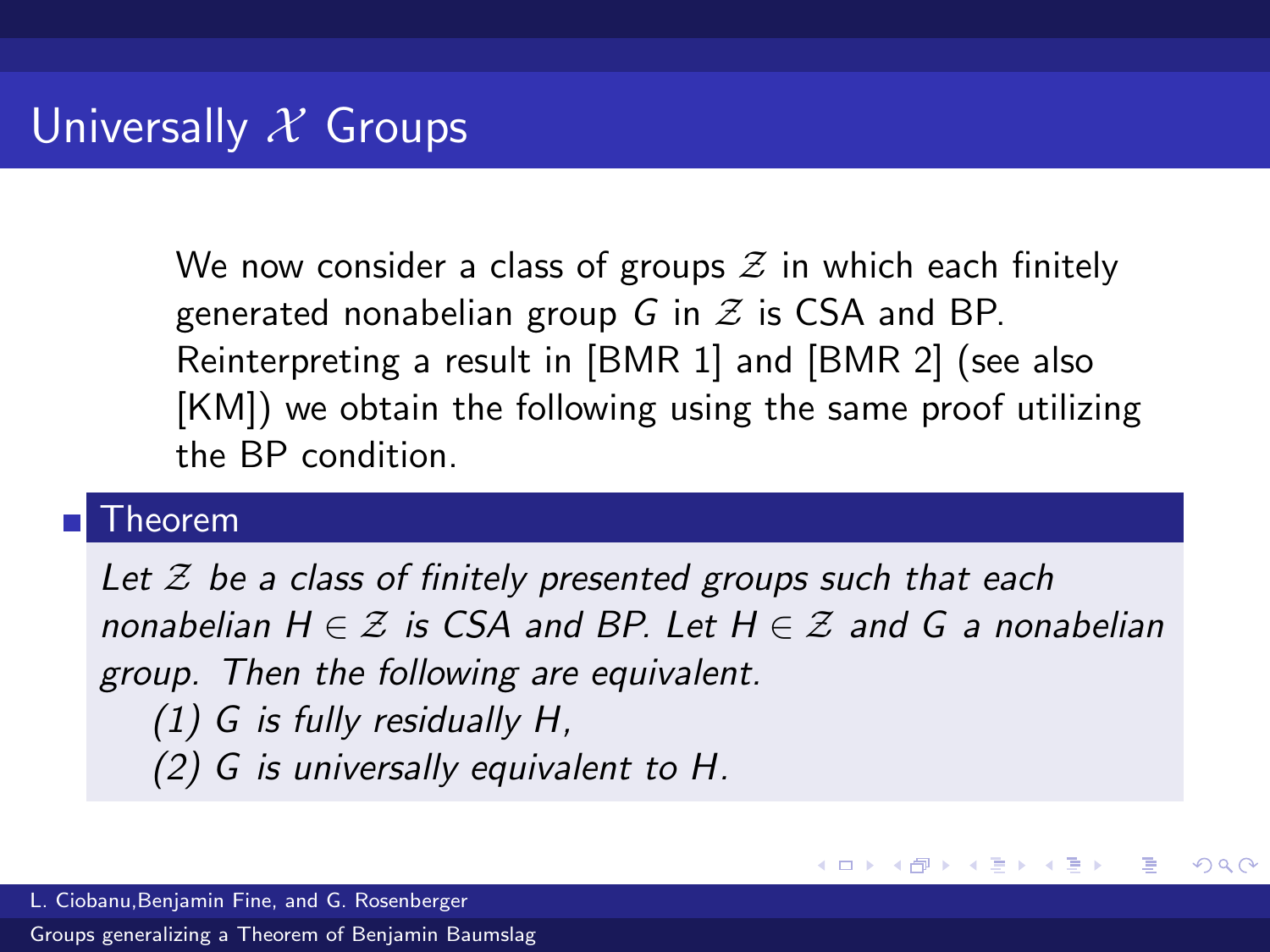

Finally combining our results we get

 $299$ 

活

一 4 三 下

( □ ) ( <sub>□</sub> )

L. Ciobanu,Benjamin Fine, and G. Rosenberger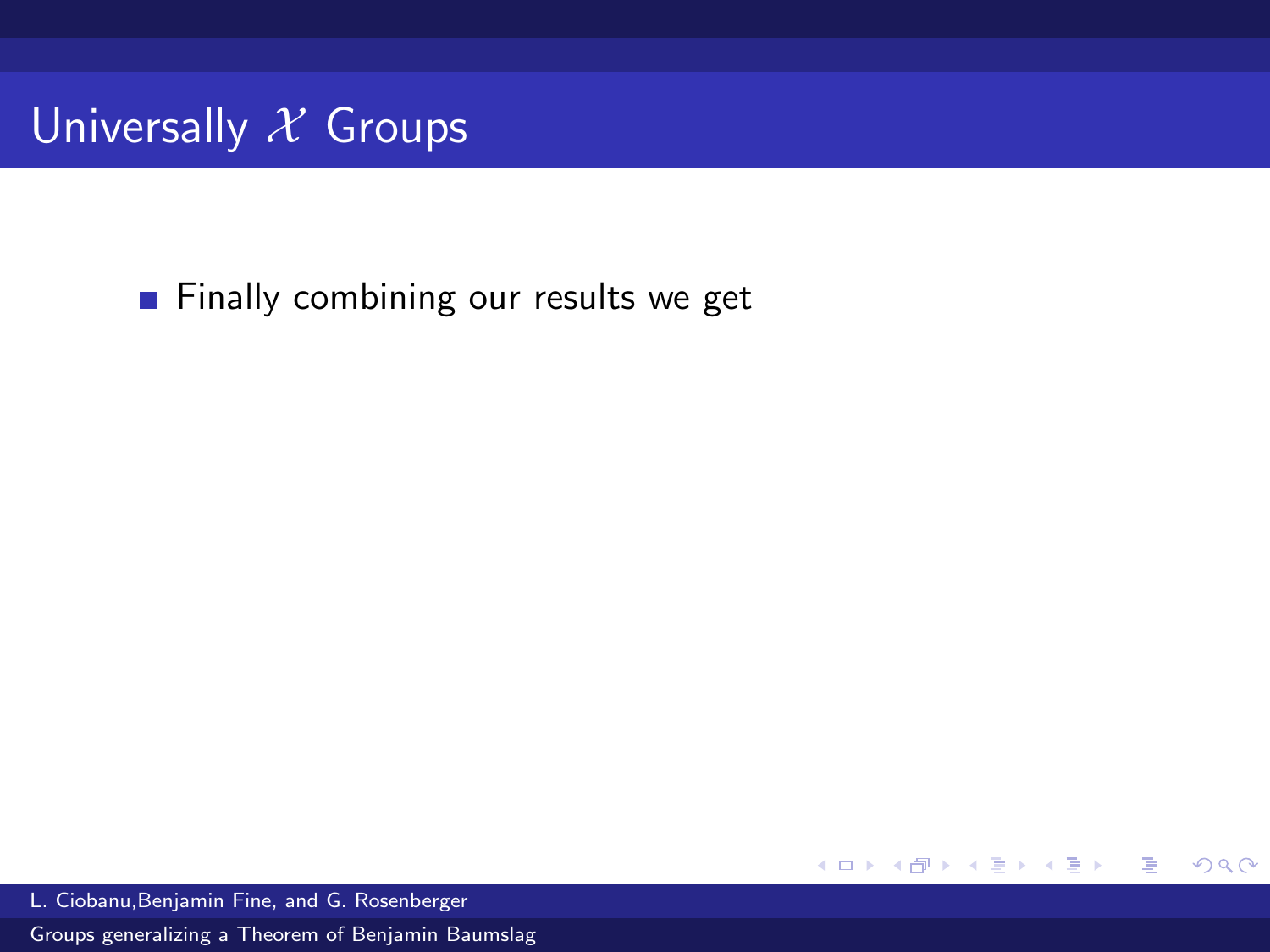$\blacksquare$  Finally combining our results we get

### Theorem

Let  $\mathcal Z$  be a class of finitely presented groups such that each nonabelian  $H \in \mathcal{F}$  is CSA and BP. Let G be a nonabelian residually  $\mathcal Z$  group. Then the following are equivalent (1) G is fully residually  $\mathcal{Z}$ , (2) G is CSA, (3) G is CT, (4) G is universally  $\mathcal{Z}$ .

メロメ メ都 メメモメメ ヨメ

Ε

 $\Omega$ 

L. Ciobanu,Benjamin Fine, and G. Rosenberger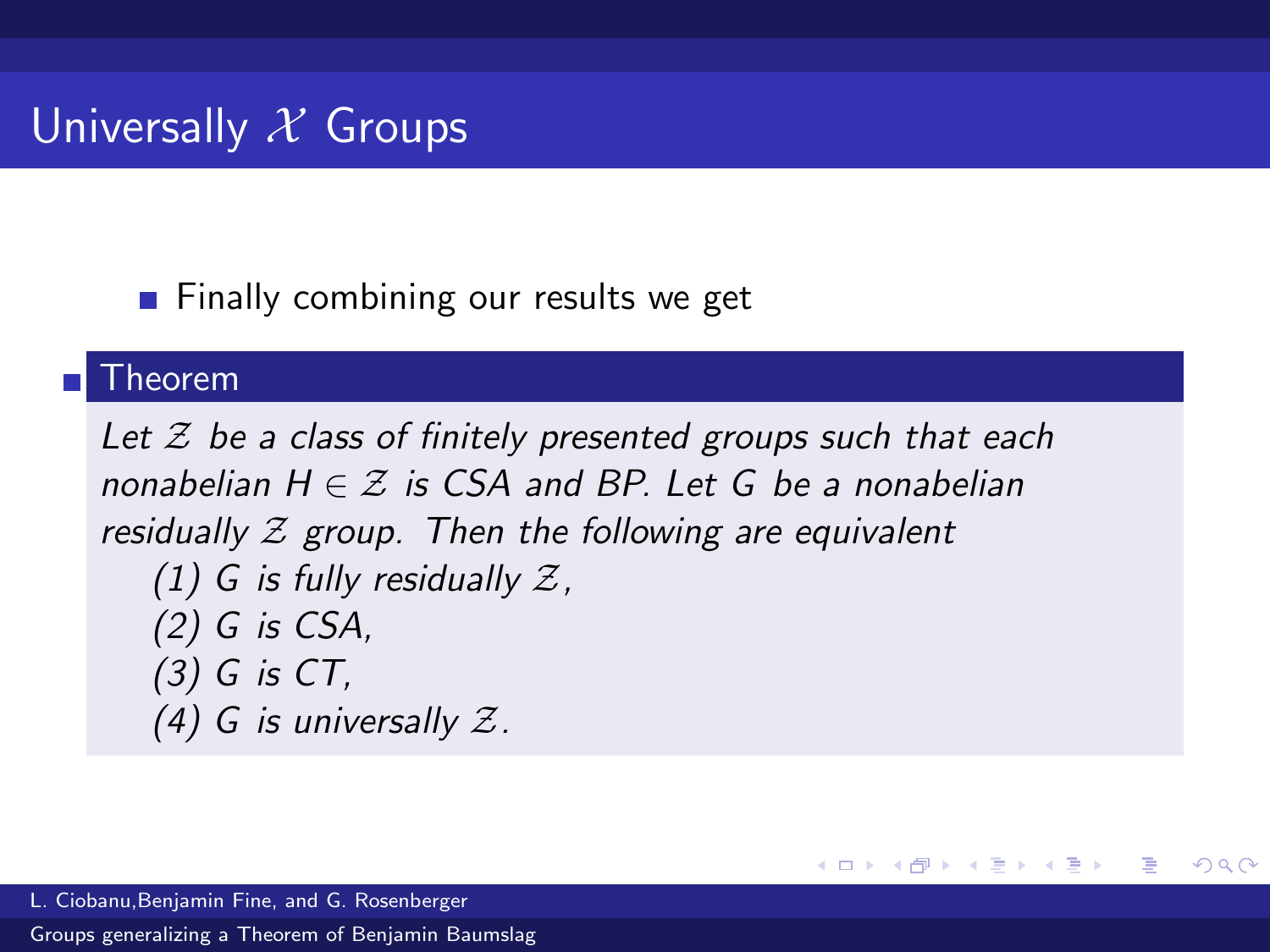# Universally  $X$  Groups

Equivalences  $(1),(2),(3)$  are from the basic  $B\mathcal{X}$  Theorem and the fact that  $Z$  consists of CSA groups while the equivalence with (4) follows from the BP condition. As before, in the case of ALC groups there are additional equivalences.

 $\Omega$ 

∍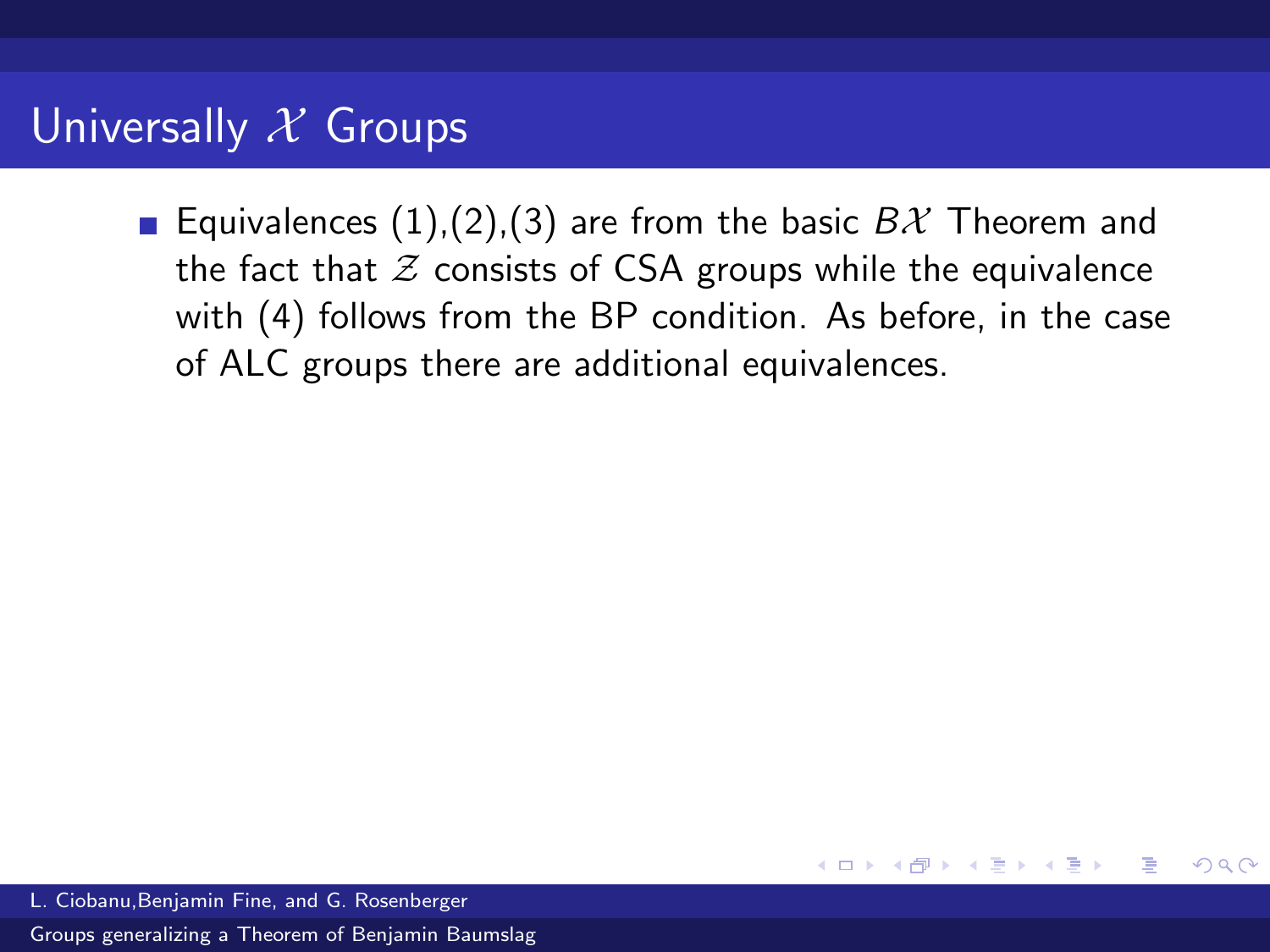**Equivalences** (1), (2), (3) are from the basic  $BX$  Theorem and the fact that  $Z$  consists of CSA groups while the equivalence with (4) follows from the BP condition. As before, in the case of ALC groups there are additional equivalences.

### **Corollary**

Let  $\mathcal C$  be a class of finitely presented groups such that each nonabelian group in  $C$  is CSA, ALC and BP. Let  $G$  be a nonabelian residually  $C$  group which is  $ALC$  and has a trivial center. Then the following are equivalent.

<span id="page-61-0"></span>(1) G is fully residually  $\mathcal{C}$ ,  $(2)$  G is CSA, (3) G is CT, (4) G is PC,  $(5)$  G is PT

L. Ciobanu,Benjamin Fine, and G. Rosenberger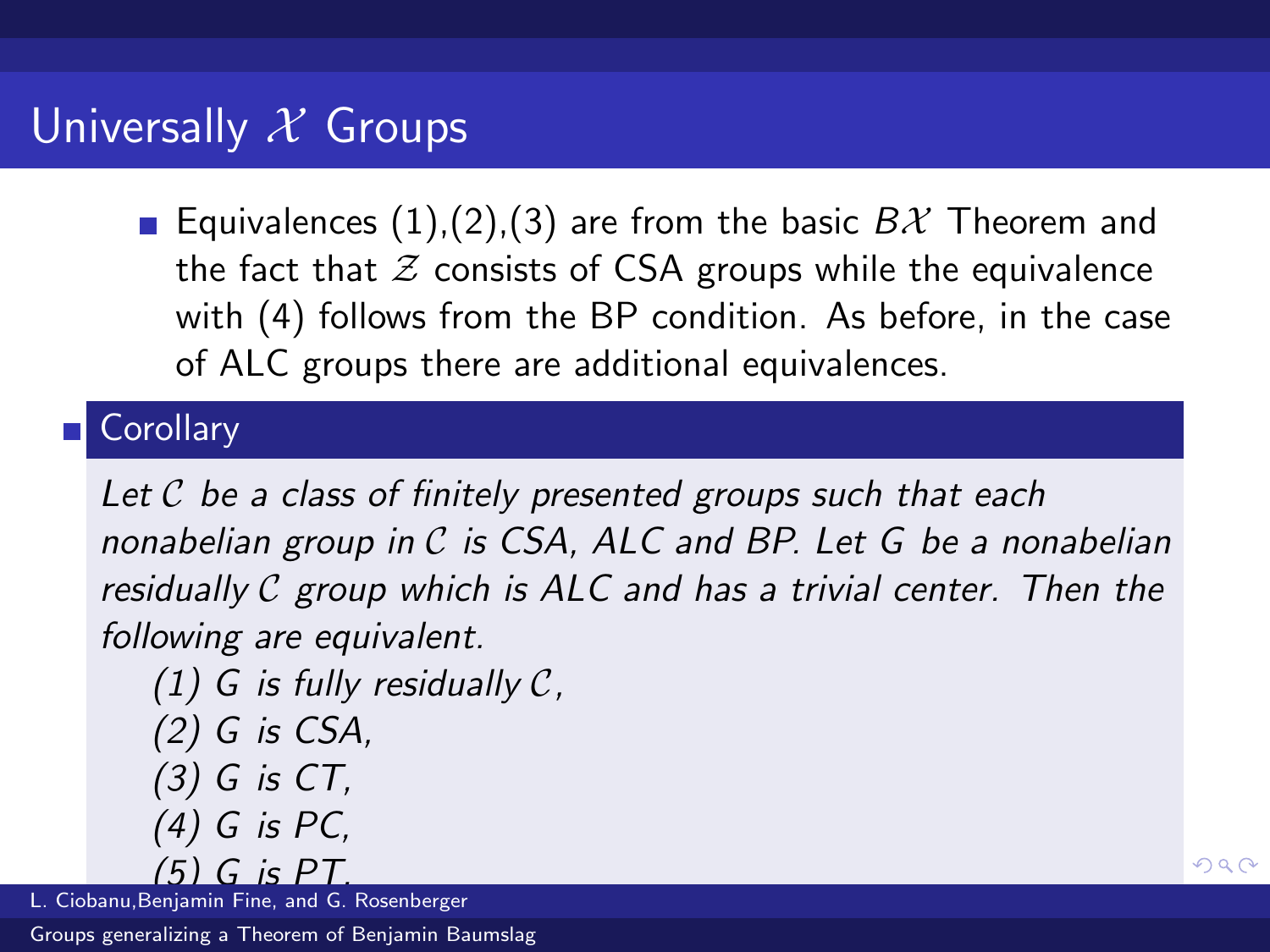# Universally  $X$  Groups

As with classes of CSA groups, the subclasses of these which are also BP are quite extensive.

4.0.3

4 何 ▶

活

<span id="page-62-0"></span> $QQ$ 

L. Ciobanu,Benjamin Fine, and G. Rosenberger